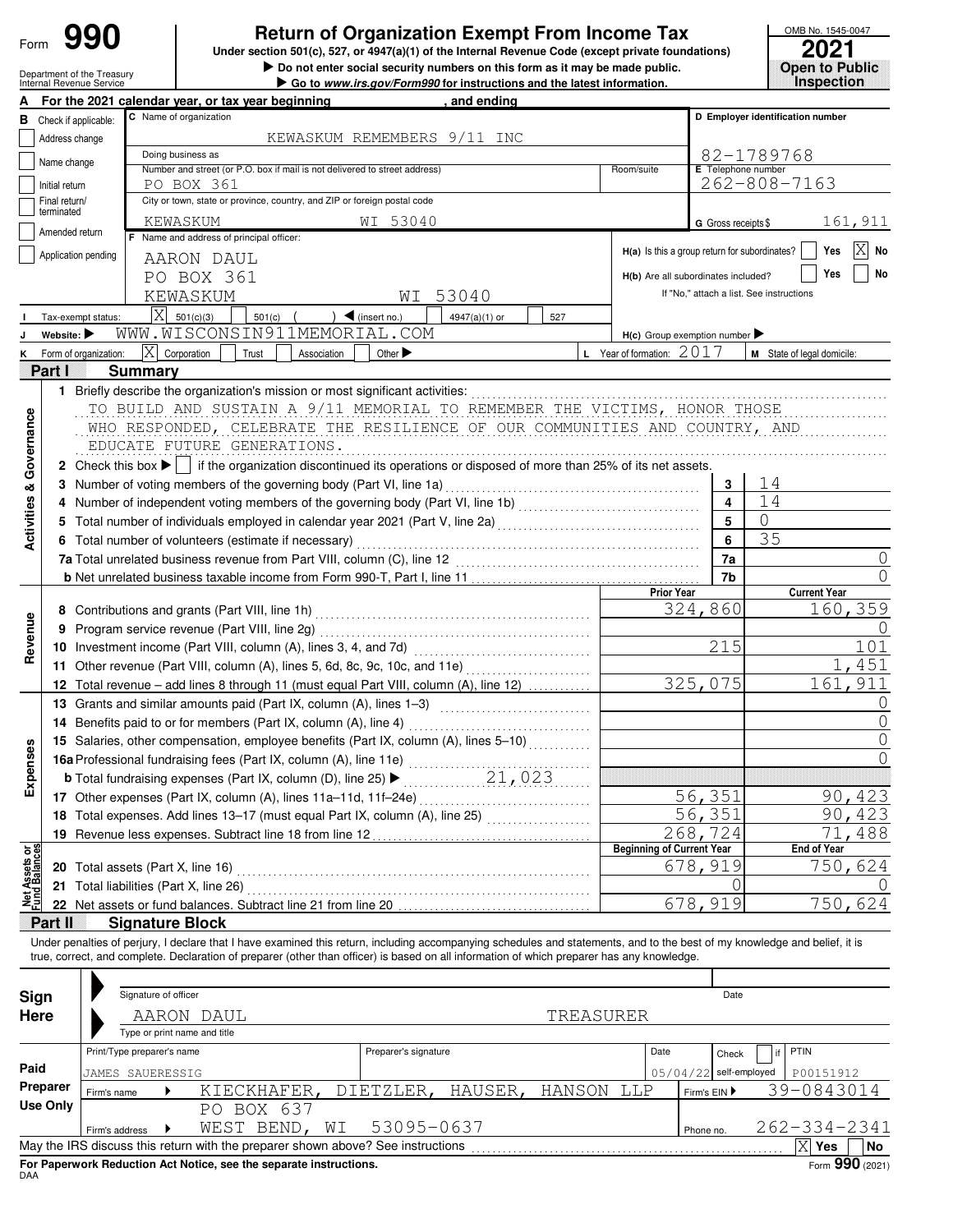| Form 990 (2021) KEWASKUM REMEMBERS 9/11 INC                                                                    |                                                     | 82-1789768                                                                                                                     | Page 2                |
|----------------------------------------------------------------------------------------------------------------|-----------------------------------------------------|--------------------------------------------------------------------------------------------------------------------------------|-----------------------|
| Part III                                                                                                       | <b>Statement of Program Service Accomplishments</b> |                                                                                                                                |                       |
|                                                                                                                |                                                     |                                                                                                                                |                       |
| 1 Briefly describe the organization's mission:                                                                 |                                                     |                                                                                                                                |                       |
|                                                                                                                |                                                     | TO BUILD AND SUSTAIN A 9/11 MEMORIAL TO REMEMBER THE VICTIMS, HONOR THOSE                                                      |                       |
|                                                                                                                |                                                     | WHO RESPONDED, CELEBRATE THE RESILIENCE OF OUR COMMUNITIES AND COUNTRY, AND                                                    |                       |
| EDUCATE FUTURE GENERATIONS.                                                                                    |                                                     |                                                                                                                                |                       |
|                                                                                                                |                                                     |                                                                                                                                |                       |
| 2 Did the organization undertake any significant program services during the year which were not listed on the |                                                     |                                                                                                                                |                       |
| prior Form 990 or 990-EZ?                                                                                      |                                                     |                                                                                                                                | Yes $\overline{X}$ No |
| If "Yes," describe these new services on Schedule O.                                                           |                                                     |                                                                                                                                |                       |
| Did the organization cease conducting, or make significant changes in how it conducts, any program<br>3        |                                                     |                                                                                                                                |                       |
| services?                                                                                                      |                                                     |                                                                                                                                | Yes $\overline{X}$ No |
| If "Yes," describe these changes on Schedule O.                                                                |                                                     |                                                                                                                                |                       |
|                                                                                                                |                                                     | Describe the organization's program service accomplishments for each of its three largest program services, as measured by     |                       |
|                                                                                                                |                                                     | expenses. Section 501(c)(3) and 501(c)(4) organizations are required to report the amount of grants and allocations to others, |                       |
| the total expenses, and revenue, if any, for each program service reported.                                    |                                                     |                                                                                                                                |                       |
|                                                                                                                |                                                     |                                                                                                                                |                       |
|                                                                                                                |                                                     |                                                                                                                                |                       |
|                                                                                                                |                                                     | THE ORGANIZATION IS CONSTRUCTING A 9/11 MEMORIAL IN KEWASKUM, WISCONSIN.                                                       |                       |
|                                                                                                                |                                                     | NO PERSON HAS BENEFITED FROM THE ORGANIZATION'S EXISTANCE YET. THE                                                             |                       |
|                                                                                                                |                                                     |                                                                                                                                |                       |
|                                                                                                                |                                                     | MEMORIAL WILL EXIST FOR REMEMBERANCE AND EDUCATION.                                                                            |                       |
|                                                                                                                |                                                     |                                                                                                                                |                       |
|                                                                                                                |                                                     |                                                                                                                                |                       |
|                                                                                                                |                                                     |                                                                                                                                |                       |
|                                                                                                                |                                                     |                                                                                                                                |                       |
|                                                                                                                |                                                     |                                                                                                                                |                       |
|                                                                                                                |                                                     |                                                                                                                                |                       |
|                                                                                                                |                                                     |                                                                                                                                |                       |
|                                                                                                                |                                                     |                                                                                                                                |                       |
|                                                                                                                |                                                     |                                                                                                                                |                       |
|                                                                                                                |                                                     |                                                                                                                                |                       |
| N/A                                                                                                            |                                                     |                                                                                                                                |                       |
|                                                                                                                |                                                     |                                                                                                                                |                       |
|                                                                                                                |                                                     |                                                                                                                                |                       |
|                                                                                                                |                                                     |                                                                                                                                |                       |
|                                                                                                                |                                                     |                                                                                                                                |                       |
|                                                                                                                |                                                     |                                                                                                                                |                       |
|                                                                                                                |                                                     |                                                                                                                                |                       |
|                                                                                                                |                                                     |                                                                                                                                |                       |
|                                                                                                                |                                                     |                                                                                                                                |                       |
|                                                                                                                |                                                     |                                                                                                                                |                       |
|                                                                                                                |                                                     |                                                                                                                                |                       |
|                                                                                                                |                                                     |                                                                                                                                |                       |
|                                                                                                                |                                                     |                                                                                                                                |                       |
| N/A                                                                                                            |                                                     |                                                                                                                                |                       |
|                                                                                                                |                                                     |                                                                                                                                |                       |
|                                                                                                                |                                                     |                                                                                                                                |                       |
|                                                                                                                |                                                     |                                                                                                                                |                       |
|                                                                                                                |                                                     |                                                                                                                                |                       |
|                                                                                                                |                                                     |                                                                                                                                |                       |
|                                                                                                                |                                                     |                                                                                                                                |                       |
|                                                                                                                |                                                     |                                                                                                                                |                       |
|                                                                                                                |                                                     |                                                                                                                                |                       |
|                                                                                                                |                                                     |                                                                                                                                |                       |
|                                                                                                                |                                                     |                                                                                                                                |                       |
|                                                                                                                |                                                     |                                                                                                                                |                       |
|                                                                                                                |                                                     |                                                                                                                                |                       |
| 4d Other program services (Describe on Schedule O.)                                                            |                                                     |                                                                                                                                |                       |
| (Expenses \$                                                                                                   | including grants of \$                              | (Revenue \$                                                                                                                    |                       |
| 4e Total program service expenses                                                                              | 65,006                                              |                                                                                                                                |                       |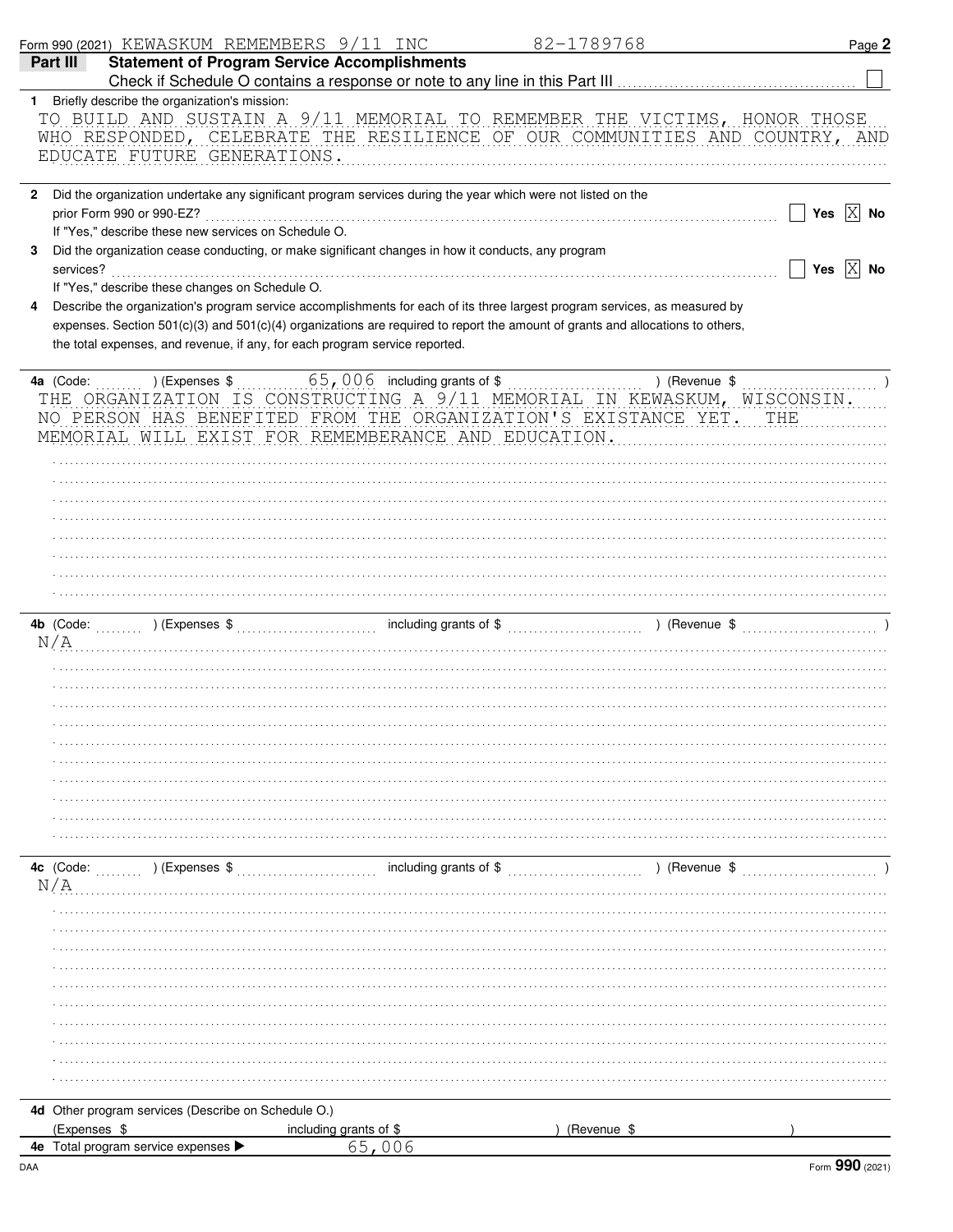|     | <b>Checklist of Required Schedules</b><br>Part IV                                                                       |              |     |    |
|-----|-------------------------------------------------------------------------------------------------------------------------|--------------|-----|----|
|     |                                                                                                                         |              | Yes | No |
| 1   | Is the organization described in section 501(c)(3) or $4947(a)(1)$ (other than a private foundation)? If "Yes,"         |              |     |    |
|     | complete Schedule A                                                                                                     | 1            | X   |    |
| 2   | Is the organization required to complete Schedule B, Schedule of Contributors (see instructions)?                       | $\mathbf{2}$ | X   |    |
| 3   | Did the organization engage in direct or indirect political campaign activities on behalf of or in opposition to        |              |     |    |
|     | candidates for public office? If "Yes," complete Schedule C, Part I                                                     | 3            |     | Χ  |
| 4   | Section 501(c)(3) organizations. Did the organization engage in lobbying activities, or have a section 501(h)           |              |     |    |
|     | election in effect during the tax year? If "Yes," complete Schedule C, Part II                                          | 4            |     | Χ  |
| 5   | Is the organization a section $501(c)(4)$ , $501(c)(5)$ , or $501(c)(6)$ organization that receives membership dues,    |              |     |    |
|     | assessments, or similar amounts as defined in Rev. Proc. 98-19? If "Yes," complete Schedule C, Part III                 | 5            |     | Χ  |
| 6   | Did the organization maintain any donor advised funds or any similar funds or accounts for which donors                 |              |     |    |
|     | have the right to provide advice on the distribution or investment of amounts in such funds or accounts? If             |              |     |    |
|     | "Yes," complete Schedule D, Part I                                                                                      | 6            |     | Χ  |
| 7   | Did the organization receive or hold a conservation easement, including easements to preserve open space,               |              |     |    |
|     | the environment, historic land areas, or historic structures? If "Yes," complete Schedule D, Part II                    | 7            |     | Χ  |
| 8   | Did the organization maintain collections of works of art, historical treasures, or other similar assets? If "Yes,"     |              |     |    |
|     | complete Schedule D, Part III                                                                                           | 8            |     | Χ  |
| 9   | Did the organization report an amount in Part X, line 21, for escrow or custodial account liability, serve as a         |              |     |    |
|     | custodian for amounts not listed in Part X; or provide credit counseling, debt management, credit repair, or            |              |     |    |
|     | debt negotiation services? If "Yes," complete Schedule D, Part IV                                                       | 9            |     | Χ  |
| 10  | Did the organization, directly or through a related organization, hold assets in donor-restricted endowments            |              |     |    |
|     | or in quasi endowments? If "Yes," complete Schedule D, Part V                                                           | 10           |     | Χ  |
| 11  | If the organization's answer to any of the following questions is "Yes," then complete Schedule D, Parts VI,            |              |     |    |
|     | VII, VIII, IX, or X, as applicable.                                                                                     |              |     |    |
| а   | Did the organization report an amount for land, buildings, and equipment in Part X, line 10? If "Yes,"                  |              |     |    |
|     | complete Schedule D, Part VI                                                                                            | 11a          | Χ   |    |
| b   | Did the organization report an amount for investments—other securities in Part X, line 12, that is 5% or more           |              |     |    |
|     | of its total assets reported in Part X, line 16? If "Yes," complete Schedule D, Part VII                                | 11b          |     | Χ  |
|     | Did the organization report an amount for investments—program related in Part X, line 13, that is 5% or more            |              |     |    |
|     | of its total assets reported in Part X, line 16? If "Yes," complete Schedule D, Part VIII                               | 11c          |     | Χ  |
| d   | Did the organization report an amount for other assets in Part X, line 15, that is 5% or more of its total assets       |              |     |    |
|     | reported in Part X, line 16? If "Yes," complete Schedule D, Part IX                                                     | 11d          |     | Χ  |
|     | Did the organization report an amount for other liabilities in Part X, line 25? If "Yes," complete Schedule D, Part X   | 11e          |     | X  |
| f   | Did the organization's separate or consolidated financial statements for the tax year include a footnote that addresses |              |     |    |
|     | the organization's liability for uncertain tax positions under FIN 48 (ASC 740)? If "Yes," complete Schedule D, Part X  | 11f          |     | Χ  |
| 12a | Did the organization obtain separate, independent audited financial statements for the tax year? If "Yes," complete     |              |     |    |
|     |                                                                                                                         | 12a          |     | Χ  |
| b   | Was the organization included in consolidated, independent audited financial statements for the tax year? If            |              |     |    |
|     | "Yes," and if the organization answered "No" to line 12a, then completing Schedule D, Parts XI and XII is optional      | 12b          |     | X  |
| 13  |                                                                                                                         | 13           |     | Χ  |
| 14a | Did the organization maintain an office, employees, or agents outside of the United States?                             | 14a          |     | X  |
| b   | Did the organization have aggregate revenues or expenses of more than \$10,000 from grantmaking,                        |              |     |    |
|     | fundraising, business, investment, and program service activities outside the United States, or aggregate               |              |     |    |
|     | foreign investments valued at \$100,000 or more? If "Yes," complete Schedule F, Parts I and IV                          | 14b          |     | Χ  |
| 15  | Did the organization report on Part IX, column (A), line 3, more than \$5,000 of grants or other assistance to or       |              |     |    |
|     | for any foreign organization? If "Yes," complete Schedule F, Parts II and IV                                            | 15           |     | Χ  |
| 16  | Did the organization report on Part IX, column (A), line 3, more than \$5,000 of aggregate grants or other              |              |     |    |
|     | assistance to or for foreign individuals? If "Yes," complete Schedule F, Parts III and IV                               | 16           |     | Χ  |
| 17  | Did the organization report a total of more than \$15,000 of expenses for professional fundraising services on          |              |     |    |
|     | Part IX, column (A), lines 6 and 11e? If "Yes," complete Schedule G, Part I. See instructions [[[[[[[[[[[[[[[           | 17           |     | Χ  |
| 18  | Did the organization report more than \$15,000 total of fundraising event gross income and contributions on             |              |     |    |
|     | Part VIII, lines 1c and 8a? If "Yes," complete Schedule G, Part II                                                      | 18           |     | Χ  |
| 19  | Did the organization report more than \$15,000 of gross income from gaming activities on Part VIII, line 9a?            |              |     |    |
|     |                                                                                                                         | 19           |     | Χ  |
| 20a | Did the organization operate one or more hospital facilities? If "Yes," complete Schedule H                             | 20a          |     | Χ  |
| b   |                                                                                                                         | 20b          |     |    |
| 21  | Did the organization report more than \$5,000 of grants or other assistance to any domestic organization or             |              |     |    |
|     |                                                                                                                         | 21           |     | Χ  |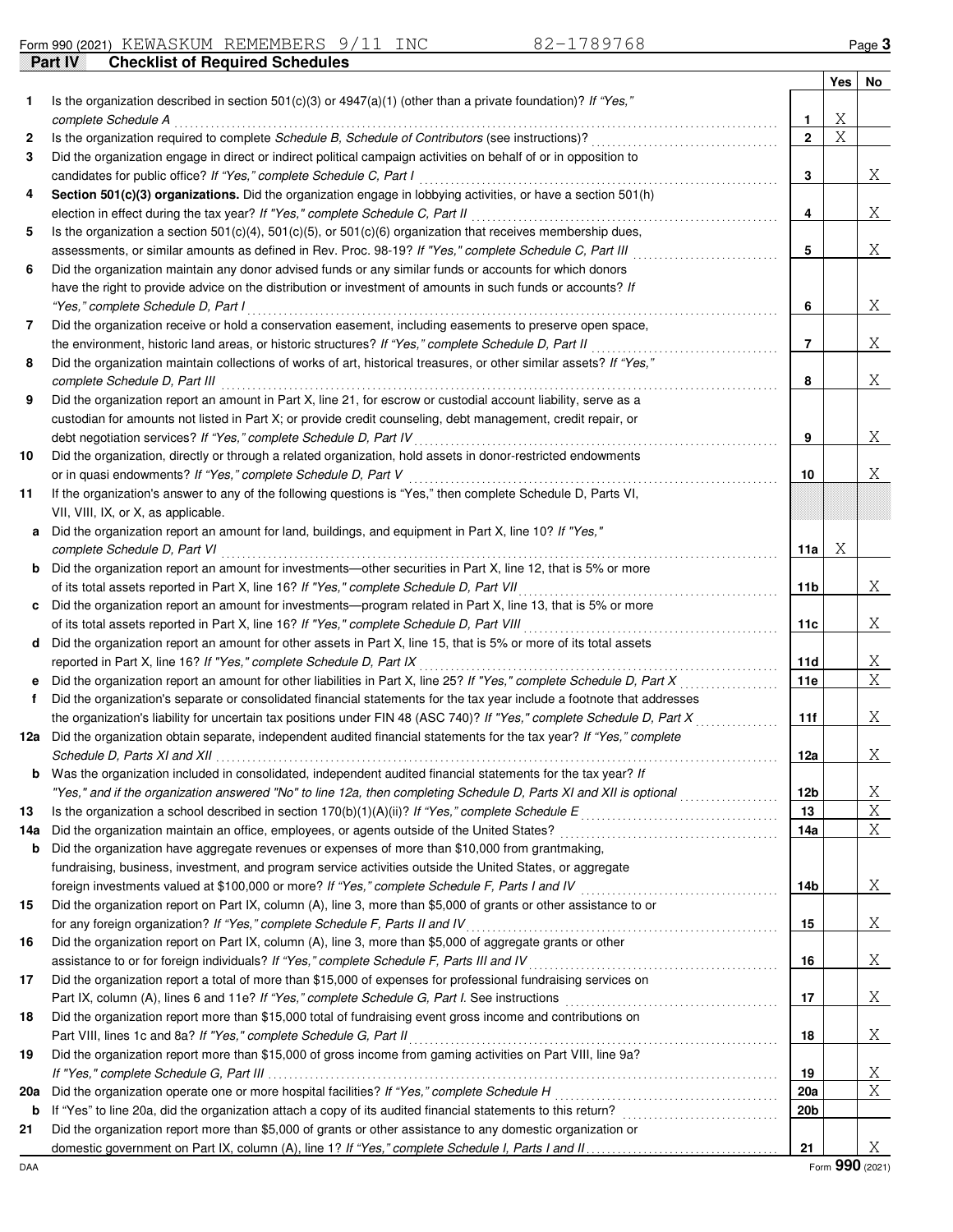|     | <b>Checklist of Required Schedules (continued)</b><br>Part IV                                                                                   |                |                |     |     |        |
|-----|-------------------------------------------------------------------------------------------------------------------------------------------------|----------------|----------------|-----|-----|--------|
|     |                                                                                                                                                 |                |                |     | Yes | No     |
| 22  | Did the organization report more than \$5,000 of grants or other assistance to or for domestic individuals on                                   |                |                |     |     |        |
|     | Part IX, column (A), line 2? If "Yes," complete Schedule I, Parts I and III                                                                     |                |                | 22  |     | Χ      |
| 23  | Did the organization answer "Yes" to Part VII, Section A, line 3, 4, or 5 about compensation of the                                             |                |                |     |     |        |
|     | organization's current and former officers, directors, trustees, key employees, and highest compensated                                         |                |                |     |     |        |
|     | employees? If "Yes," complete Schedule J                                                                                                        |                |                | 23  |     | Χ      |
| 24a | Did the organization have a tax-exempt bond issue with an outstanding principal amount of more than                                             |                |                |     |     |        |
|     | \$100,000 as of the last day of the year, that was issued after December 31, 2002? If "Yes," answer lines 24b                                   |                |                |     |     |        |
|     | through 24d and complete Schedule K. If "No," go to line 25a                                                                                    |                |                | 24a |     | Χ      |
| b   | Did the organization invest any proceeds of tax-exempt bonds beyond a temporary period exception?                                               |                |                | 24b |     |        |
| c   | Did the organization maintain an escrow account other than a refunding escrow at any time during the year                                       |                |                |     |     |        |
|     | to defease any tax-exempt bonds?                                                                                                                |                |                | 24c |     |        |
| d   | Did the organization act as an "on behalf of" issuer for bonds outstanding at any time during the year?                                         |                |                | 24d |     |        |
| 25a | Section 501(c)(3), 501(c)(4), and 501(c)(29) organizations. Did the organization engage in an excess benefit                                    |                |                |     |     |        |
|     | transaction with a disqualified person during the year? If "Yes," complete Schedule L, Part I                                                   |                |                | 25a |     | Χ      |
| b   | Is the organization aware that it engaged in an excess benefit transaction with a disqualified person in a prior                                |                |                |     |     |        |
|     | year, and that the transaction has not been reported on any of the organization's prior Forms 990 or 990-EZ?                                    |                |                |     |     |        |
|     | If "Yes," complete Schedule L, Part I                                                                                                           |                |                | 25b |     | Χ      |
| 26  | Did the organization report any amount on Part X, line 5 or 22, for receivables from or payables to any current                                 |                |                |     |     |        |
|     | or former officer, director, trustee, key employee, creator or founder, substantial contributor, or 35%                                         |                |                |     |     |        |
|     | controlled entity or family member of any of these persons? If "Yes," complete Schedule L, Part II                                              |                |                | 26  |     | Χ      |
| 27  | Did the organization provide a grant or other assistance to any current or former officer, director, trustee, key                               |                |                |     |     |        |
|     | employee, creator or founder, substantial contributor or employee thereof, a grant selection committee                                          |                |                |     |     |        |
|     | member, or to a 35% controlled entity (including an employee thereof) or family member of any of these                                          |                |                |     |     |        |
|     | persons? If "Yes," complete Schedule L, Part III                                                                                                |                |                | 27  |     | X      |
| 28  | Was the organization a party to a business transaction with one of the following parties (see the Schedule L,                                   |                |                |     |     |        |
|     | Part IV, instructions for applicable filing thresholds, conditions, and exceptions):                                                            |                |                |     |     |        |
| а   | A current or former officer, director, trustee, key employee, creator or founder, or substantial contributor? If                                |                |                |     |     |        |
|     | "Yes," complete Schedule L, Part IV                                                                                                             |                |                | 28a |     | Χ<br>X |
| b   | A family member of any individual described in line 28a? If "Yes," complete Schedule L, Part IV                                                 |                |                | 28b |     |        |
| c   | A 35% controlled entity of one or more individuals and/or organizations described in line 28a or 28b? If<br>"Yes," complete Schedule L, Part IV |                |                | 28c |     | Χ      |
| 29  | Did the organization receive more than \$25,000 in non-cash contributions? If "Yes," complete Schedule M                                        |                |                | 29  |     | X      |
| 30  | Did the organization receive contributions of art, historical treasures, or other similar assets, or qualified                                  |                |                |     |     |        |
|     | conservation contributions? If "Yes," complete Schedule M                                                                                       |                |                | 30  |     | Χ      |
| 31  | Did the organization liquidate, terminate, or dissolve and cease operations? If "Yes," complete Schedule N, Part I                              |                |                | 31  |     | X      |
|     | Did the organization sell, exchange, dispose of, or transfer more than 25% of its net assets? If "Yes,"                                         |                |                |     |     |        |
|     | complete Schedule N, Part II                                                                                                                    |                |                | 32  |     | Χ      |
| 33  | Did the organization own 100% of an entity disregarded as separate from the organization under Regulations                                      |                |                |     |     |        |
|     | sections 301.7701-2 and 301.7701-3? If "Yes," complete Schedule R, Part I                                                                       |                |                | 33  |     | Χ      |
| 34  | Was the organization related to any tax-exempt or taxable entity? If "Yes," complete Schedule R, Part II, III,                                  |                |                |     |     |        |
|     | or IV, and Part V, line 1                                                                                                                       |                |                | 34  |     | Χ      |
| 35a | Did the organization have a controlled entity within the meaning of section 512(b)(13)?                                                         |                |                | 35a |     | X      |
| b   | If "Yes" to line 35a, did the organization receive any payment from or engage in any transaction with a                                         |                |                |     |     |        |
|     | controlled entity within the meaning of section 512(b)(13)? If "Yes," complete Schedule R, Part V, line 2                                       |                |                | 35b |     |        |
| 36  | Section 501(c)(3) organizations. Did the organization make any transfers to an exempt non-charitable                                            |                |                |     |     |        |
|     | related organization? If "Yes," complete Schedule R, Part V, line 2                                                                             |                |                | 36  |     | Χ      |
| 37  | Did the organization conduct more than 5% of its activities through an entity that is not a related organization                                |                |                |     |     |        |
|     | and that is treated as a partnership for federal income tax purposes? If "Yes," complete Schedule R, Part VI                                    |                |                | 37  |     | Χ      |
| 38  | Did the organization complete Schedule O and provide explanations on Schedule O for Part VI, lines 11b and                                      |                |                |     |     |        |
|     | 19? Note: All Form 990 filers are required to complete Schedule O.                                                                              |                |                | 38  | Χ   |        |
|     | <b>Statements Regarding Other IRS Filings and Tax Compliance</b><br>Part V                                                                      |                |                |     |     |        |
|     | Check if Schedule O contains a response or note to any line in this Part V                                                                      |                |                |     |     |        |
|     |                                                                                                                                                 |                |                |     | Yes | No     |
| 1a  | Enter the number reported in box 3 of Form 1096. Enter -0- if not applicable                                                                    | 1a             | $\mathbf 2$    |     |     |        |
| b   | Enter the number of Forms W-2G included on line 1a. Enter -0- if not applicable                                                                 | 1 <sub>b</sub> | $\overline{0}$ |     |     |        |
| c   | Did the organization comply with backup withholding rules for reportable payments to vendors and                                                |                |                |     |     |        |
|     |                                                                                                                                                 |                |                | 1c  | X   |        |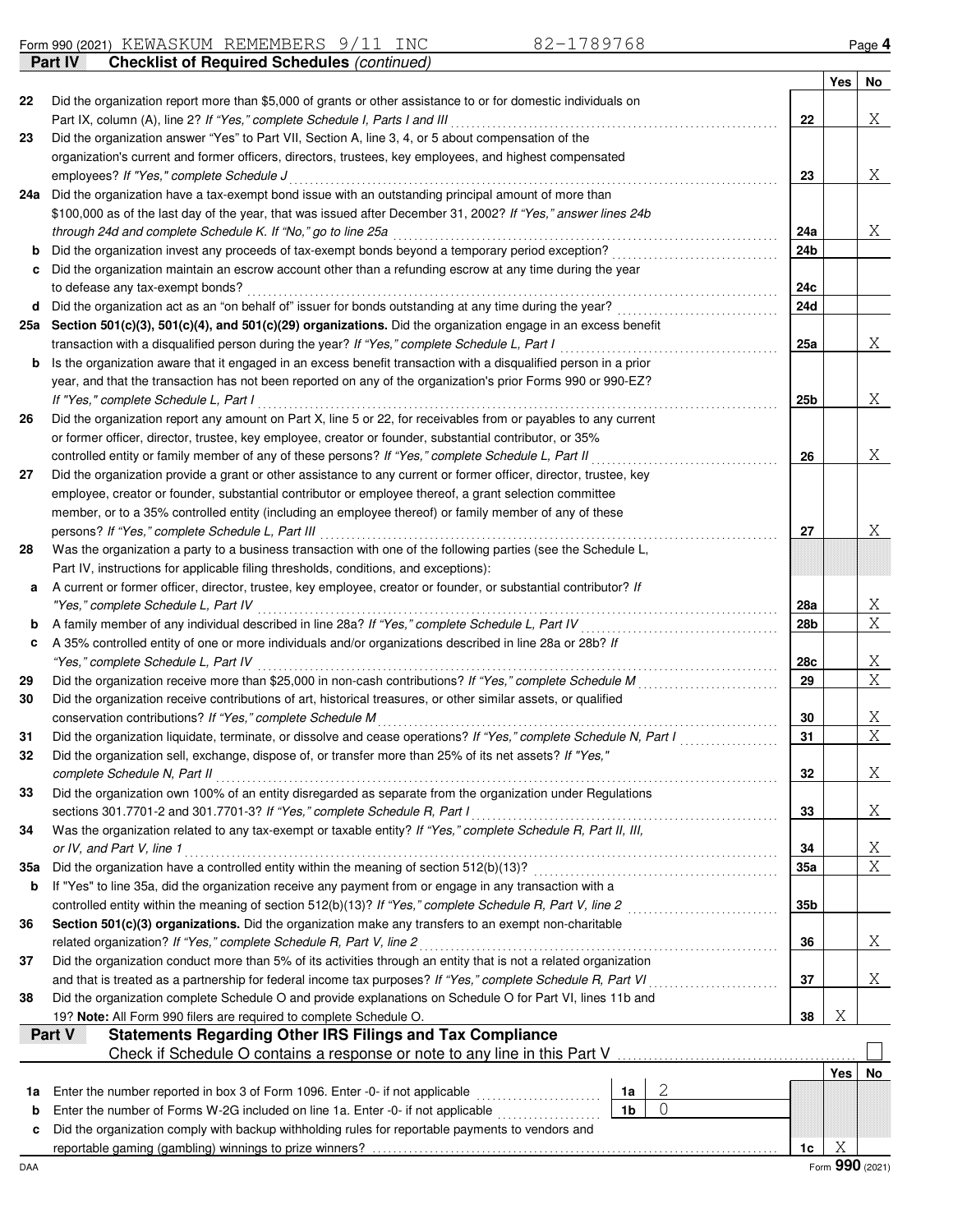| Form 990 (2021) | KEWASKUM | <b>REMEMBERS</b> | ` اب | NC. | $\sim$<br>$\cdots$ | 22225<br>aue | . |
|-----------------|----------|------------------|------|-----|--------------------|--------------|---|
|-----------------|----------|------------------|------|-----|--------------------|--------------|---|

|        | Part V<br>Statements Regarding Other IRS Filings and Tax Compliance (continued)                                                                                                                                                            |                | Yes | No                |
|--------|--------------------------------------------------------------------------------------------------------------------------------------------------------------------------------------------------------------------------------------------|----------------|-----|-------------------|
| 2a     | Enter the number of employees reported on Form W-3, Transmittal of Wage and Tax                                                                                                                                                            |                |     |                   |
|        | $\cup$<br>Statements, filed for the calendar year ending with or within the year covered by this return<br>2a                                                                                                                              |                |     |                   |
| b      | If at least one is reported on line 2a, did the organization file all required federal employment tax returns?                                                                                                                             | 2 <sub>b</sub> |     |                   |
|        | Note: If the sum of lines 1a and 2a is greater than 250, you may be required to e-file. See instructions.                                                                                                                                  |                |     |                   |
| За     | Did the organization have unrelated business gross income of \$1,000 or more during the year?                                                                                                                                              | За             |     | X                 |
| b      | If "Yes," has it filed a Form 990-T for this year? If "No" to line 3b, provide an explanation on Schedule O                                                                                                                                | 3 <sub>b</sub> |     |                   |
| 4a     | At any time during the calendar year, did the organization have an interest in, or a signature or other authority over,                                                                                                                    |                |     |                   |
|        | a financial account in a foreign country (such as a bank account, securities account, or other financial account)?                                                                                                                         | 4a             |     | Χ                 |
| b      | If "Yes," enter the name of the foreign country ▶                                                                                                                                                                                          |                |     |                   |
|        | See instructions for filing requirements for FinCEN Form 114, Report of Foreign Bank and Financial Accounts (FBAR).                                                                                                                        |                |     |                   |
| 5a     | Was the organization a party to a prohibited tax shelter transaction at any time during the tax year?                                                                                                                                      | 5a             |     | $X_{\perp}$       |
| b      | Did any taxable party notify the organization that it was or is a party to a prohibited tax shelter transaction?                                                                                                                           | 5b             |     | $X_{\mathcal{L}}$ |
| c      | If "Yes" to line 5a or 5b, did the organization file Form 8886-T?                                                                                                                                                                          | 5c             |     |                   |
| 6а     | Does the organization have annual gross receipts that are normally greater than \$100,000, and did the                                                                                                                                     |                |     |                   |
|        | organization solicit any contributions that were not tax deductible as charitable contributions?                                                                                                                                           | 6a             |     | Χ                 |
| b      | If "Yes," did the organization include with every solicitation an express statement that such contributions or                                                                                                                             |                |     |                   |
|        | gifts were not tax deductible?                                                                                                                                                                                                             | 6b             |     |                   |
| 7      | Organizations that may receive deductible contributions under section 170(c).                                                                                                                                                              |                |     |                   |
| а      | Did the organization receive a payment in excess of \$75 made partly as a contribution and partly for goods                                                                                                                                |                |     |                   |
|        | and services provided to the payor?                                                                                                                                                                                                        | 7a             |     | X                 |
| b      | If "Yes," did the organization notify the donor of the value of the goods or services provided?                                                                                                                                            | 7b             |     |                   |
| c      | Did the organization sell, exchange, or otherwise dispose of tangible personal property for which it was                                                                                                                                   |                |     |                   |
|        |                                                                                                                                                                                                                                            | 7c             |     | X                 |
| d      | <b>7d</b>                                                                                                                                                                                                                                  |                |     |                   |
| е      | Did the organization receive any funds, directly or indirectly, to pay premiums on a personal benefit contract?                                                                                                                            | 7e             |     | Χ<br>$\mathbf X$  |
| Ť      | Did the organization, during the year, pay premiums, directly or indirectly, on a personal benefit contract?                                                                                                                               | 7f             |     | X                 |
| g      | If the organization received a contribution of qualified intellectual property, did the organization file Form 8899 as required?                                                                                                           | 7g<br>7h       |     | X                 |
| h<br>8 | If the organization received a contribution of cars, boats, airplanes, or other vehicles, did the organization file a Form 1098-C?<br>Sponsoring organizations maintaining donor advised funds. Did a donor advised fund maintained by the |                |     |                   |
|        | sponsoring organization have excess business holdings at any time during the year?                                                                                                                                                         | 8              |     |                   |
| 9      | Sponsoring organizations maintaining donor advised funds.                                                                                                                                                                                  |                |     |                   |
| а      | Did the sponsoring organization make any taxable distributions under section 4966?                                                                                                                                                         | 9a             |     |                   |
| b      | Did the sponsoring organization make a distribution to a donor, donor advisor, or related person?                                                                                                                                          | 9b             |     |                   |
| 10     | Section 501(c)(7) organizations. Enter:                                                                                                                                                                                                    |                |     |                   |
| а      | 10a<br>Initiation fees and capital contributions included on Part VIII, line 12                                                                                                                                                            |                |     |                   |
| b      | 10 <sub>b</sub><br>Gross receipts, included on Form 990, Part VIII, line 12, for public use of club facilities                                                                                                                             |                |     |                   |
| 11     | Section 501(c)(12) organizations. Enter:                                                                                                                                                                                                   |                |     |                   |
| а      | Gross income from members or shareholders<br>11a                                                                                                                                                                                           |                |     |                   |
| b      | Gross income from other sources. (Do not net amounts due or paid to other sources                                                                                                                                                          |                |     |                   |
|        | against amounts due or received from them.)<br>11 <sub>b</sub>                                                                                                                                                                             |                |     |                   |
| 12a    | Section 4947(a)(1) non-exempt charitable trusts. Is the organization filing Form 990 in lieu of Form 1041?                                                                                                                                 | 12a            |     |                   |
| b      | 12 <sub>b</sub><br>If "Yes," enter the amount of tax-exempt interest received or accrued during the year                                                                                                                                   |                |     |                   |
| 13     | Section 501(c)(29) qualified nonprofit health insurance issuers.                                                                                                                                                                           |                |     |                   |
| а      | Is the organization licensed to issue qualified health plans in more than one state?                                                                                                                                                       | 13a            |     |                   |
|        | Note: See the instructions for additional information the organization must report on Schedule O.                                                                                                                                          |                |     |                   |
| b      | Enter the amount of reserves the organization is required to maintain by the states in which                                                                                                                                               |                |     |                   |
|        | 13 <sub>b</sub>                                                                                                                                                                                                                            |                |     |                   |
| C      | 13c<br>Enter the amount of reserves on hand                                                                                                                                                                                                |                |     |                   |
| 14a    |                                                                                                                                                                                                                                            | 14a            |     | X                 |
| b      |                                                                                                                                                                                                                                            | 14b            |     |                   |
| 15     | Is the organization subject to the section 4960 tax on payment(s) of more than \$1,000,000 in remuneration or                                                                                                                              |                |     |                   |
|        | excess parachute payment(s) during the year?                                                                                                                                                                                               | 15             |     | X                 |
|        | If "Yes," see instructions and file Form 4720, Schedule N.                                                                                                                                                                                 |                |     |                   |
| 16     | Is the organization an educational institution subject to the section 4968 excise tax on net investment income?                                                                                                                            | 16             |     | Χ                 |
|        | If "Yes," complete Form 4720, Schedule O.                                                                                                                                                                                                  |                |     |                   |
| 17     | Section 501(c)(21) organizations. Did the trust, any disqualified person, or mine operator engage in                                                                                                                                       |                |     |                   |
|        |                                                                                                                                                                                                                                            | 17             |     |                   |
|        | If "Yes," complete Form 6069.                                                                                                                                                                                                              |                |     |                   |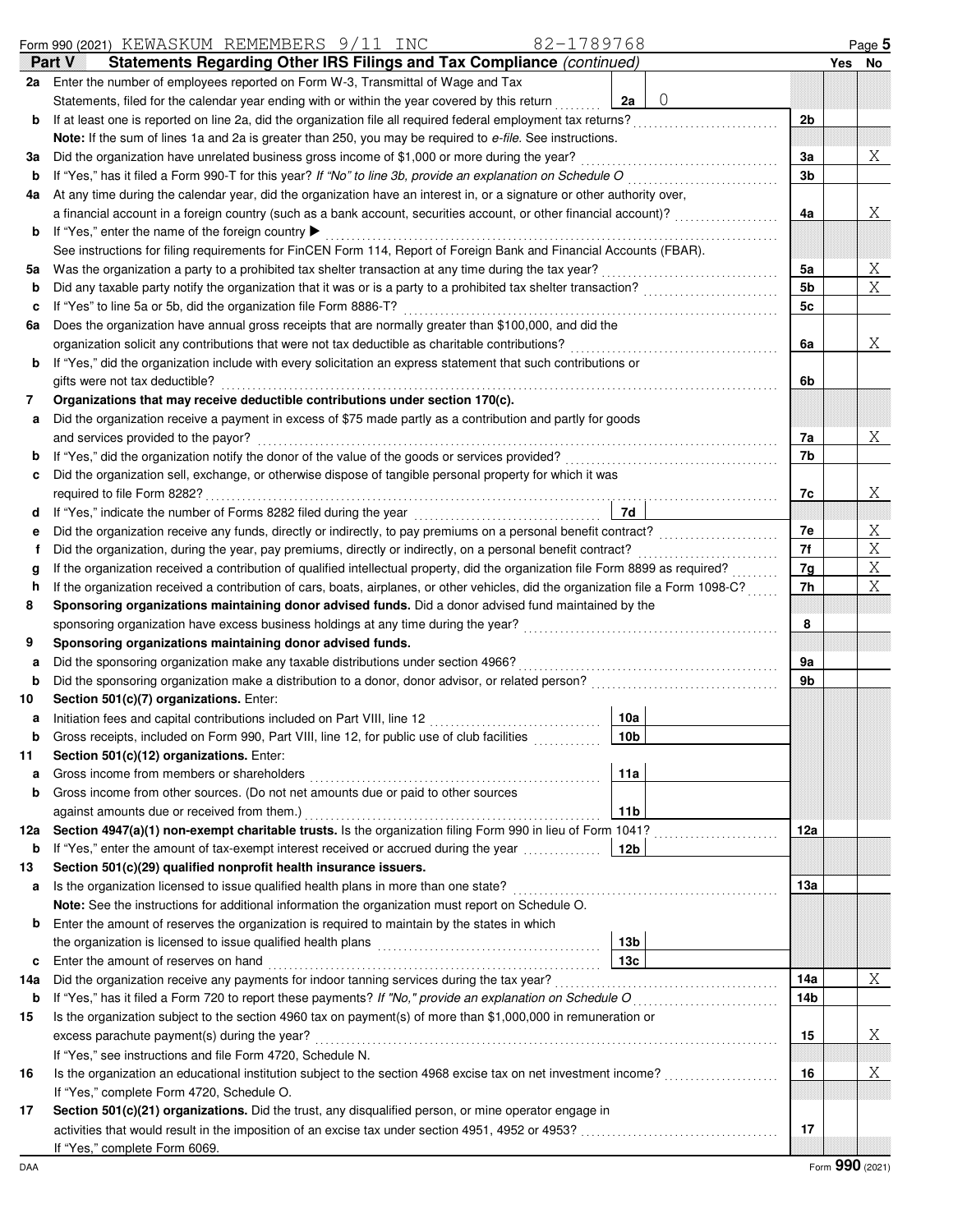### Form 990 (2021) KEWASKUM REMEMBERS 9/11 INC 82-1789768 Page 6

**Part VI Governance, Management, and Disclosure** For each "Yes" response to lines 2 through 7b below, and for a "No" response to line 8a, 8b, or 10b below, describe the circumstances, processes, or changes on Schedule O. See instructions. Check if Schedule O contains a response or note to any line in this Part VI X

|     | <b>Section A. Governing Body and Management</b>                                                                                     |                 | Yes        | No                    |
|-----|-------------------------------------------------------------------------------------------------------------------------------------|-----------------|------------|-----------------------|
| 1a  | 14<br>Enter the number of voting members of the governing body at the end of the tax year<br>1a                                     |                 |            |                       |
|     | If there are material differences in voting rights among members of the governing body, or                                          |                 |            |                       |
|     | if the governing body delegated broad authority to an executive committee or similar                                                |                 |            |                       |
|     | committee, explain on Schedule O.                                                                                                   |                 |            |                       |
| b   | 14<br>Enter the number of voting members included on line 1a, above, who are independent<br>1b                                      |                 |            |                       |
| 2   | Did any officer, director, trustee, or key employee have a family relationship or a business relationship with                      |                 |            |                       |
|     | any other officer, director, trustee, or key employee?                                                                              | $\mathbf{2}$    |            | Χ                     |
| 3   | Did the organization delegate control over management duties customarily performed by or under the direct                           |                 |            |                       |
|     | supervision of officers, directors, trustees, or key employees to a management company or other person?                             | 3               |            | $\mathbf{X}$          |
| 4   | Did the organization make any significant changes to its governing documents since the prior Form 990 was filed?                    | 4               |            | $\rm X$               |
| 5   | Did the organization become aware during the year of a significant diversion of the organization's assets?                          | 5               |            | $\overline{\text{X}}$ |
| 6   | Did the organization have members or stockholders?                                                                                  | 6               |            | $\overline{X}$        |
| 7a  | Did the organization have members, stockholders, or other persons who had the power to elect or appoint                             |                 |            |                       |
|     | one or more members of the governing body?                                                                                          | 7a              |            | Χ                     |
| b   | Are any governance decisions of the organization reserved to (or subject to approval by) members,                                   |                 |            |                       |
|     | stockholders, or persons other than the governing body?                                                                             | 7b              |            | Χ                     |
| 8   | Did the organization contemporaneously document the meetings held or written actions undertaken during the year by the following:   |                 |            |                       |
| a   | The governing body?                                                                                                                 | 8a              | Χ          |                       |
| b   | Each committee with authority to act on behalf of the governing body?                                                               | 8b              | X          |                       |
| 9   | Is there any officer, director, trustee, or key employee listed in Part VII, Section A, who cannot be reached at                    |                 |            |                       |
|     | the organization's mailing address? If "Yes," provide the names and addresses on Schedule O                                         |                 |            | Χ                     |
|     | Section B. Policies (This Section B requests information about policies not required by the Internal Revenue Code.)                 |                 |            |                       |
|     |                                                                                                                                     |                 | <b>Yes</b> | No                    |
| 10a | Did the organization have local chapters, branches, or affiliates?                                                                  | 10a             |            | X                     |
| b   | If "Yes," did the organization have written policies and procedures governing the activities of such chapters,                      |                 |            |                       |
|     | affiliates, and branches to ensure their operations are consistent with the organization's exempt purposes?                         | 10b             |            |                       |
| 11a | Has the organization provided a complete copy of this Form 990 to all members of its governing body before filing the form?         | 11a             |            | X                     |
| b   | Describe on Schedule O the process, if any, used by the organization to review this Form 990.                                       |                 |            |                       |
| 12a | Did the organization have a written conflict of interest policy? If "No," go to line 13                                             | 12a             | Χ          |                       |
| b   | Were officers, directors, or trustees, and key employees required to disclose annually interests that could give rise to conflicts? | 12 <sub>b</sub> |            | Χ                     |
| c   | Did the organization regularly and consistently monitor and enforce compliance with the policy? If "Yes,"                           |                 |            |                       |
|     | describe on Schedule O how this was done                                                                                            | 12c             |            | Χ                     |
| 13  | Did the organization have a written whistleblower policy?                                                                           | 13              |            | Χ                     |
| 14  |                                                                                                                                     | 14              |            | X                     |
| 15  | Did the process for determining compensation of the following persons include a review and approval by                              |                 |            |                       |
|     | independent persons, comparability data, and contemporaneous substantiation of the deliberation and decision?                       |                 |            |                       |
| a   |                                                                                                                                     | 15a             |            | X                     |
| b   | Other officers or key employees of the organization                                                                                 | 15 <sub>b</sub> |            | X                     |
|     | If "Yes" to line 15a or 15b, describe the process on Schedule O. See instructions.                                                  |                 |            |                       |
| 16a | Did the organization invest in, contribute assets to, or participate in a joint venture or similar arrangement                      |                 |            |                       |

|    | <b>b</b> If "Yes," did the organization follow a written policy or procedure requiring the organization to evaluate its         |     |  |
|----|---------------------------------------------------------------------------------------------------------------------------------|-----|--|
|    | participation in joint venture arrangements under applicable federal tax law, and take steps to safeguard the                   |     |  |
|    | organization's exempt status with respect to such arrangements?                                                                 | 16b |  |
|    | <b>Section C. Disclosure</b>                                                                                                    |     |  |
| 17 | List the states with which a copy of this Form 990 is required to be filed $\blacktriangleright$<br>WΙ                          |     |  |
| 18 | Section 6104 requires an organization to make its Forms 1023 (1024 or 1024-A, if applicable), 990, and 990-T (section 501(c)    |     |  |
|    | (3)s only) available for public inspection. Indicate how you made these available. Check all that apply.                        |     |  |
|    | Own website $\Box$ Another's website $\Box$ Upon request $\Box$ Other (explain on Schedule O)                                   |     |  |
| 19 | Describe on Schedule O whether (and if so, how) the organization made its governing documents, conflict of interest policy, and |     |  |

with a taxable entity during the year? . . . . . . . . . . . . . . . . . . . . . . . . . . . . . . . . . . . . . . . . . . . . . . . . . . . . . . . . . . . . . . . . . . . . . . . . . . . . . . . . . . . . . . . . . . . . . . . . . . . .

| Describe on Schedule O whether (and if so, how) the organization made its governing documents, conflict of interest policy, and |  |
|---------------------------------------------------------------------------------------------------------------------------------|--|
| المتحدد بالمناج والمستشربات والماريون وعالمته والماما أوريم والمتحوم والمتحدة الماجورونية                                       |  |

|  | financial statements available to the public during the tax year. |  |  |  |  |
|--|-------------------------------------------------------------------|--|--|--|--|
|  |                                                                   |  |  |  |  |

|  |  |  |  | 20 State the name, address, and telephone number of the person who possesses the organization's books and records $\blacktriangleright$ |  |
|--|--|--|--|-----------------------------------------------------------------------------------------------------------------------------------------|--|
|--|--|--|--|-----------------------------------------------------------------------------------------------------------------------------------------|--|

```
JACKSON WI 53037 262-808-7163
```
**16a**

X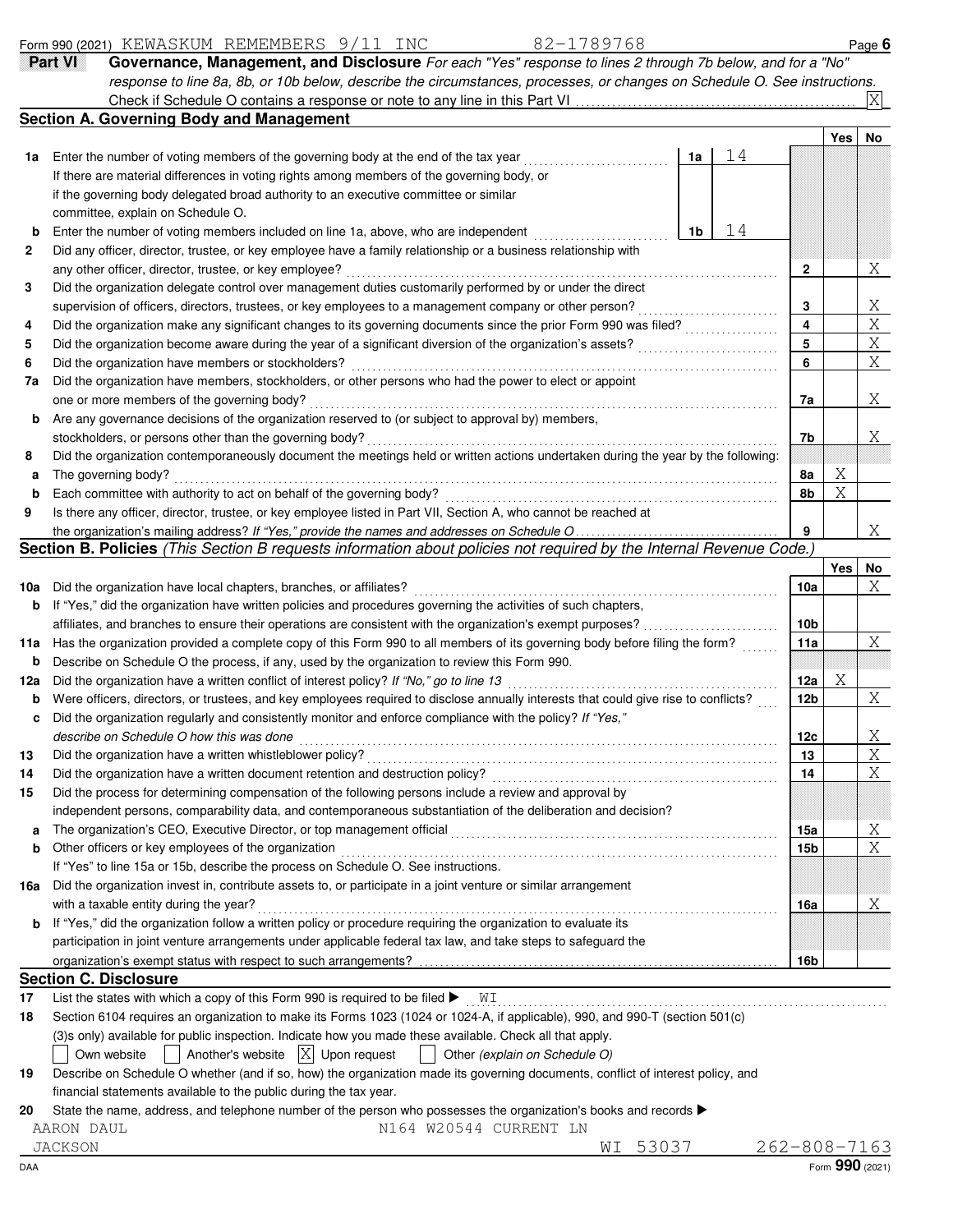| Form 990 (2021) KEWASKUM REMEMBERS 9/11 INC                                                                                                                                                                                                                                                                                |                        |                                   |                      |         |                 |                                                                  |        | 82-1789768                                                                                                                                                      |                              | Page 7                                    |
|----------------------------------------------------------------------------------------------------------------------------------------------------------------------------------------------------------------------------------------------------------------------------------------------------------------------------|------------------------|-----------------------------------|----------------------|---------|-----------------|------------------------------------------------------------------|--------|-----------------------------------------------------------------------------------------------------------------------------------------------------------------|------------------------------|-------------------------------------------|
| Part VII                                                                                                                                                                                                                                                                                                                   |                        |                                   |                      |         |                 |                                                                  |        | Compensation of Officers, Directors, Trustees, Key Employees, Highest Compensated Employees, and                                                                |                              |                                           |
| <b>Independent Contractors</b>                                                                                                                                                                                                                                                                                             |                        |                                   |                      |         |                 |                                                                  |        |                                                                                                                                                                 |                              |                                           |
| Section A.                                                                                                                                                                                                                                                                                                                 |                        |                                   |                      |         |                 |                                                                  |        | Check if Schedule O contains a response or note to any line in this Part VII<br>Officers, Directors, Trustees, Key Employees, and Highest Compensated Employees |                              |                                           |
| 1a Complete this table for all persons required to be listed. Report compensation for the calendar year ending with or within the<br>organization's tax year.                                                                                                                                                              |                        |                                   |                      |         |                 |                                                                  |        |                                                                                                                                                                 |                              |                                           |
| List all of the organization's current officers, directors, trustees (whether individuals or organizations), regardless of amount of<br>compensation. Enter -0- in columns (D), (E), and (F) if no compensation was paid.                                                                                                  |                        |                                   |                      |         |                 |                                                                  |        |                                                                                                                                                                 |                              |                                           |
| • List all of the organization's current key employees, if any. See instructions for definition of "key employee."                                                                                                                                                                                                         |                        |                                   |                      |         |                 |                                                                  |        |                                                                                                                                                                 |                              |                                           |
| • List the organization's five current highest compensated employees (other than an officer, director, trustee, or key employee)<br>who received reportable compensation (box 5 of Form W-2, Form 1099-MISC, and/or box 1 of Form 1099-NEC) of more than<br>\$100,000 from the organization and any related organizations. |                        |                                   |                      |         |                 |                                                                  |        |                                                                                                                                                                 |                              |                                           |
| List all of the organization's former officers, key employees, and highest compensated employees who received more than<br>\$100,000 of reportable compensation from the organization and any related organizations.                                                                                                       |                        |                                   |                      |         |                 |                                                                  |        |                                                                                                                                                                 |                              |                                           |
| • List all of the organization's former directors or trustees that received, in the capacity as a former director or trustee of the                                                                                                                                                                                        |                        |                                   |                      |         |                 |                                                                  |        |                                                                                                                                                                 |                              |                                           |
| organization, more than \$10,000 of reportable compensation from the organization and any related organizations.<br>See the instructions for the order in which to list the persons above.                                                                                                                                 |                        |                                   |                      |         |                 |                                                                  |        |                                                                                                                                                                 |                              |                                           |
| Check this box if neither the organization nor any related organization compensated any current officer, director, or trustee.                                                                                                                                                                                             |                        |                                   |                      |         |                 |                                                                  |        |                                                                                                                                                                 |                              |                                           |
|                                                                                                                                                                                                                                                                                                                            |                        |                                   |                      |         | (C)<br>Position |                                                                  |        |                                                                                                                                                                 |                              |                                           |
| (A)<br>Name and title                                                                                                                                                                                                                                                                                                      | (B)<br>Average         |                                   |                      |         |                 | (do not check more than one                                      |        | (D)<br>Reportable                                                                                                                                               | (F)<br>Reportable            | (F)<br>Estimated amount                   |
|                                                                                                                                                                                                                                                                                                                            | hours<br>per week      |                                   |                      |         |                 | box, unless person is both an<br>officer and a director/trustee) |        | compensation<br>from the                                                                                                                                        | compensation<br>from related | of other<br>compensation                  |
|                                                                                                                                                                                                                                                                                                                            | (list any              |                                   |                      | Officer |                 |                                                                  | Former | organization (W-2/                                                                                                                                              | organizations (W-2/          | from the                                  |
|                                                                                                                                                                                                                                                                                                                            | hours for<br>related   |                                   |                      |         | Key employee    |                                                                  |        | 1099-MISC/<br>1099-NEC)                                                                                                                                         | 1099-MISC/<br>1099-NEC)      | organization and<br>related organizations |
|                                                                                                                                                                                                                                                                                                                            | organizations<br>below | Individual trustee<br>or director | nstitutional trustee |         |                 |                                                                  |        |                                                                                                                                                                 |                              |                                           |
|                                                                                                                                                                                                                                                                                                                            | dotted line)           |                                   |                      |         |                 | Highest compensated<br>employee                                  |        |                                                                                                                                                                 |                              |                                           |
| (1) KRISTIN BRADNER                                                                                                                                                                                                                                                                                                        |                        |                                   |                      |         |                 |                                                                  |        |                                                                                                                                                                 |                              |                                           |
|                                                                                                                                                                                                                                                                                                                            | 5.00<br>0.00           | X                                 |                      |         |                 |                                                                  |        | 0                                                                                                                                                               | 0                            |                                           |
| DIRECTOR<br>(2) AARON DAUL                                                                                                                                                                                                                                                                                                 |                        |                                   |                      |         |                 |                                                                  |        |                                                                                                                                                                 |                              | 0                                         |
|                                                                                                                                                                                                                                                                                                                            | 5.00                   |                                   |                      |         |                 |                                                                  |        |                                                                                                                                                                 |                              |                                           |
| TREASURER                                                                                                                                                                                                                                                                                                                  | 0.00                   | X                                 |                      | Χ       |                 |                                                                  |        | 0                                                                                                                                                               | 0                            | 0                                         |
| (3) THOMAS FABITZ                                                                                                                                                                                                                                                                                                          |                        |                                   |                      |         |                 |                                                                  |        |                                                                                                                                                                 |                              |                                           |
|                                                                                                                                                                                                                                                                                                                            | 5.00                   |                                   |                      |         |                 |                                                                  |        |                                                                                                                                                                 |                              |                                           |
| DIRECTOR                                                                                                                                                                                                                                                                                                                   | 0.00                   | Χ                                 |                      |         |                 |                                                                  |        | 0                                                                                                                                                               |                              | 0                                         |
| (4) KATHLEEN CHRISTENSON FI\$HER                                                                                                                                                                                                                                                                                           |                        |                                   |                      |         |                 |                                                                  |        |                                                                                                                                                                 |                              |                                           |
| VICE PRESIDENT                                                                                                                                                                                                                                                                                                             | 20.00<br>0.00          | Χ                                 |                      | X       |                 |                                                                  |        | 0                                                                                                                                                               | 0                            | $\circ$                                   |
| (5) AMANDA FOLLETT                                                                                                                                                                                                                                                                                                         |                        |                                   |                      |         |                 |                                                                  |        |                                                                                                                                                                 |                              |                                           |
|                                                                                                                                                                                                                                                                                                                            | 5.00                   |                                   |                      |         |                 |                                                                  |        |                                                                                                                                                                 |                              |                                           |
| DIRECTOR                                                                                                                                                                                                                                                                                                                   | 0.00                   | Χ                                 |                      |         |                 |                                                                  |        | 0                                                                                                                                                               |                              | $\circ$                                   |
| (6) ADAM GITTER                                                                                                                                                                                                                                                                                                            |                        |                                   |                      |         |                 |                                                                  |        |                                                                                                                                                                 |                              |                                           |

 $0.00 \, | \, X \, | \, 0 \, | \, 0 \, | \, 0 \, | \, 0 \, | \, 0 \, | \, 0 \, | \, 0 \, | \, 0 \, | \, 0 \, | \, 0 \, | \, 0 \, | \, 0 \, | \, 0 \, | \, 0 \, | \, 0 \, | \, 0 \, | \, 0 \, | \, 0 \, | \, 0 \, | \, 0 \, | \, 0 \, | \, 0 \, | \, 0 \, | \, 0 \, | \, 0 \, | \, 0 \, | \, 0 \, | \, 0 \, | \, 0 \, | \, 0$ 

0.00 X X 0 0 0

0.00 X 0 0 0

**(7)** GORDON HABERMAN

DIRECTOR

DIRECTOR

. . . . . . . . . . . . . . . . . . . . . . . . . . . . . . . . . . . . . . . . . . . . . . . . . . . . . . . 5.00

. . . . . . . . . . . . . . . . . . . . . . . . . . . . . . . . . . . . . . . . . . . . . . . . . . . . . . . PAST PRESIDENT

5.00

 $5.00$ <br> $0.00$ 

. . . . . . . . . . . . . . . . . . . . . . . . . . . . . . . . . . . . . . . . . . . . . . . . . . . . . . . DIRECTOR

**(8)** TRACY HEINONEN

**(9)** ANDREW JOHNSON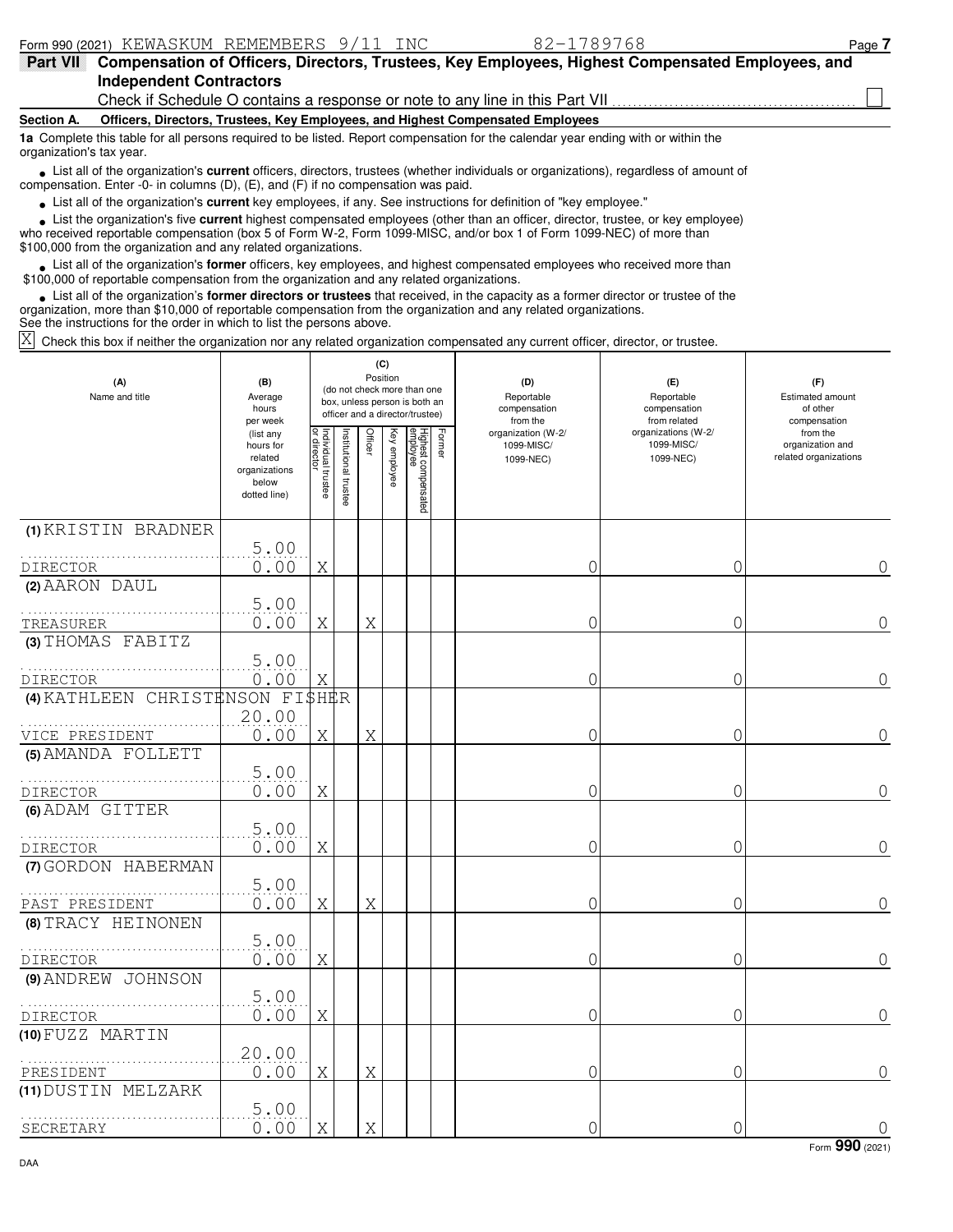|                   |                  | Form 990 (2021) KEWASKUM REMEMBERS 9/11 INC                                                     |                                                                             |                                   |                      |         |                 |                                                                                                 |        | 82-1789768                                                                                                                                                                                                                                             |                                                   |                                                            | Page 8         |
|-------------------|------------------|-------------------------------------------------------------------------------------------------|-----------------------------------------------------------------------------|-----------------------------------|----------------------|---------|-----------------|-------------------------------------------------------------------------------------------------|--------|--------------------------------------------------------------------------------------------------------------------------------------------------------------------------------------------------------------------------------------------------------|---------------------------------------------------|------------------------------------------------------------|----------------|
|                   | Part VII         |                                                                                                 |                                                                             |                                   |                      |         |                 |                                                                                                 |        | Section A. Officers, Directors, Trustees, Key Employees, and Highest Compensated Employees (continued)                                                                                                                                                 |                                                   |                                                            |                |
|                   |                  | (A)<br>Name and title                                                                           | (B)<br>Average<br>hours<br>per week                                         |                                   |                      |         | (C)<br>Position | (do not check more than one<br>box, unless person is both an<br>officer and a director/trustee) |        | (D)<br>Reportable<br>compensation<br>from the                                                                                                                                                                                                          | (F)<br>Reportable<br>compensation<br>from related | (F)<br><b>Estimated amount</b><br>of other<br>compensation |                |
|                   |                  |                                                                                                 | (list any<br>hours for<br>related<br>organizations<br>below<br>dotted line) | Individual trustee<br>or director | nstitutional trustee | Officer | Key employee    | Highest compensated<br>employee                                                                 | Former | organization (W-2/<br>1099-MISC/<br>1099-NEC)                                                                                                                                                                                                          | organizations (W-2/<br>1099-MISC/<br>1099-NEC)    | from the<br>organization and<br>related organizations      |                |
| (12)              | <b>DIRECTOR</b>  | JULIE HABERMAN OSMUS                                                                            | 5.00<br>0.00                                                                | Χ                                 |                      |         |                 |                                                                                                 |        | C                                                                                                                                                                                                                                                      | 0                                                 |                                                            | 0              |
| (13)              |                  | JUSTIN REICHERT                                                                                 | 5.00                                                                        |                                   |                      |         |                 |                                                                                                 |        |                                                                                                                                                                                                                                                        |                                                   |                                                            |                |
| (14)              | DIRECTOR<br>PETE | RETTLER                                                                                         | 0.00                                                                        | Χ                                 |                      |         |                 |                                                                                                 |        | C                                                                                                                                                                                                                                                      | 0                                                 |                                                            | 0              |
|                   | DIRECTOR         |                                                                                                 | 5.00<br>0.00                                                                | Χ                                 |                      |         |                 |                                                                                                 |        | C                                                                                                                                                                                                                                                      | 0                                                 |                                                            | 0              |
|                   |                  |                                                                                                 |                                                                             |                                   |                      |         |                 |                                                                                                 |        |                                                                                                                                                                                                                                                        |                                                   |                                                            |                |
|                   |                  |                                                                                                 |                                                                             |                                   |                      |         |                 |                                                                                                 |        |                                                                                                                                                                                                                                                        |                                                   |                                                            |                |
|                   |                  |                                                                                                 |                                                                             |                                   |                      |         |                 |                                                                                                 |        |                                                                                                                                                                                                                                                        |                                                   |                                                            |                |
|                   |                  |                                                                                                 |                                                                             |                                   |                      |         |                 |                                                                                                 |        |                                                                                                                                                                                                                                                        |                                                   |                                                            |                |
|                   |                  |                                                                                                 |                                                                             |                                   |                      |         |                 |                                                                                                 |        |                                                                                                                                                                                                                                                        |                                                   |                                                            |                |
| 1b<br>с           | <b>Subtotal</b>  | Total from continuation sheets to Part VII, Section A                                           |                                                                             |                                   |                      |         |                 |                                                                                                 |        |                                                                                                                                                                                                                                                        |                                                   |                                                            |                |
| d<br>$\mathbf{2}$ |                  | Total (add lines 1b and 1c)<br>reportable compensation from the organization $\triangleright$ 0 |                                                                             |                                   |                      |         |                 |                                                                                                 |        | Total number of individuals (including but not limited to those listed above) who received more than \$100,000 of                                                                                                                                      |                                                   |                                                            |                |
| 3                 |                  |                                                                                                 |                                                                             |                                   |                      |         |                 |                                                                                                 |        | Did the organization list any former officer, director, trustee, key employee, or highest compensated                                                                                                                                                  |                                                   | Yes                                                        | $\overline{N}$ |
| 4                 |                  | employee on line 1a? If "Yes," complete Schedule J for such individual                          |                                                                             |                                   |                      |         |                 |                                                                                                 |        | For any individual listed on line 1a, is the sum of reportable compensation and other compensation from the<br>organization and related organizations greater than \$150,000? If "Yes," complete Schedule J for such                                   |                                                   | 3                                                          | Χ              |
| 5                 | individual       |                                                                                                 |                                                                             |                                   |                      |         |                 |                                                                                                 |        | Did any person listed on line 1a receive or accrue compensation from any unrelated organization or individual                                                                                                                                          |                                                   | 4<br>5                                                     | Χ<br>Χ         |
|                   |                  | <b>Section B. Independent Contractors</b>                                                       |                                                                             |                                   |                      |         |                 |                                                                                                 |        |                                                                                                                                                                                                                                                        |                                                   |                                                            |                |
| 1                 |                  |                                                                                                 |                                                                             |                                   |                      |         |                 |                                                                                                 |        | Complete this table for your five highest compensated independent contractors that received more than \$100,000 of<br>compensation from the organization. Report compensation for the calendar year ending with or within the organization's tax year. |                                                   |                                                            |                |
|                   |                  |                                                                                                 | (A)<br>Name and business address                                            |                                   |                      |         |                 |                                                                                                 |        |                                                                                                                                                                                                                                                        | (B)<br>Description of services                    | (C)<br>Compensation                                        |                |
|                   |                  |                                                                                                 |                                                                             |                                   |                      |         |                 |                                                                                                 |        |                                                                                                                                                                                                                                                        |                                                   |                                                            |                |
|                   |                  |                                                                                                 |                                                                             |                                   |                      |         |                 |                                                                                                 |        |                                                                                                                                                                                                                                                        |                                                   |                                                            |                |
|                   |                  |                                                                                                 |                                                                             |                                   |                      |         |                 |                                                                                                 |        |                                                                                                                                                                                                                                                        |                                                   |                                                            |                |
| 2                 |                  | received more than \$100,000 of compensation from the organization ▶                            |                                                                             |                                   |                      |         |                 |                                                                                                 |        | Total number of independent contractors (including but not limited to those listed above) who                                                                                                                                                          | $\cap$                                            |                                                            |                |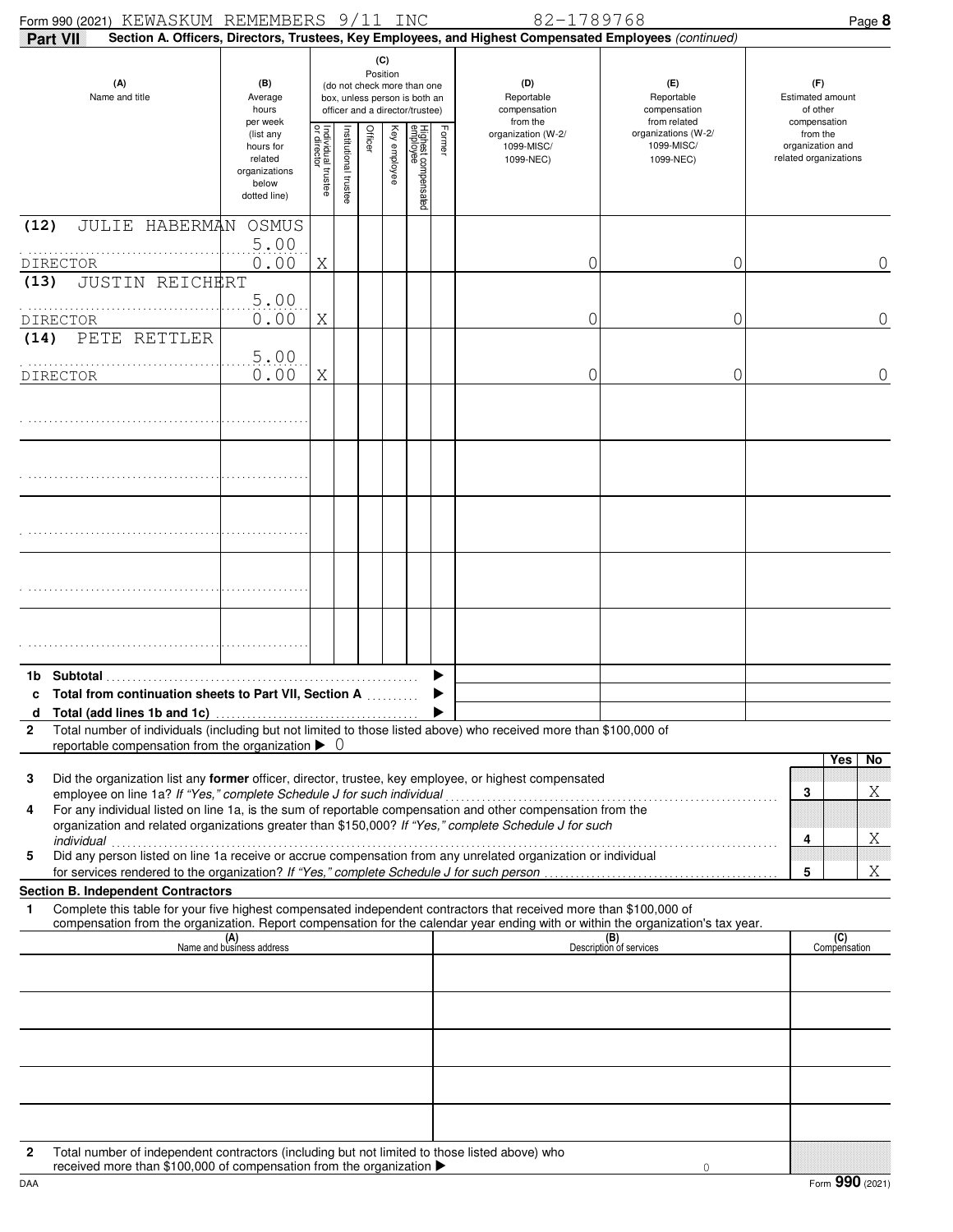|                                                                  | Part VIII |                                                                                                    |    | <b>Statement of Revenue</b> |                 |                       |                      |                                              |                                      |                                                               |
|------------------------------------------------------------------|-----------|----------------------------------------------------------------------------------------------------|----|-----------------------------|-----------------|-----------------------|----------------------|----------------------------------------------|--------------------------------------|---------------------------------------------------------------|
|                                                                  |           |                                                                                                    |    |                             |                 |                       | (A)<br>Total revenue | (B)<br>Related or exempt<br>function revenue | (C)<br>Unrelated<br>business revenue | (D)<br>Revenue excluded<br>from tax under<br>sections 512-514 |
| <b>Contributions, Gifts, Grants</b><br>and Other Similar Amounts |           | 1a Federated campaigns                                                                             |    |                             | 1a              |                       |                      |                                              |                                      |                                                               |
|                                                                  |           | <b>b</b> Membership dues <i></i>                                                                   |    |                             | 1 <sub>b</sub>  |                       |                      |                                              |                                      |                                                               |
|                                                                  |           | c Fundraising events                                                                               |    | 1 <sub>c</sub>              |                 |                       |                      |                                              |                                      |                                                               |
|                                                                  |           | d Related organizations                                                                            |    |                             | 1 <sub>d</sub>  |                       |                      |                                              |                                      |                                                               |
|                                                                  |           | e Government grants (contributions) [1] Contributions<br>f All other contributions, gifts, grants, |    | 1e                          |                 |                       |                      |                                              |                                      |                                                               |
|                                                                  |           | and similar amounts not included above                                                             |    |                             | 1f              | 160,359               |                      |                                              |                                      |                                                               |
|                                                                  |           | <b>g</b> Noncash contributions included in                                                         |    |                             |                 | 7,375                 |                      |                                              |                                      |                                                               |
|                                                                  |           |                                                                                                    |    |                             |                 | $\blacktriangleright$ | 160,359              |                                              |                                      |                                                               |
|                                                                  |           |                                                                                                    |    |                             |                 | <b>Business Code</b>  |                      |                                              |                                      |                                                               |
|                                                                  | 2a        |                                                                                                    |    |                             |                 |                       |                      |                                              |                                      |                                                               |
|                                                                  | b         |                                                                                                    |    |                             |                 |                       |                      |                                              |                                      |                                                               |
|                                                                  | c         |                                                                                                    |    |                             |                 |                       |                      |                                              |                                      |                                                               |
| Program Service<br>Revenue                                       | d         |                                                                                                    |    |                             |                 |                       |                      |                                              |                                      |                                                               |
|                                                                  |           |                                                                                                    |    |                             |                 |                       |                      |                                              |                                      |                                                               |
|                                                                  |           | f All other program service revenue                                                                |    |                             |                 |                       |                      |                                              |                                      |                                                               |
|                                                                  |           |                                                                                                    |    |                             |                 |                       |                      |                                              |                                      |                                                               |
|                                                                  | 3         | Investment income (including dividends, interest, and                                              |    |                             |                 |                       |                      |                                              |                                      |                                                               |
|                                                                  |           | Income from investment of tax-exempt bond proceeds                                                 |    |                             |                 | ▶<br>▶                | 101                  |                                              |                                      | 101                                                           |
|                                                                  | 4<br>5    |                                                                                                    |    |                             |                 |                       |                      |                                              |                                      |                                                               |
|                                                                  |           |                                                                                                    |    | (i) Real                    |                 | (ii) Personal         |                      |                                              |                                      |                                                               |
|                                                                  |           | <b>6a</b> Gross rents                                                                              | 6a |                             |                 |                       |                      |                                              |                                      |                                                               |
|                                                                  |           | <b>b</b> Less: rental expenses                                                                     | 6b |                             |                 |                       |                      |                                              |                                      |                                                               |
|                                                                  |           | <b>C</b> Rental inc. or (loss)                                                                     | 6c |                             |                 |                       |                      |                                              |                                      |                                                               |
|                                                                  |           |                                                                                                    |    |                             |                 |                       |                      |                                              |                                      |                                                               |
|                                                                  |           | <b>7a</b> Gross amount from                                                                        |    | (i) Securities              |                 | (ii) Other            |                      |                                              |                                      |                                                               |
|                                                                  |           | sales of assets<br>other than inventory                                                            | 7a |                             |                 |                       |                      |                                              |                                      |                                                               |
|                                                                  |           | <b>b</b> Less: cost or other                                                                       |    |                             |                 |                       |                      |                                              |                                      |                                                               |
|                                                                  |           | basis and sales exps.                                                                              | 7b |                             |                 |                       |                      |                                              |                                      |                                                               |
| ther Revenue                                                     |           | c Gain or (loss)                                                                                   | 7c |                             |                 |                       |                      |                                              |                                      |                                                               |
|                                                                  |           |                                                                                                    |    |                             |                 |                       |                      |                                              |                                      |                                                               |
| O                                                                |           | 8a Gross income from fundraising events                                                            |    |                             |                 |                       |                      |                                              |                                      |                                                               |
|                                                                  |           |                                                                                                    |    |                             |                 |                       |                      |                                              |                                      |                                                               |
|                                                                  |           | of contributions reported on line                                                                  |    |                             |                 |                       |                      |                                              |                                      |                                                               |
|                                                                  |           | 1c). See Part IV, line 18<br><b>b</b> Less: direct expenses                                        |    |                             | 8a<br>8b        |                       |                      |                                              |                                      |                                                               |
|                                                                  |           | c Net income or (loss) from fundraising events                                                     |    |                             |                 |                       |                      |                                              |                                      |                                                               |
|                                                                  |           | 9a Gross income from gaming                                                                        |    |                             |                 |                       |                      |                                              |                                      |                                                               |
|                                                                  |           | activities. See Part IV, line 19                                                                   |    |                             | 9а              |                       |                      |                                              |                                      |                                                               |
|                                                                  |           | <b>b</b> Less: direct expenses                                                                     |    |                             | 9b              |                       |                      |                                              |                                      |                                                               |
|                                                                  |           | c Net income or (loss) from gaming activities                                                      |    |                             |                 |                       |                      |                                              |                                      |                                                               |
|                                                                  |           | 10a Gross sales of inventory, less                                                                 |    |                             |                 |                       |                      |                                              |                                      |                                                               |
|                                                                  |           | returns and allowances                                                                             |    |                             | 10a             |                       |                      |                                              |                                      |                                                               |
|                                                                  |           | <b>b</b> Less: cost of goods sold                                                                  |    |                             | 10 <sub>b</sub> |                       |                      |                                              |                                      |                                                               |
|                                                                  |           | c Net income or (loss) from sales of inventory                                                     |    |                             |                 |                       |                      |                                              |                                      |                                                               |
|                                                                  |           |                                                                                                    |    |                             |                 | <b>Business Code</b>  |                      |                                              |                                      |                                                               |
|                                                                  | 11a       | MISCELLANEOUS (1999)                                                                               |    |                             |                 |                       | 1,451                |                                              |                                      | 1,451                                                         |
|                                                                  | b         |                                                                                                    |    |                             |                 |                       |                      |                                              |                                      |                                                               |
| Miscellaneous<br>Revenue                                         |           |                                                                                                    |    |                             |                 |                       |                      |                                              |                                      |                                                               |
|                                                                  |           |                                                                                                    |    |                             |                 | ▶                     | 1,451                |                                              |                                      |                                                               |
|                                                                  |           |                                                                                                    |    |                             |                 |                       | 161,911              | $\mathbf 0$                                  | $\overline{0}$                       | 1,552                                                         |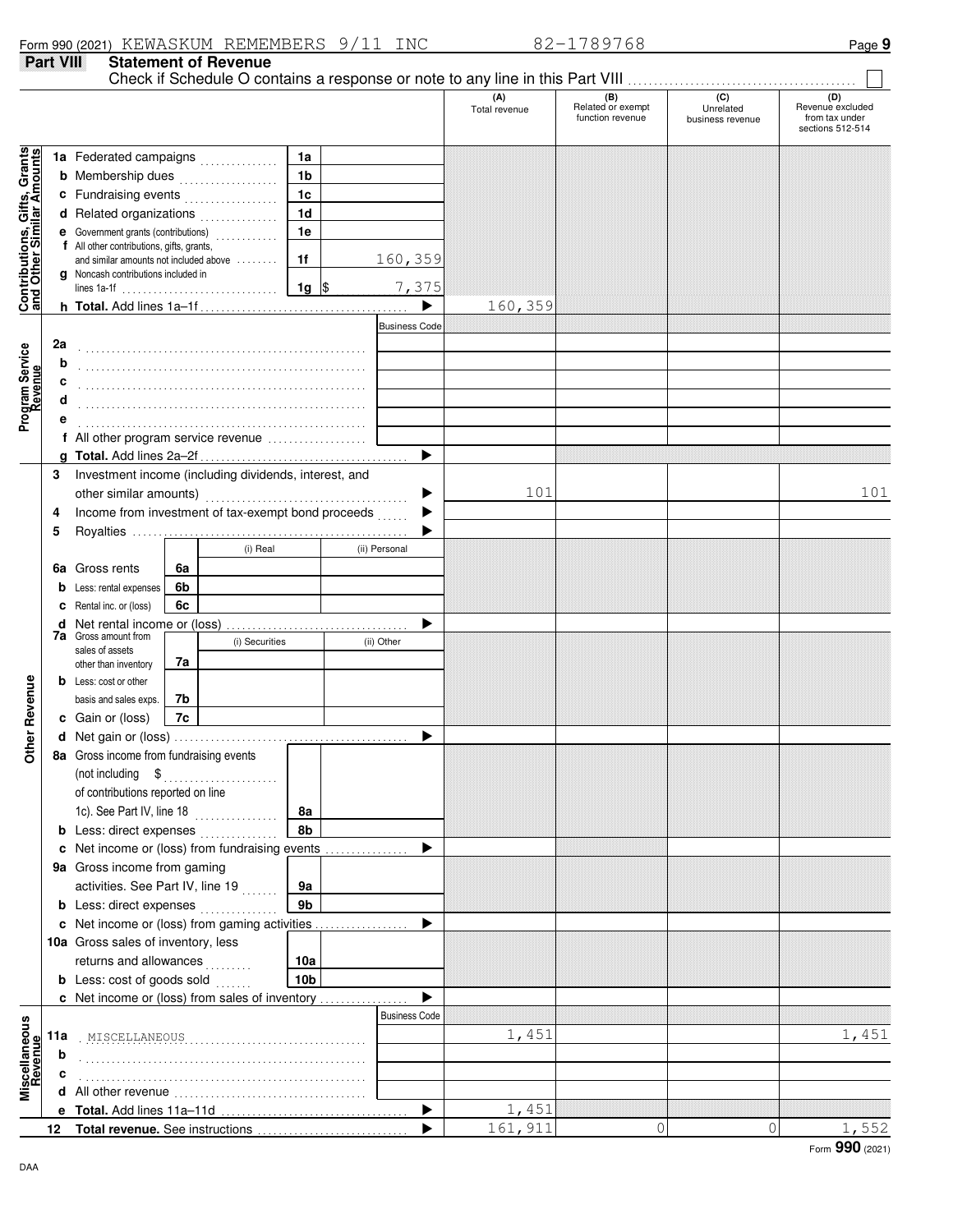|    | Section 501(c)(3) and 501(c)(4) organizations must complete all columns. All other organizations must complete column (A).<br>Check if Schedule O contains a response or note to any line in this Part IX                                                                                                                                                                                                                                                                                                                                                                          |                       |                             |                                    |                         |
|----|------------------------------------------------------------------------------------------------------------------------------------------------------------------------------------------------------------------------------------------------------------------------------------------------------------------------------------------------------------------------------------------------------------------------------------------------------------------------------------------------------------------------------------------------------------------------------------|-----------------------|-----------------------------|------------------------------------|-------------------------|
|    | Do not include amounts reported on lines 6b, 7b,                                                                                                                                                                                                                                                                                                                                                                                                                                                                                                                                   | (A)                   | (B)                         | (C)                                | (D)                     |
|    | 8b, 9b, and 10b of Part VIII.                                                                                                                                                                                                                                                                                                                                                                                                                                                                                                                                                      | Total expenses        | Program service<br>expenses | Management and<br>general expenses | Fundraising<br>expenses |
| 1. | Grants and other assistance to domestic organizations                                                                                                                                                                                                                                                                                                                                                                                                                                                                                                                              |                       |                             |                                    |                         |
|    | and domestic governments. See Part IV, line 21                                                                                                                                                                                                                                                                                                                                                                                                                                                                                                                                     |                       |                             |                                    |                         |
| 2  | Grants and other assistance to domestic                                                                                                                                                                                                                                                                                                                                                                                                                                                                                                                                            |                       |                             |                                    |                         |
|    | individuals. See Part IV, line 22<br>.                                                                                                                                                                                                                                                                                                                                                                                                                                                                                                                                             |                       |                             |                                    |                         |
| 3  | Grants and other assistance to foreign                                                                                                                                                                                                                                                                                                                                                                                                                                                                                                                                             |                       |                             |                                    |                         |
|    | organizations, foreign governments, and                                                                                                                                                                                                                                                                                                                                                                                                                                                                                                                                            |                       |                             |                                    |                         |
|    | foreign individuals. See Part IV, lines 15 and 16                                                                                                                                                                                                                                                                                                                                                                                                                                                                                                                                  |                       |                             |                                    |                         |
| 4  | Benefits paid to or for members<br>.                                                                                                                                                                                                                                                                                                                                                                                                                                                                                                                                               |                       |                             |                                    |                         |
| 5  | Compensation of current officers, directors,                                                                                                                                                                                                                                                                                                                                                                                                                                                                                                                                       |                       |                             |                                    |                         |
|    | trustees, and key employees                                                                                                                                                                                                                                                                                                                                                                                                                                                                                                                                                        |                       |                             |                                    |                         |
| 6  | Compensation not included above to disqualified                                                                                                                                                                                                                                                                                                                                                                                                                                                                                                                                    |                       |                             |                                    |                         |
|    | persons (as defined under section 4958(f)(1)) and                                                                                                                                                                                                                                                                                                                                                                                                                                                                                                                                  |                       |                             |                                    |                         |
|    | persons described in section 4958(c)(3)(B)                                                                                                                                                                                                                                                                                                                                                                                                                                                                                                                                         |                       |                             |                                    |                         |
| 7  | Other salaries and wages<br><u>.</u><br>1980 - Johann John Band, amerikansk politiker                                                                                                                                                                                                                                                                                                                                                                                                                                                                                              |                       |                             |                                    |                         |
| 8  | Pension plan accruals and contributions (include                                                                                                                                                                                                                                                                                                                                                                                                                                                                                                                                   |                       |                             |                                    |                         |
|    | section 401(k) and 403(b) employer contributions)                                                                                                                                                                                                                                                                                                                                                                                                                                                                                                                                  |                       |                             |                                    |                         |
| 9  |                                                                                                                                                                                                                                                                                                                                                                                                                                                                                                                                                                                    |                       |                             |                                    |                         |
| 10 |                                                                                                                                                                                                                                                                                                                                                                                                                                                                                                                                                                                    |                       |                             |                                    |                         |
| 11 | Fees for services (nonemployees):                                                                                                                                                                                                                                                                                                                                                                                                                                                                                                                                                  |                       |                             |                                    |                         |
| а  |                                                                                                                                                                                                                                                                                                                                                                                                                                                                                                                                                                                    |                       |                             |                                    |                         |
| b  | Legal                                                                                                                                                                                                                                                                                                                                                                                                                                                                                                                                                                              |                       |                             |                                    |                         |
|    |                                                                                                                                                                                                                                                                                                                                                                                                                                                                                                                                                                                    | 3,900                 | 1,950                       | 1,950                              |                         |
| d  |                                                                                                                                                                                                                                                                                                                                                                                                                                                                                                                                                                                    |                       |                             |                                    |                         |
| е  | Professional fundraising services. See Part IV, line 17                                                                                                                                                                                                                                                                                                                                                                                                                                                                                                                            |                       |                             |                                    |                         |
| f  | Investment management fees                                                                                                                                                                                                                                                                                                                                                                                                                                                                                                                                                         |                       |                             |                                    |                         |
| g  | Other. (If line 11g amount exceeds 10% of line 25, column                                                                                                                                                                                                                                                                                                                                                                                                                                                                                                                          |                       |                             |                                    |                         |
| 12 | (A) amount, list line 11g expenses on Schedule O.)                                                                                                                                                                                                                                                                                                                                                                                                                                                                                                                                 | 11,302                |                             |                                    |                         |
| 13 |                                                                                                                                                                                                                                                                                                                                                                                                                                                                                                                                                                                    | $\overline{2,873}$    |                             |                                    | $\frac{11,302}{2,873}$  |
| 14 |                                                                                                                                                                                                                                                                                                                                                                                                                                                                                                                                                                                    |                       |                             |                                    |                         |
| 15 |                                                                                                                                                                                                                                                                                                                                                                                                                                                                                                                                                                                    |                       |                             |                                    |                         |
| 16 |                                                                                                                                                                                                                                                                                                                                                                                                                                                                                                                                                                                    | 1,989                 | 1,989                       |                                    |                         |
| 17 |                                                                                                                                                                                                                                                                                                                                                                                                                                                                                                                                                                                    |                       |                             |                                    |                         |
|    | $\begin{minipage}[c]{0.9\linewidth} \textbf{ Travel} \end{minipage}[ \begin{minipage}[c]{0.9\linewidth} \textbf{True} \end{minipage}[ \begin{minipage}[c]{0.9\linewidth} \textbf{True} \end{minipage}[ \begin{minipage}[c]{0.9\linewidth} \textbf{True} \end{minipage}[ \begin{minipage}[c]{0.9\linewidth} \textbf{True} \end{minipage}[ \begin{minipage}[c]{0.9\linewidth} \textbf{True} \end{minipage}[ \begin{minipage}[c]{0.9\linewidth} \textbf{True} \end{minipage}[ \begin{minipage}[c]{0.9\linewidth} \textbf{True} \end{$<br>Payments of travel or entertainment expenses |                       |                             |                                    |                         |
|    | for any federal, state, or local public officials                                                                                                                                                                                                                                                                                                                                                                                                                                                                                                                                  |                       |                             |                                    |                         |
| 19 | Conferences, conventions, and meetings                                                                                                                                                                                                                                                                                                                                                                                                                                                                                                                                             |                       |                             |                                    |                         |
| 20 | $\textbf{Interest} \hspace{0.05cm} \ldots \hspace{0.05cm} \ldots \hspace{0.05cm} \ldots \hspace{0.05cm} \ldots \hspace{0.05cm} \ldots \hspace{0.05cm} \ldots \hspace{0.05cm} \ldots \hspace{0.05cm} \ldots \hspace{0.05cm} \ldots \hspace{0.05cm} \ldots$                                                                                                                                                                                                                                                                                                                          |                       |                             |                                    |                         |
| 21 |                                                                                                                                                                                                                                                                                                                                                                                                                                                                                                                                                                                    |                       |                             |                                    |                         |
| 22 | Depreciation, depletion, and amortization                                                                                                                                                                                                                                                                                                                                                                                                                                                                                                                                          | $\overline{24}$ , 338 | 24,338                      |                                    |                         |
| 23 | Insurance <b>continuous</b> contains a series of the series of the series of the series of the series of the series of the series of the series of the series of the series of the series of the series of the series of the series                                                                                                                                                                                                                                                                                                                                                | 2,526                 | 1,263                       | 1,263                              |                         |
| 24 | Other expenses. Itemize expenses not covered                                                                                                                                                                                                                                                                                                                                                                                                                                                                                                                                       |                       |                             |                                    |                         |
|    | above (List miscellaneous expenses on line 24e. If                                                                                                                                                                                                                                                                                                                                                                                                                                                                                                                                 |                       |                             |                                    |                         |
|    | line 24e amount exceeds 10% of line 25, column                                                                                                                                                                                                                                                                                                                                                                                                                                                                                                                                     |                       |                             |                                    |                         |
|    | (A) amount, list line 24e expenses on Schedule O.)                                                                                                                                                                                                                                                                                                                                                                                                                                                                                                                                 |                       |                             |                                    |                         |
| a  | PROGRAM EXPENSES                                                                                                                                                                                                                                                                                                                                                                                                                                                                                                                                                                   | 19,298                | 19,298                      |                                    |                         |
| b  | REPAIRS & MAINTENANCE                                                                                                                                                                                                                                                                                                                                                                                                                                                                                                                                                              | 15,875                | 15,875                      |                                    |                         |
| c  | FUNDRAISING                                                                                                                                                                                                                                                                                                                                                                                                                                                                                                                                                                        | 6,766                 |                             |                                    | 6,766                   |
| d  | <b>BANK FEES</b>                                                                                                                                                                                                                                                                                                                                                                                                                                                                                                                                                                   | 761                   |                             | 761                                |                         |
|    | e All other expenses<br>.                                                                                                                                                                                                                                                                                                                                                                                                                                                                                                                                                          | 795                   | 293                         | 420                                | 82                      |
| 25 | Total functional expenses. Add lines 1 through 24e                                                                                                                                                                                                                                                                                                                                                                                                                                                                                                                                 | 90,423                | 65,006                      | 4,394                              | 21,023                  |
| 26 | Joint costs. Complete this line only if the<br>organization reported in column (B) joint costs<br>from a combined educational campaign and<br>fundraising solicitation. Check here ><br>if<br>following SOP 98-2 (ASC 958-720)                                                                                                                                                                                                                                                                                                                                                     |                       |                             |                                    |                         |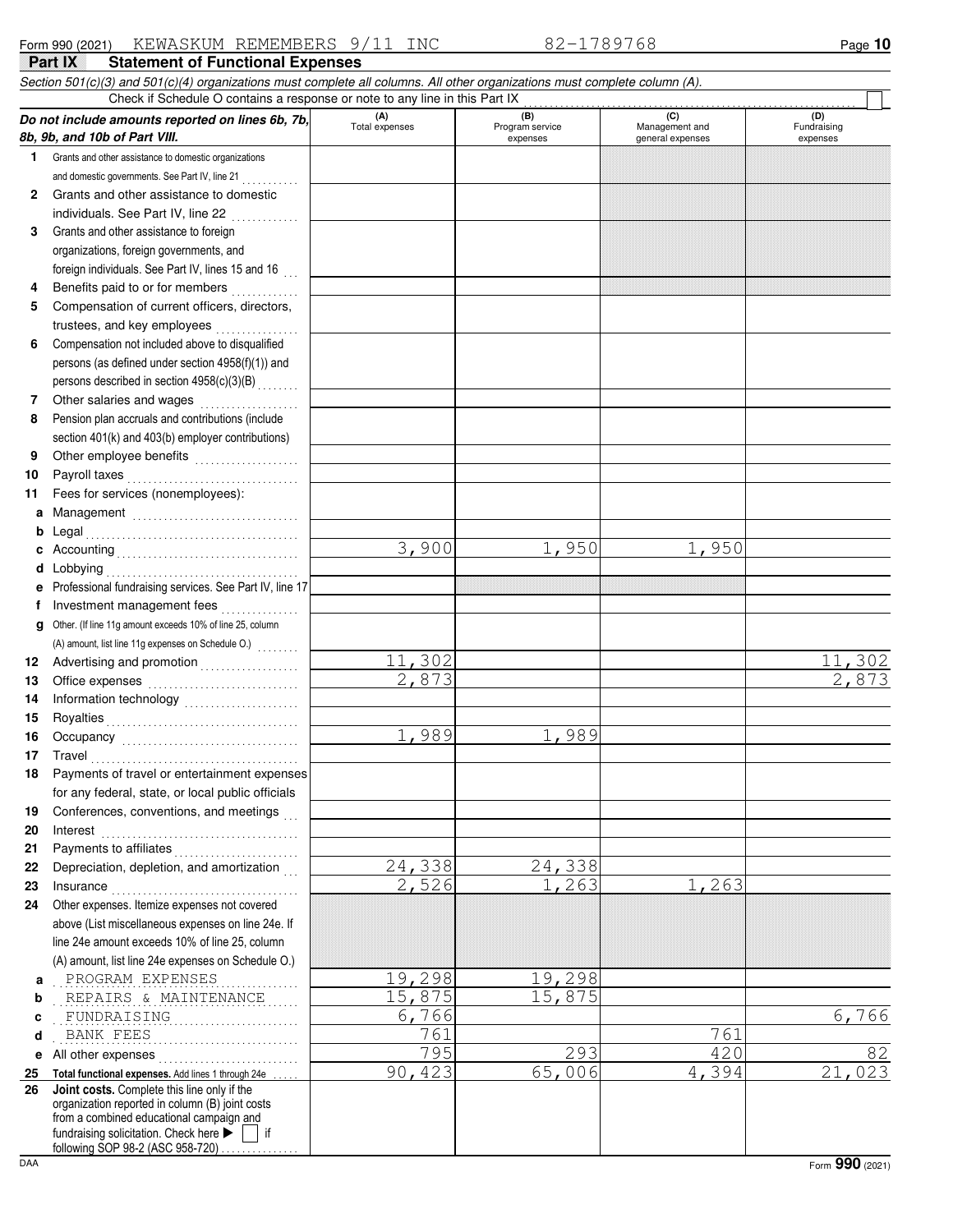### Form 990 (2021) KEWASKUM REMEMBERS 9/11 INC 82-1789768 Rage 11

|                             | Part X | <b>Balance Sheet</b><br>Check if Schedule O contains a response or note to any line in this Part X                                                                                                                                   |  |                          |                |                         |
|-----------------------------|--------|--------------------------------------------------------------------------------------------------------------------------------------------------------------------------------------------------------------------------------------|--|--------------------------|----------------|-------------------------|
|                             |        |                                                                                                                                                                                                                                      |  | (A)<br>Beginning of year |                | (B)<br>End of year      |
|                             | 1      | Cash-non-interest-bearing                                                                                                                                                                                                            |  | 166,458                  | $\overline{1}$ | 80,011                  |
|                             | 2      |                                                                                                                                                                                                                                      |  | 136,436                  | $\overline{2}$ | 61,537                  |
|                             | 3      |                                                                                                                                                                                                                                      |  |                          | 3              |                         |
|                             | 4      | Accounts receivable, net                                                                                                                                                                                                             |  |                          | 4              |                         |
|                             | 5      | Loans and other receivables from any current or former officer, director,                                                                                                                                                            |  |                          |                |                         |
|                             |        | trustee, key employee, creator or founder, substantial contributor, or 35%<br>controlled entity or family member of any of these persons                                                                                             |  |                          | 5              |                         |
|                             | 6      | Loans and other receivables from other disqualified persons (as defined                                                                                                                                                              |  |                          |                |                         |
|                             |        | under section 4958(f)(1)), and persons described in section $4958(c)(3)(B)$                                                                                                                                                          |  |                          | 6              |                         |
| Assets                      | 7      |                                                                                                                                                                                                                                      |  |                          | $\overline{7}$ |                         |
|                             | 8      | Inventories for sale or use                                                                                                                                                                                                          |  |                          | 8              |                         |
|                             | 9      |                                                                                                                                                                                                                                      |  |                          | 9              |                         |
|                             |        | 10a Land, buildings, and equipment: cost or other                                                                                                                                                                                    |  |                          |                |                         |
|                             |        |                                                                                                                                                                                                                                      |  |                          |                |                         |
|                             |        | <b>b</b> Less: accumulated depreciation                                                                                                                                                                                              |  |                          | 10c            |                         |
|                             | 11     |                                                                                                                                                                                                                                      |  |                          | 11             | $\frac{601,484}{7,592}$ |
|                             | 12     |                                                                                                                                                                                                                                      |  |                          | 12             |                         |
|                             | 13     |                                                                                                                                                                                                                                      |  |                          | 13             |                         |
|                             | 14     |                                                                                                                                                                                                                                      |  |                          | 14             |                         |
|                             | 15     |                                                                                                                                                                                                                                      |  | 376,025                  | 15             |                         |
|                             | 16     |                                                                                                                                                                                                                                      |  | 678,919                  | 16             | 750,624                 |
|                             | 17     |                                                                                                                                                                                                                                      |  |                          | 17             |                         |
|                             | 18     | Grants payable                                                                                                                                                                                                                       |  |                          | 18             |                         |
|                             | 19     |                                                                                                                                                                                                                                      |  |                          | 19             |                         |
|                             | 20     | Deferred revenue <b>contract and the contract of the contract of the contract of the contract of the contract of the contract of the contract of the contract of the contract of the contract of the contract of the contract of</b> |  |                          | 20             |                         |
|                             | 21     |                                                                                                                                                                                                                                      |  |                          | 21             |                         |
|                             | 22     |                                                                                                                                                                                                                                      |  |                          |                |                         |
| Liabilities                 |        | Loans and other payables to any current or former officer, director,<br>trustee, key employee, creator or founder, substantial contributor, or 35%                                                                                   |  |                          |                |                         |
|                             |        |                                                                                                                                                                                                                                      |  |                          | 22             |                         |
|                             |        | controlled entity or family member of any of these persons                                                                                                                                                                           |  |                          | 23             |                         |
|                             | 23     |                                                                                                                                                                                                                                      |  |                          | 24             |                         |
|                             | 24     | Unsecured notes and loans payable to unrelated third parties                                                                                                                                                                         |  |                          |                |                         |
|                             | 25     | Other liabilities (including federal income tax, payables to related third                                                                                                                                                           |  |                          |                |                         |
|                             |        | parties, and other liabilities not included on lines 17-24). Complete Part X                                                                                                                                                         |  |                          |                |                         |
|                             |        | of Schedule D                                                                                                                                                                                                                        |  |                          | 25             |                         |
|                             | 26     |                                                                                                                                                                                                                                      |  |                          | 26             | 0                       |
|                             |        | Organizations that follow FASB ASC 958, check here $\blacktriangleright \boxed{\text{X}}$                                                                                                                                            |  |                          |                |                         |
|                             |        | and complete lines 27, 28, 32, and 33.                                                                                                                                                                                               |  |                          |                |                         |
|                             | 27     | Net assets without donor restrictions                                                                                                                                                                                                |  | 586,006                  | 27             | 750,624                 |
|                             | 28     |                                                                                                                                                                                                                                      |  | 92,913                   | 28             |                         |
|                             |        | Organizations that do not follow FASB ASC 958, check here ▶                                                                                                                                                                          |  |                          |                |                         |
| Net Assets or Fund Balances |        | and complete lines 29 through 33.                                                                                                                                                                                                    |  |                          |                |                         |
|                             | 29     | Capital stock or trust principal, or current funds                                                                                                                                                                                   |  |                          | 29             |                         |
|                             | 30     | Paid-in or capital surplus, or land, building, or equipment fund [[[[[[[[[[[[[[[[[[[[[[[[[[[[[[[[[[[                                                                                                                                 |  |                          | 30             |                         |
|                             | 31     | Retained earnings, endowment, accumulated income, or other funds                                                                                                                                                                     |  |                          | 31             |                         |
|                             | 32     | Total net assets or fund balances                                                                                                                                                                                                    |  | 678,919                  | 32             | 750,624                 |
|                             | 33     |                                                                                                                                                                                                                                      |  | 678,919                  | 33             | $\overline{750}$ , 624  |

Form **990** (2021)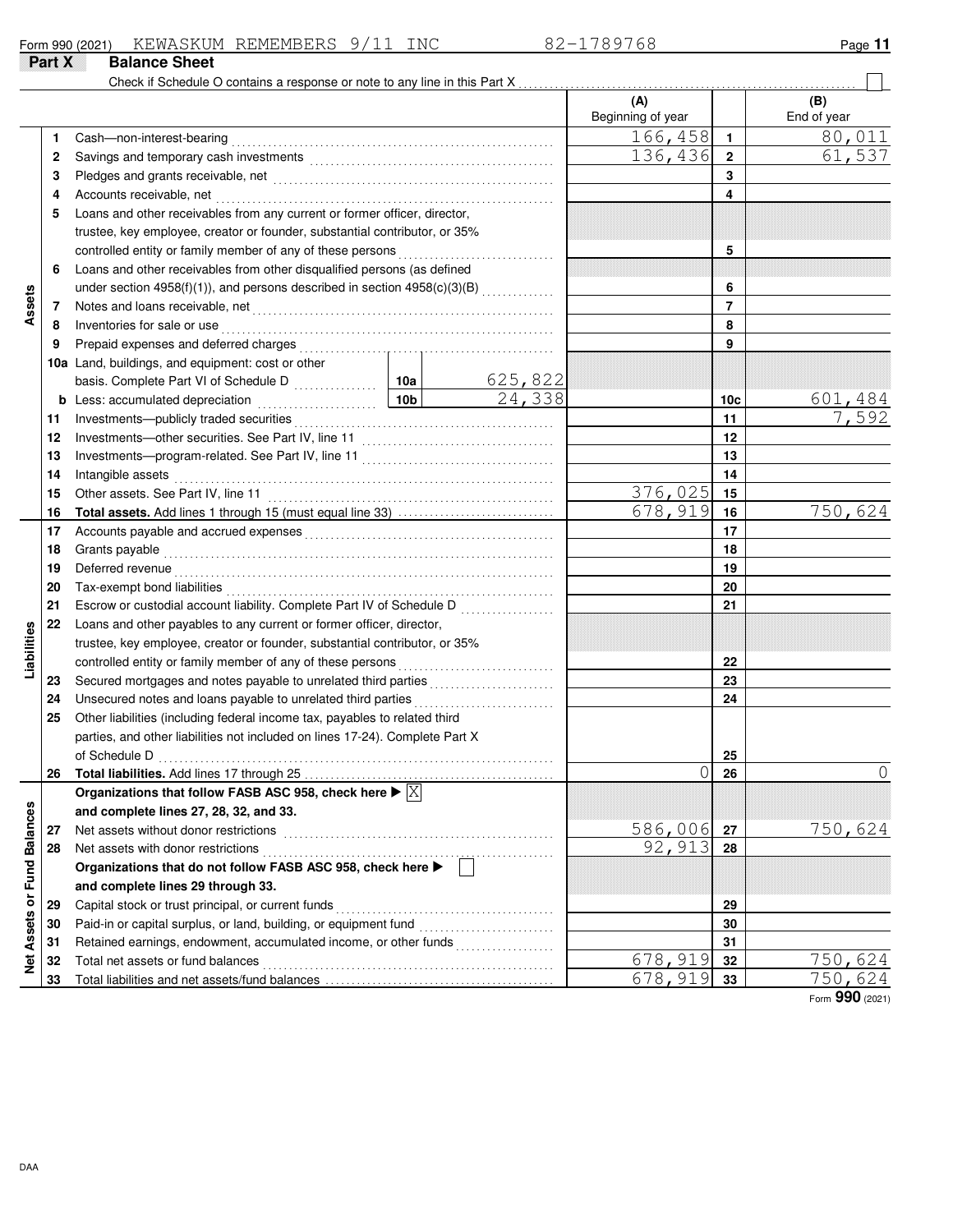Form 990 (2021) KEWASKUM REMEMBERS 9/11 INC 82-1789768 Page 12

|    | Part XI<br><b>Reconciliation of Net Assets</b>                                                                     |                |                                      |  |  |  |  |
|----|--------------------------------------------------------------------------------------------------------------------|----------------|--------------------------------------|--|--|--|--|
|    |                                                                                                                    |                | $\overline{\mathrm{X}}$              |  |  |  |  |
| 1. |                                                                                                                    | $\mathbf{1}$   | 161,911                              |  |  |  |  |
| 2  |                                                                                                                    | $\overline{2}$ | 90,423                               |  |  |  |  |
| 3  | Revenue less expenses. Subtract line 2 from line 1                                                                 | 3              | 71,488                               |  |  |  |  |
| 4  |                                                                                                                    | 4              | 678,919                              |  |  |  |  |
| 5  | Net unrealized gains (losses) on investments [[11] Martin Martin Martin Martin Martin Martin Martin Martin Mar     | 5              |                                      |  |  |  |  |
| 6  | 6<br>Donated services and use of facilities <b>constants and interview of the service of facilities</b>            |                |                                      |  |  |  |  |
| 7  | Investment expenses                                                                                                | $\overline{7}$ |                                      |  |  |  |  |
| 8  | Prior period adjustments                                                                                           | 8              |                                      |  |  |  |  |
| 9  |                                                                                                                    | 9              | 217                                  |  |  |  |  |
| 10 | Net assets or fund balances at end of year. Combine lines 3 through 9 (must equal Part X, line                     |                |                                      |  |  |  |  |
|    | 32, column (B))                                                                                                    | 10             | 750,624                              |  |  |  |  |
|    | <b>Financial Statements and Reporting</b><br>Part XII                                                              |                |                                      |  |  |  |  |
|    |                                                                                                                    |                |                                      |  |  |  |  |
|    |                                                                                                                    |                | Yes<br>No                            |  |  |  |  |
| 1. | $ X $ Cash<br>Accounting method used to prepare the Form 990:<br>Accrual<br>Other                                  |                |                                      |  |  |  |  |
|    | If the organization changed its method of accounting from a prior year or checked "Other," explain on              |                |                                      |  |  |  |  |
|    | Schedule O.                                                                                                        |                |                                      |  |  |  |  |
|    | 2a Were the organization's financial statements compiled or reviewed by an independent accountant?                 |                | Χ<br>2a                              |  |  |  |  |
|    | If "Yes," check a box below to indicate whether the financial statements for the year were compiled or             |                |                                      |  |  |  |  |
|    | reviewed on a separate basis, consolidated basis, or both:                                                         |                |                                      |  |  |  |  |
|    | Separate basis<br><b>Consolidated basis</b><br>Both consolidated and separate basis                                |                |                                      |  |  |  |  |
|    |                                                                                                                    |                | Χ<br>2 <sub>b</sub>                  |  |  |  |  |
|    | If "Yes," check a box below to indicate whether the financial statements for the year were audited on a            |                |                                      |  |  |  |  |
|    | separate basis, consolidated basis, or both:                                                                       |                |                                      |  |  |  |  |
|    | Both consolidated and separate basis<br>Separate basis<br><b>Consolidated basis</b>                                |                |                                      |  |  |  |  |
|    | c If "Yes" to line 2a or 2b, does the organization have a committee that assumes responsibility for oversight of   |                |                                      |  |  |  |  |
|    | the audit, review, or compilation of its financial statements and selection of an independent accountant?          |                | 2c                                   |  |  |  |  |
|    | If the organization changed either its oversight process or selection process during the tax year, explain on      |                |                                      |  |  |  |  |
|    | Schedule O.                                                                                                        |                |                                      |  |  |  |  |
|    | 3a As a result of a federal award, was the organization required to undergo an audit or audits as set forth in the |                |                                      |  |  |  |  |
|    | Single Audit Act and OMB Circular A-133?                                                                           |                | Χ<br>За                              |  |  |  |  |
|    | b If "Yes," did the organization undergo the required audit or audits? If the organization did not undergo the     |                |                                      |  |  |  |  |
|    | required audit or audits, explain why on Schedule O and describe any steps taken to undergo such audits            |                | 3b                                   |  |  |  |  |
|    |                                                                                                                    |                | $QQ \cap (2021)$<br>$E_{\text{arm}}$ |  |  |  |  |

Form **990** (2021)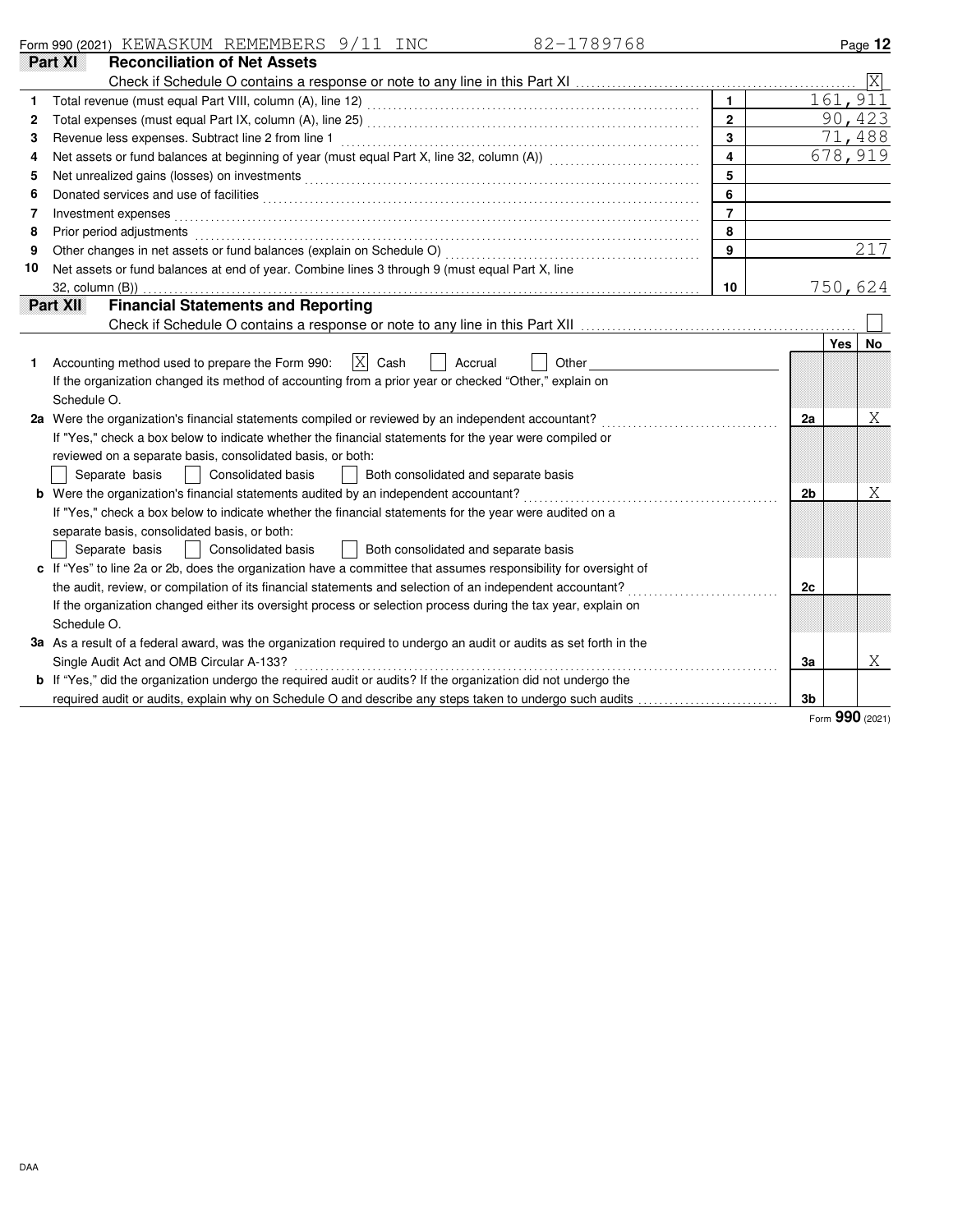| <b>SCHEDULE A</b> |  |
|-------------------|--|
| (Form 990)        |  |

### **Public Charity Status and Public Support**

**Complete if the organization is a section 501(c)(3) organization or a section 4947(a)(1) nonexempt charitable trust.**

 **Attach to Form 990 or Form 990-EZ.**

**2021 Open to Public**

OMB No. 1545-0047

|              |        | Department of the Treasury<br>Internal Revenue Service                                                                                                                                                                                                                                                                                                                                                                                                                          |                                                            | ▶ Attach to Form 990 or Form 990-EZ.                                                                                           |     |                                       |                                                                                                                                            | <b>Open to Public</b><br>Inspection |  |  |
|--------------|--------|---------------------------------------------------------------------------------------------------------------------------------------------------------------------------------------------------------------------------------------------------------------------------------------------------------------------------------------------------------------------------------------------------------------------------------------------------------------------------------|------------------------------------------------------------|--------------------------------------------------------------------------------------------------------------------------------|-----|---------------------------------------|--------------------------------------------------------------------------------------------------------------------------------------------|-------------------------------------|--|--|
|              |        |                                                                                                                                                                                                                                                                                                                                                                                                                                                                                 |                                                            | Go to www.irs.gov/Form990 for instructions and the latest information.                                                         |     |                                       |                                                                                                                                            |                                     |  |  |
|              |        | Name of the organization                                                                                                                                                                                                                                                                                                                                                                                                                                                        |                                                            | KEWASKUM REMEMBERS 9/11 INC                                                                                                    |     |                                       | <b>Employer identification number</b><br>82-1789768                                                                                        |                                     |  |  |
|              | Part I |                                                                                                                                                                                                                                                                                                                                                                                                                                                                                 |                                                            |                                                                                                                                |     |                                       | Reason for Public Charity Status. (All organizations must complete this part.) See instructions.                                           |                                     |  |  |
|              |        |                                                                                                                                                                                                                                                                                                                                                                                                                                                                                 |                                                            | The organization is not a private foundation because it is: (For lines 1 through 12, check only one box.)                      |     |                                       |                                                                                                                                            |                                     |  |  |
| 1            |        |                                                                                                                                                                                                                                                                                                                                                                                                                                                                                 |                                                            | A church, convention of churches, or association of churches described in section 170(b)(1)(A)(i).                             |     |                                       |                                                                                                                                            |                                     |  |  |
| 2            |        |                                                                                                                                                                                                                                                                                                                                                                                                                                                                                 |                                                            | A school described in section 170(b)(1)(A)(ii). (Attach Schedule E (Form 990).)                                                |     |                                       |                                                                                                                                            |                                     |  |  |
| 3            |        | A hospital or a cooperative hospital service organization described in section 170(b)(1)(A)(iii).                                                                                                                                                                                                                                                                                                                                                                               |                                                            |                                                                                                                                |     |                                       |                                                                                                                                            |                                     |  |  |
| 4            |        |                                                                                                                                                                                                                                                                                                                                                                                                                                                                                 |                                                            |                                                                                                                                |     |                                       | A medical research organization operated in conjunction with a hospital described in section 170(b)(1)(A)(iii). Enter the hospital's name, |                                     |  |  |
|              |        | city, and state:                                                                                                                                                                                                                                                                                                                                                                                                                                                                |                                                            |                                                                                                                                |     |                                       |                                                                                                                                            |                                     |  |  |
| 5            |        |                                                                                                                                                                                                                                                                                                                                                                                                                                                                                 |                                                            | An organization operated for the benefit of a college or university owned or operated by a governmental unit described in      |     |                                       |                                                                                                                                            |                                     |  |  |
|              |        | section 170(b)(1)(A)(iv). (Complete Part II.)                                                                                                                                                                                                                                                                                                                                                                                                                                   |                                                            |                                                                                                                                |     |                                       |                                                                                                                                            |                                     |  |  |
| 6            |        | A federal, state, or local government or governmental unit described in section 170(b)(1)(A)(v).                                                                                                                                                                                                                                                                                                                                                                                |                                                            |                                                                                                                                |     |                                       |                                                                                                                                            |                                     |  |  |
| 7            | X      |                                                                                                                                                                                                                                                                                                                                                                                                                                                                                 | described in section 170(b)(1)(A)(vi). (Complete Part II.) | An organization that normally receives a substantial part of its support from a governmental unit or from the general public   |     |                                       |                                                                                                                                            |                                     |  |  |
| 8            |        |                                                                                                                                                                                                                                                                                                                                                                                                                                                                                 |                                                            | A community trust described in section 170(b)(1)(A)(vi). (Complete Part II.)                                                   |     |                                       |                                                                                                                                            |                                     |  |  |
| 9            |        |                                                                                                                                                                                                                                                                                                                                                                                                                                                                                 |                                                            |                                                                                                                                |     |                                       | An agricultural research organization described in section 170(b)(1)(A)(ix) operated in conjunction with a land-grant college              |                                     |  |  |
|              |        | university:                                                                                                                                                                                                                                                                                                                                                                                                                                                                     |                                                            | or university or a non-land-grant college of agriculture (see instructions). Enter the name, city, and state of the college or |     |                                       |                                                                                                                                            |                                     |  |  |
| 10           |        | An organization that normally receives (1) more than 33 1/3% of its support from contributions, membership fees, and gross<br>receipts from activities related to its exempt functions, subject to certain exceptions; and (2) no more than 331/3% of its<br>support from gross investment income and unrelated business taxable income (less section 511 tax) from businesses<br>acquired by the organization after June 30, 1975. See section 509(a)(2). (Complete Part III.) |                                                            |                                                                                                                                |     |                                       |                                                                                                                                            |                                     |  |  |
| 11           |        |                                                                                                                                                                                                                                                                                                                                                                                                                                                                                 |                                                            | An organization organized and operated exclusively to test for public safety. See section 509(a)(4).                           |     |                                       |                                                                                                                                            |                                     |  |  |
| 12           |        |                                                                                                                                                                                                                                                                                                                                                                                                                                                                                 |                                                            |                                                                                                                                |     |                                       | An organization organized and operated exclusively for the benefit of, to perform the functions of, or to carry out the purposes of        |                                     |  |  |
|              |        |                                                                                                                                                                                                                                                                                                                                                                                                                                                                                 |                                                            |                                                                                                                                |     |                                       | one or more publicly supported organizations described in section 509(a)(1) or section 509(a)(2). See section 509(a)(3). Check             |                                     |  |  |
|              |        |                                                                                                                                                                                                                                                                                                                                                                                                                                                                                 |                                                            | the box on lines 12a through 12d that describes the type of supporting organization and complete lines 12e, 12f, and 12g.      |     |                                       |                                                                                                                                            |                                     |  |  |
|              | a      |                                                                                                                                                                                                                                                                                                                                                                                                                                                                                 |                                                            |                                                                                                                                |     |                                       | Type I. A supporting organization operated, supervised, or controlled by its supported organization(s), typically by giving                |                                     |  |  |
|              |        |                                                                                                                                                                                                                                                                                                                                                                                                                                                                                 |                                                            | the supported organization(s) the power to regularly appoint or elect a majority of the directors or trustees of the           |     |                                       |                                                                                                                                            |                                     |  |  |
|              |        |                                                                                                                                                                                                                                                                                                                                                                                                                                                                                 |                                                            | supporting organization. You must complete Part IV, Sections A and B.                                                          |     |                                       |                                                                                                                                            |                                     |  |  |
|              | b      |                                                                                                                                                                                                                                                                                                                                                                                                                                                                                 |                                                            | Type II. A supporting organization supervised or controlled in connection with its supported organization(s), by having        |     |                                       | control or management of the supporting organization vested in the same persons that control or manage the supported                       |                                     |  |  |
|              |        |                                                                                                                                                                                                                                                                                                                                                                                                                                                                                 |                                                            | organization(s). You must complete Part IV, Sections A and C.                                                                  |     |                                       |                                                                                                                                            |                                     |  |  |
|              | c      |                                                                                                                                                                                                                                                                                                                                                                                                                                                                                 |                                                            |                                                                                                                                |     |                                       | Type III functionally integrated. A supporting organization operated in connection with, and functionally integrated with,                 |                                     |  |  |
|              |        |                                                                                                                                                                                                                                                                                                                                                                                                                                                                                 |                                                            | its supported organization(s) (see instructions). You must complete Part IV, Sections A, D, and E.                             |     |                                       |                                                                                                                                            |                                     |  |  |
|              | d      |                                                                                                                                                                                                                                                                                                                                                                                                                                                                                 |                                                            |                                                                                                                                |     |                                       | Type III non-functionally integrated. A supporting organization operated in connection with its supported organization(s)                  |                                     |  |  |
|              |        |                                                                                                                                                                                                                                                                                                                                                                                                                                                                                 |                                                            | requirement (see instructions). You must complete Part IV, Sections A and D, and Part V.                                       |     |                                       | that is not functionally integrated. The organization generally must satisfy a distribution requirement and an attentiveness               |                                     |  |  |
|              | е      |                                                                                                                                                                                                                                                                                                                                                                                                                                                                                 |                                                            | Check this box if the organization received a written determination from the IRS that it is a Type I, Type II, Type III        |     |                                       |                                                                                                                                            |                                     |  |  |
|              |        |                                                                                                                                                                                                                                                                                                                                                                                                                                                                                 |                                                            | functionally integrated, or Type III non-functionally integrated supporting organization.                                      |     |                                       |                                                                                                                                            |                                     |  |  |
|              | f      |                                                                                                                                                                                                                                                                                                                                                                                                                                                                                 | Enter the number of supported organizations                |                                                                                                                                |     |                                       |                                                                                                                                            |                                     |  |  |
|              | g      |                                                                                                                                                                                                                                                                                                                                                                                                                                                                                 |                                                            | Provide the following information about the supported organization(s).                                                         |     |                                       |                                                                                                                                            |                                     |  |  |
|              |        | (i) Name of supported                                                                                                                                                                                                                                                                                                                                                                                                                                                           | (ii) EIN                                                   | (iii) Type of organization                                                                                                     |     | (iv) Is the organization              | (v) Amount of monetary                                                                                                                     | (vi) Amount of                      |  |  |
|              |        | organization                                                                                                                                                                                                                                                                                                                                                                                                                                                                    |                                                            | (described on lines 1-10<br>above (see instructions))                                                                          |     | listed in your governing<br>document? | support (see<br>instructions)                                                                                                              | other support (see<br>instructions) |  |  |
|              |        |                                                                                                                                                                                                                                                                                                                                                                                                                                                                                 |                                                            |                                                                                                                                | Yes | No                                    |                                                                                                                                            |                                     |  |  |
| (A)          |        |                                                                                                                                                                                                                                                                                                                                                                                                                                                                                 |                                                            |                                                                                                                                |     |                                       |                                                                                                                                            |                                     |  |  |
|              |        |                                                                                                                                                                                                                                                                                                                                                                                                                                                                                 |                                                            |                                                                                                                                |     |                                       |                                                                                                                                            |                                     |  |  |
| (B)          |        |                                                                                                                                                                                                                                                                                                                                                                                                                                                                                 |                                                            |                                                                                                                                |     |                                       |                                                                                                                                            |                                     |  |  |
|              |        |                                                                                                                                                                                                                                                                                                                                                                                                                                                                                 |                                                            |                                                                                                                                |     |                                       |                                                                                                                                            |                                     |  |  |
| (C)          |        |                                                                                                                                                                                                                                                                                                                                                                                                                                                                                 |                                                            |                                                                                                                                |     |                                       |                                                                                                                                            |                                     |  |  |
| (D)          |        |                                                                                                                                                                                                                                                                                                                                                                                                                                                                                 |                                                            |                                                                                                                                |     |                                       |                                                                                                                                            |                                     |  |  |
| (E)          |        |                                                                                                                                                                                                                                                                                                                                                                                                                                                                                 |                                                            |                                                                                                                                |     |                                       |                                                                                                                                            |                                     |  |  |
|              |        |                                                                                                                                                                                                                                                                                                                                                                                                                                                                                 |                                                            |                                                                                                                                |     |                                       |                                                                                                                                            |                                     |  |  |
| <b>Total</b> |        |                                                                                                                                                                                                                                                                                                                                                                                                                                                                                 |                                                            |                                                                                                                                |     |                                       |                                                                                                                                            |                                     |  |  |

**For Paperwork Reduction Act Notice, see the Instructions for Form 990 or 990-EZ.**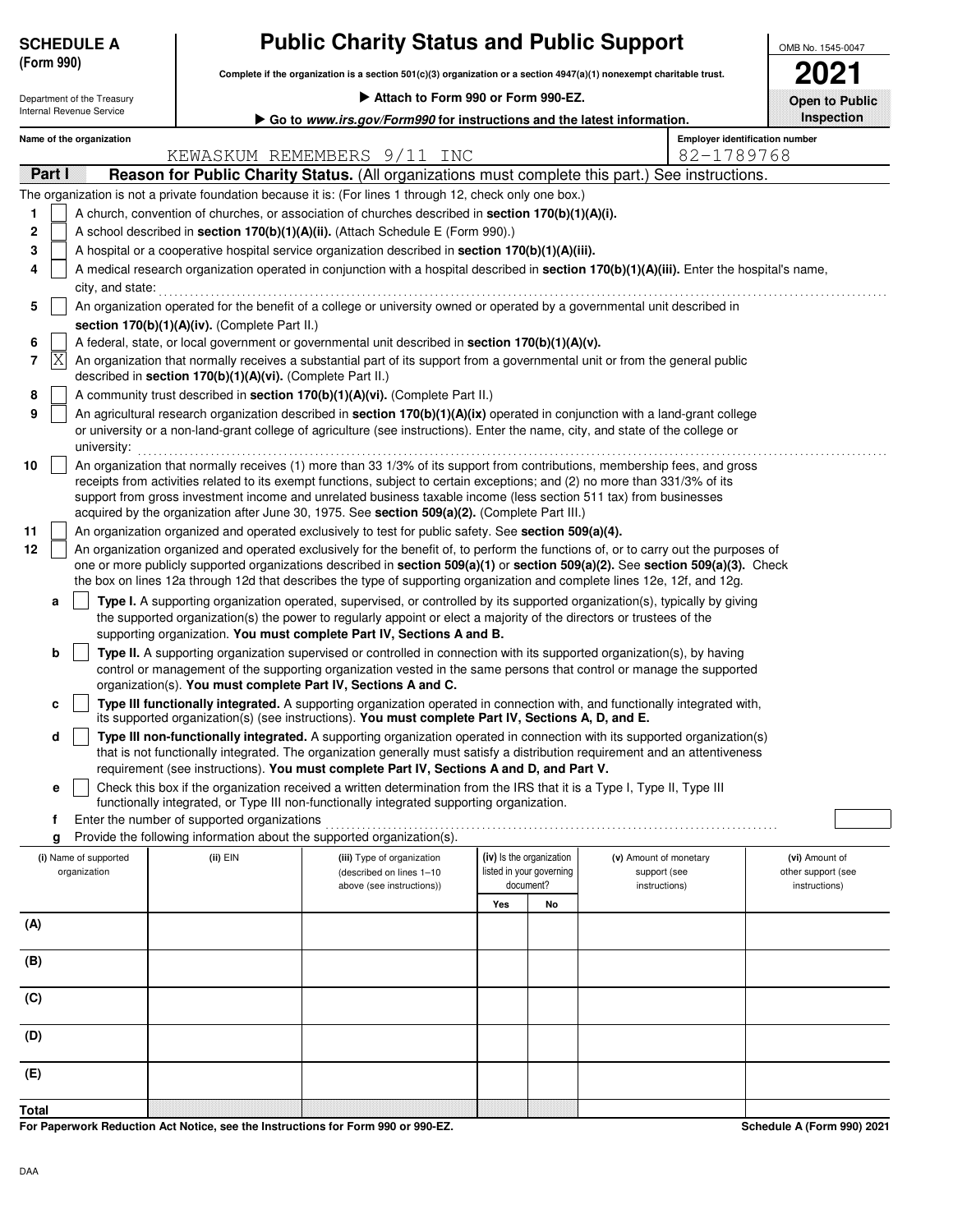|              | Schedule A (Form 990) 2021                                                                                                                                                                                                                                                                                                                                | KEWASKUM REMEMBERS 9/11 INC |          |            |            | 82-1789768 | Page 2                          |
|--------------|-----------------------------------------------------------------------------------------------------------------------------------------------------------------------------------------------------------------------------------------------------------------------------------------------------------------------------------------------------------|-----------------------------|----------|------------|------------|------------|---------------------------------|
|              | Support Schedule for Organizations Described in Sections 170(b)(1)(A)(iv) and 170(b)(1)(A)(vi)<br>Part II                                                                                                                                                                                                                                                 |                             |          |            |            |            |                                 |
|              | (Complete only if you checked the box on line 5, 7, or 8 of Part I or if the organization failed to qualify under<br>Part III. If the organization fails to qualify under the tests listed below, please complete Part III.)                                                                                                                              |                             |          |            |            |            |                                 |
|              | <b>Section A. Public Support</b>                                                                                                                                                                                                                                                                                                                          |                             |          |            |            |            |                                 |
|              | Calendar year (or fiscal year beginning in)                                                                                                                                                                                                                                                                                                               |                             |          | $(c)$ 2019 |            |            |                                 |
|              |                                                                                                                                                                                                                                                                                                                                                           | (a) 2017                    | (b) 2018 |            | (d) 2020   | (e) 2021   | (f) Total                       |
| 1            | Gifts, grants, contributions, and                                                                                                                                                                                                                                                                                                                         |                             |          |            |            |            |                                 |
|              | membership fees received. (Do not                                                                                                                                                                                                                                                                                                                         |                             |          |            |            |            |                                 |
|              | include any "unusual grants.") [1997]                                                                                                                                                                                                                                                                                                                     | 67,749                      | 127,679  | 237,183    | 324,860    | 160,359    | 917,830                         |
| $\mathbf{2}$ | Tax revenues levied for the                                                                                                                                                                                                                                                                                                                               |                             |          |            |            |            |                                 |
|              | organization's benefit and either paid<br>to or expended on its behalf                                                                                                                                                                                                                                                                                    |                             |          |            |            |            |                                 |
|              |                                                                                                                                                                                                                                                                                                                                                           |                             |          |            |            |            |                                 |
| 3            | The value of services or facilities                                                                                                                                                                                                                                                                                                                       |                             |          |            |            |            |                                 |
|              | furnished by a governmental unit to the                                                                                                                                                                                                                                                                                                                   |                             |          |            |            |            |                                 |
| 4            | Total. Add lines 1 through 3                                                                                                                                                                                                                                                                                                                              | 67,749                      | 127,679  | 237,183    | 324,860    | 160,359    | 917,830                         |
| 5            | The portion of total contributions by                                                                                                                                                                                                                                                                                                                     |                             |          |            |            |            |                                 |
|              | each person (other than a                                                                                                                                                                                                                                                                                                                                 |                             |          |            |            |            |                                 |
|              | governmental unit or publicly                                                                                                                                                                                                                                                                                                                             |                             |          |            |            |            |                                 |
|              | supported organization) included on<br>line 1 that exceeds 2% of the amount                                                                                                                                                                                                                                                                               |                             |          |            |            |            |                                 |
|              | shown on line 11, column (f) $\ldots$                                                                                                                                                                                                                                                                                                                     |                             |          |            |            |            | 143, 113                        |
| 6            | Public support. Subtract line 5 from line 4                                                                                                                                                                                                                                                                                                               |                             |          |            |            |            | 774,717                         |
|              | <b>Section B. Total Support</b>                                                                                                                                                                                                                                                                                                                           |                             |          |            |            |            |                                 |
|              | Calendar year (or fiscal year beginning in)                                                                                                                                                                                                                                                                                                               | (a) 2017                    | (b) 2018 | $(c)$ 2019 | $(d)$ 2020 | (e) 2021   | (f) Total                       |
| 7            | Amounts from line 4                                                                                                                                                                                                                                                                                                                                       | 67,749                      | 127,679  | 237,183    | 324,860    | 160,359    | 917,830                         |
| 8            | Gross income from interest, dividends,                                                                                                                                                                                                                                                                                                                    |                             |          |            |            |            |                                 |
|              | payments received on securities loans,                                                                                                                                                                                                                                                                                                                    |                             |          |            |            |            |                                 |
|              | rents, royalties, and income from<br>similar sources                                                                                                                                                                                                                                                                                                      | 19                          | 182      | 521        | 215        | 101        | 1,038                           |
| 9            | Net income from unrelated business                                                                                                                                                                                                                                                                                                                        |                             |          |            |            |            |                                 |
|              | activities, whether or not the business                                                                                                                                                                                                                                                                                                                   |                             |          |            |            |            |                                 |
|              | is regularly carried on                                                                                                                                                                                                                                                                                                                                   |                             |          |            |            |            |                                 |
| 10           | Other income. Do not include gain or                                                                                                                                                                                                                                                                                                                      |                             |          |            |            |            |                                 |
|              | loss from the sale of capital assets                                                                                                                                                                                                                                                                                                                      |                             |          |            |            |            |                                 |
|              |                                                                                                                                                                                                                                                                                                                                                           |                             |          |            |            | 1,451      | 1,451                           |
| 11           | Total support. Add lines 7 through 10                                                                                                                                                                                                                                                                                                                     |                             |          |            |            |            | 920, 319                        |
| 12           |                                                                                                                                                                                                                                                                                                                                                           |                             |          |            |            | 12         |                                 |
| 13           | First 5 years. If the Form 990 is for the organization's first, second, third, fourth, or fifth tax year as a section 501(c)(3)                                                                                                                                                                                                                           |                             |          |            |            |            |                                 |
|              | organization, check this box and stop here                                                                                                                                                                                                                                                                                                                |                             |          |            |            |            | $\blacktriangleright \boxed{X}$ |
|              | <b>Section C. Computation of Public Support Percentage</b>                                                                                                                                                                                                                                                                                                |                             |          |            |            |            |                                 |
| 14           |                                                                                                                                                                                                                                                                                                                                                           |                             |          |            |            | 14         | %                               |
| 15           |                                                                                                                                                                                                                                                                                                                                                           |                             |          |            |            | 15         | %                               |
| 16a          | 33 1/3% support test-2021. If the organization did not check the box on line 13, and line 14 is 33 1/3% or more, check this                                                                                                                                                                                                                               |                             |          |            |            |            |                                 |
|              |                                                                                                                                                                                                                                                                                                                                                           |                             |          |            |            |            |                                 |
| b            | 33 1/3% support test-2020. If the organization did not check a box on line 13 or 16a, and line 15 is 33 1/3% or more, check                                                                                                                                                                                                                               |                             |          |            |            |            |                                 |
| 17a          | 10%-facts-and-circumstances test-2021. If the organization did not check a box on line 13, 16a, or 16b, and line 14 is                                                                                                                                                                                                                                    |                             |          |            |            |            |                                 |
|              | 10% or more, and if the organization meets the facts-and-circumstances test, check this box and stop here. Explain in                                                                                                                                                                                                                                     |                             |          |            |            |            |                                 |
|              | Part VI how the organization meets the facts-and-circumstances test. The organization qualifies as a publicly supported                                                                                                                                                                                                                                   |                             |          |            |            |            |                                 |
|              |                                                                                                                                                                                                                                                                                                                                                           |                             |          |            |            |            |                                 |
| b            | organization<br>and the contract of the contract of the contract of the contract of the contract of the contract of the contract of the contract of the contract of the contract of the contract of the contract of the contract<br>10%-facts-and-circumstances test-2020. If the organization did not check a box on line 13, 16a, 16b, or 17a, and line |                             |          |            |            |            |                                 |
|              | 15 is 10% or more, and if the organization meets the facts-and-circumstances test, check this box and stop here. Explain                                                                                                                                                                                                                                  |                             |          |            |            |            |                                 |
|              | in Part VI how the organization meets the facts-and-circumstances test. The organization qualifies as a publicly supported                                                                                                                                                                                                                                |                             |          |            |            |            |                                 |
|              | organization                                                                                                                                                                                                                                                                                                                                              |                             |          |            |            |            |                                 |
| 18           | Private foundation. If the organization did not check a box on line 13, 16a, 16b, 17a, or 17b, check this box and see                                                                                                                                                                                                                                     |                             |          |            |            |            |                                 |
|              | instructions with a construction of the construction of the construction of the construction of the construction of the construction of the construction of the construction of the construction of the construction of the co                                                                                                                            |                             |          |            |            |            |                                 |
|              |                                                                                                                                                                                                                                                                                                                                                           |                             |          |            |            |            | Schedule A (Form 990) 2021      |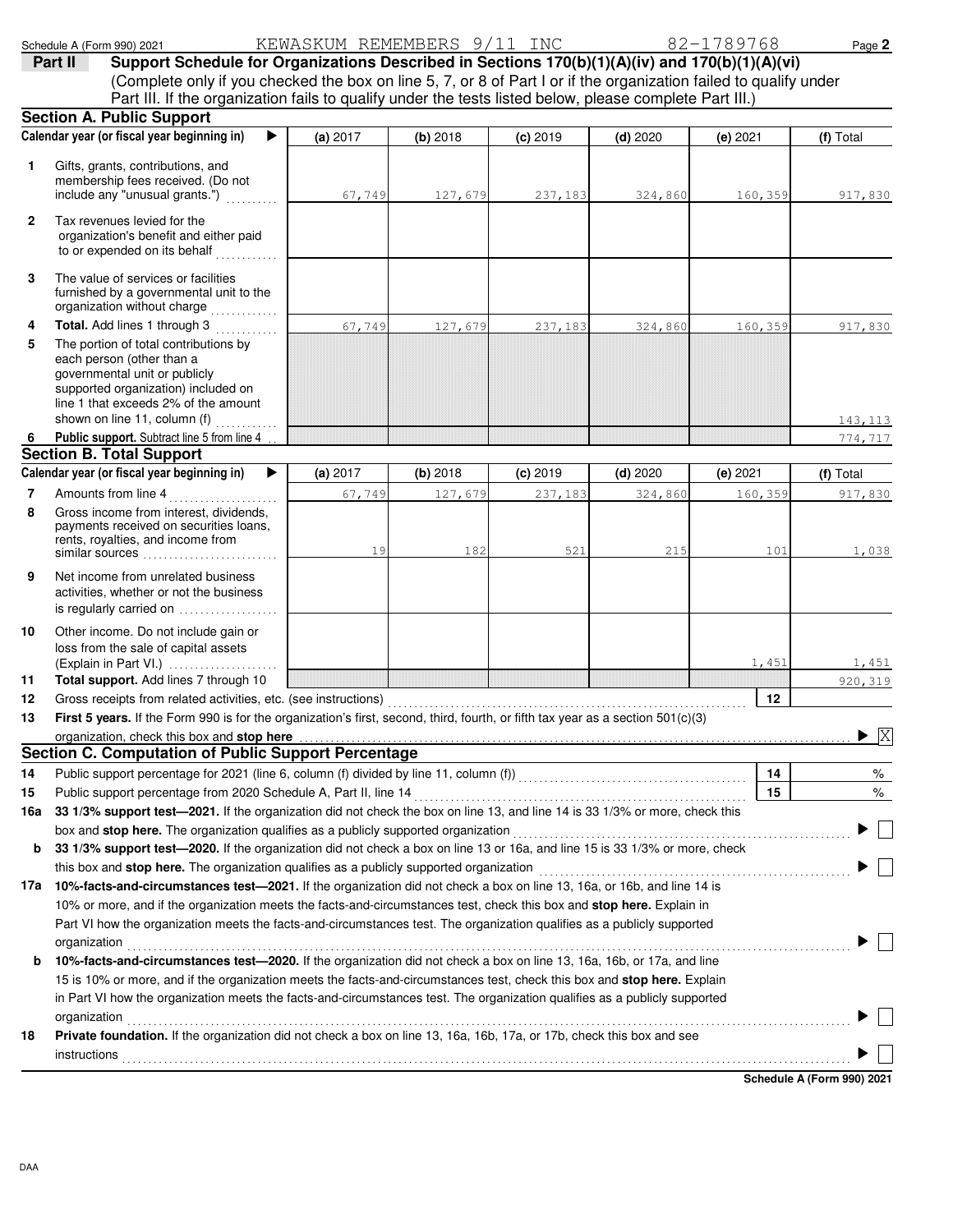|                | Schedule A (Form 990) 2021                                                                                                                                                        | KEWASKUM REMEMBERS 9/11 INC |          |            |            | 82-1789768 | Page 3    |
|----------------|-----------------------------------------------------------------------------------------------------------------------------------------------------------------------------------|-----------------------------|----------|------------|------------|------------|-----------|
|                | Support Schedule for Organizations Described in Section 509(a)(2)<br>Part III                                                                                                     |                             |          |            |            |            |           |
|                | (Complete only if you checked the box on line 10 of Part I or if the organization failed to qualify under Part II.                                                                |                             |          |            |            |            |           |
|                | If the organization fails to qualify under the tests listed below, please complete Part II.)                                                                                      |                             |          |            |            |            |           |
|                | <b>Section A. Public Support</b>                                                                                                                                                  |                             |          |            |            |            |           |
|                | Calendar year (or fiscal year beginning in)<br>▶                                                                                                                                  | (a) 2017                    | (b) 2018 | $(c)$ 2019 | (d) 2020   | (e) 2021   | (f) Total |
| $\blacksquare$ | Gifts, grants, contributions, and membership fees<br>received. (Do not include any "unusual grants.")                                                                             |                             |          |            |            |            |           |
| $\mathbf{2}$   | Gross receipts from admissions, merchandise<br>sold or services performed, or facilities<br>furnished in any activity that is related to the<br>organization's tax-exempt purpose |                             |          |            |            |            |           |
| 3              | Gross receipts from activities that are not an<br>unrelated trade or business under section 513                                                                                   |                             |          |            |            |            |           |
| 4              | Tax revenues levied for the<br>organization's benefit and either paid<br>to or expended on its behalf                                                                             |                             |          |            |            |            |           |
| 5              | The value of services or facilities<br>furnished by a governmental unit to the                                                                                                    |                             |          |            |            |            |           |
| 6              | Total. Add lines 1 through 5                                                                                                                                                      |                             |          |            |            |            |           |
|                | 7a Amounts included on lines 1, 2, and 3<br>received from disqualified persons                                                                                                    |                             |          |            |            |            |           |
| b              | Amounts included on lines 2 and 3<br>received from other than disqualified<br>persons that exceed the greater of \$5,000<br>or 1% of the amount on line 13 for the year           |                             |          |            |            |            |           |
| c              | Add lines 7a and 7b                                                                                                                                                               |                             |          |            |            |            |           |
| 8              | Public support. (Subtract line 7c from<br>line $6.$ )                                                                                                                             |                             |          |            |            |            |           |
|                | <b>Section B. Total Support</b>                                                                                                                                                   |                             |          |            |            |            |           |
|                | Calendar year (or fiscal year beginning in)<br>$\blacktriangleright$                                                                                                              | (a) 2017                    | (b) 2018 | $(c)$ 2019 | $(d)$ 2020 | (e) 2021   | (f) Total |
| 9              | Amounts from line 6                                                                                                                                                               |                             |          |            |            |            |           |
| 10a            | Gross income from interest, dividends,<br>payments received on securities loans, rents,<br>royalties, and income from similar sources                                             |                             |          |            |            |            |           |
|                | Unrelated business taxable income (less<br>section 511 taxes) from businesses<br>acquired after June 30, 1975                                                                     |                             |          |            |            |            |           |
| с              | Add lines 10a and 10b                                                                                                                                                             |                             |          |            |            |            |           |
| 11             | Net income from unrelated business<br>activities not included on line 10b, whether<br>or not the business is regularly carried on                                                 |                             |          |            |            |            |           |
| 12             | Other income. Do not include gain or<br>loss from the sale of capital assets<br>(Explain in Part VI.)                                                                             |                             |          |            |            |            |           |
| 13             | Total support. (Add lines 9, 10c, 11,<br>and 12.) $\ldots$                                                                                                                        |                             |          |            |            |            |           |
| 14             | First 5 years. If the Form 990 is for the organization's first, second, third, fourth, or fifth tax year as a section 501(c)(3)<br>organization, check this box and stop here     |                             |          |            |            |            |           |
|                | <b>Section C. Computation of Public Support Percentage</b>                                                                                                                        |                             |          |            |            |            |           |
| 15             |                                                                                                                                                                                   |                             |          |            |            | 15         | %         |
| 16             |                                                                                                                                                                                   |                             |          |            |            | 16         | $\%$      |
|                | Section D. Computation of Investment Income Percentage                                                                                                                            |                             |          |            |            |            |           |
| 17             | Investment income percentage for 2021 (line 10c, column (f), divided by line 13, column (f)) [[[[[[[[[[[[[[[[[                                                                    |                             |          |            |            | 17         | %         |
| 18             | Investment income percentage from 2020 Schedule A, Part III, line 17                                                                                                              |                             |          |            |            | 18         | $\%$      |
| 19a            | 33 1/3% support tests-2021. If the organization did not check the box on line 14, and line 15 is more than 33 1/3%, and line                                                      |                             |          |            |            |            |           |
|                |                                                                                                                                                                                   |                             |          |            |            |            |           |
| b              | 33 1/3% support tests-2020. If the organization did not check a box on line 14 or line 19a, and line 16 is more than 33 1/3%, and                                                 |                             |          |            |            |            |           |
|                |                                                                                                                                                                                   |                             |          |            |            |            |           |
| 20             |                                                                                                                                                                                   |                             |          |            |            |            |           |

| Schedule A (Form 990) 2021 |  |  |
|----------------------------|--|--|
|----------------------------|--|--|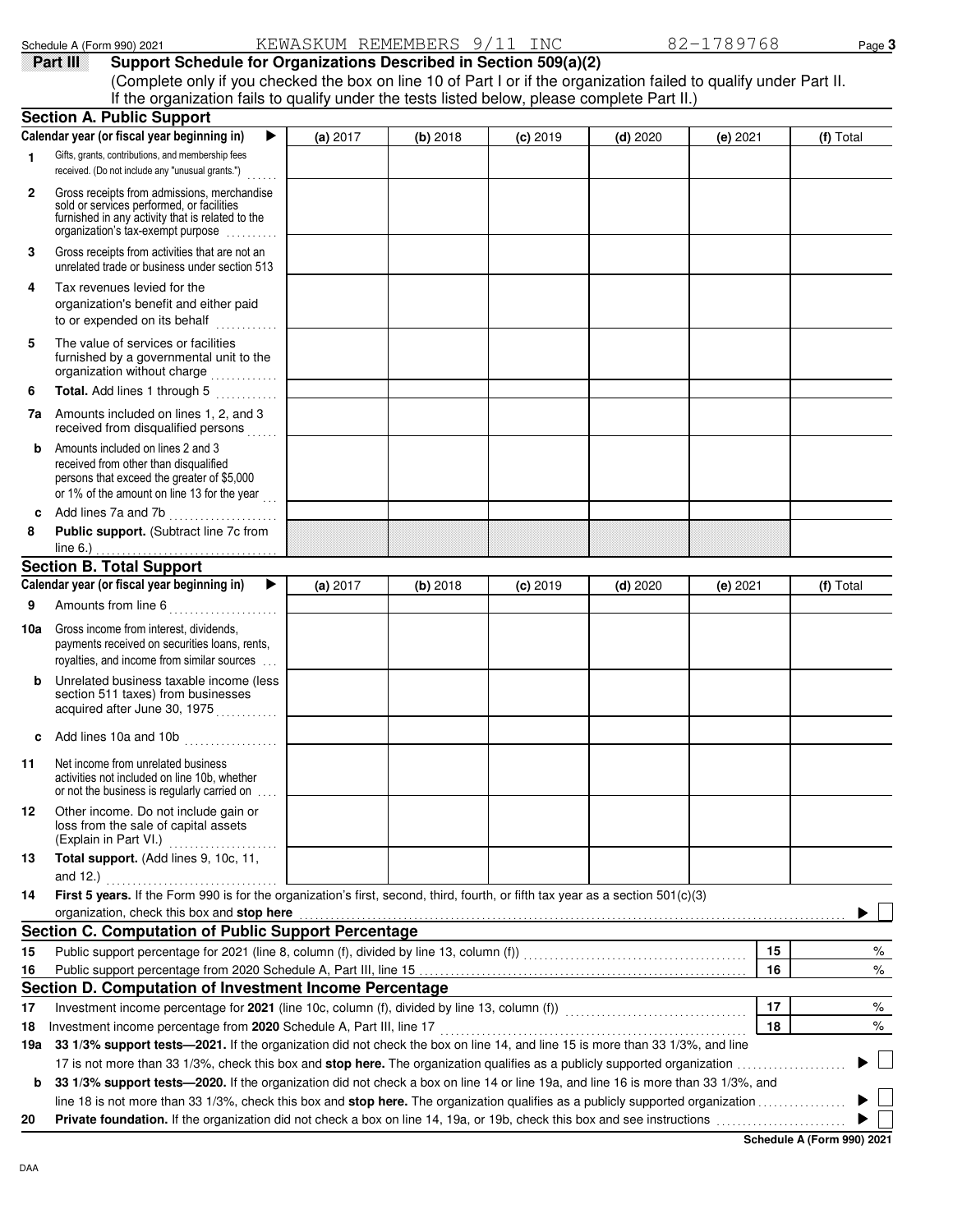### **Part IV** Supporting Organizations

Sections A, D, and E. If you checked box 12d, Part I, complete Sections A and D, and complete Part V.) **Section A. All Supporting Organizations** (Complete only if you checked a box in line 12 on Part I. If you checked box 12a, Part I, complete Sections A and B. If you checked box 12b, Part I, complete Sections A and C. If you checked box 12c, Part I, complete

- Are all of the organization's supported organizations listed by name in the organization's governing documents? If "No," describe in **Part VI** how the supported organizations are designated. If designated by class or purpose, describe the designation. If historic and continuing relationship, explain. Did the organization have any supported organization that does not have an IRS determination of status under section 509(a)(1) or (2)? If "Yes," explain in **Part VI** how the organization determined that the supported **1 2**
- organization was described in section 509(a)(1) or (2). **3a** Did the organization have a supported organization described in section 501(c)(4), (5), or (6)? If "Yes," answer lines 3b and 3c below.
- **b** Did the organization confirm that each supported organization qualified under section 501(c)(4), (5), or (6) and satisfied the public support tests under section 509(a)(2)? If "Yes," describe in **Part VI** when and how the organization made the determination.
- **c** Did the organization ensure that all support to such organizations was used exclusively for section 170(c)(2)(B) purposes? If "Yes," explain in **Part VI** what controls the organization put in place to ensure such use.
- **4a** Was any supported organization not organized in the United States ("foreign supported organization")? If "Yes," and if you checked box 12a or 12b in Part I, answer lines 4b and 4c below.
- **b** Did the organization have ultimate control and discretion in deciding whether to make grants to the foreign supported organization? If "Yes," describe in **Part VI** how the organization had such control and discretion despite being controlled or supervised by or in connection with its supported organizations.
- **c** Did the organization support any foreign supported organization that does not have an IRS determination under sections 501(c)(3) and 509(a)(1) or (2)? If "Yes," explain in **Part VI** what controls the organization used to ensure that all support to the foreign supported organization was used exclusively for section  $170(c)(2)(B)$ purposes.
- **5a** Did the organization add, substitute, or remove any supported organizations during the tax year? If "Yes," answer lines 5b and 5c below (if applicable). Also, provide detail in **Part VI,** including (i) the names and EIN numbers of the supported organizations added, substituted, or removed; (ii) the reasons for each such action; (iii) the authority under the organization's organizing document authorizing such action; and (iv) how the action was accomplished (such as by amendment to the organizing document).
- **b Type I or Type II only.** Was any added or substituted supported organization part of a class already designated in the organization's organizing document?
- **c Substitutions only.** Was the substitution the result of an event beyond the organization's control?
- **6** Did the organization provide support (whether in the form of grants or the provision of services or facilities) to anyone other than (i) its supported organizations, (ii) individuals that are part of the charitable class benefited by one or more of its supported organizations, or (iii) other supporting organizations that also support or benefit one or more of the filing organization's supported organizations? If "Yes," provide detail in **Part VI.**
- **7** Did the organization provide a grant, loan, compensation, or other similar payment to a substantial contributor (as defined in section 4958(c)(3)(C)), a family member of a substantial contributor, or a 35% controlled entity with regard to a substantial contributor? If "Yes," complete Part I of Schedule L (Form 990).
- **8** Did the organization make a loan to a disqualified person (as defined in section 4958) not described on line 7? If "Yes," complete Part I of Schedule L (Form 990).
- **9a** Was the organization controlled directly or indirectly at any time during the tax year by one or more disqualified persons, as defined in section 4946 (other than foundation managers and organizations described in section 509(a)(1) or (2))? If "Yes," provide detail in **Part VI.**
- **b** Did one or more disqualified persons (as defined on line 9a) hold a controlling interest in any entity in which the supporting organization had an interest? If "Yes," provide detail in **Part VI.**
- **c** Did a disqualified person (as defined on line 9a) have an ownership interest in, or derive any personal benefit from, assets in which the supporting organization also had an interest? If "Yes," provide detail in **Part VI.**
- **10a** Was the organization subject to the excess business holdings rules of section 4943 because of section 4943(f) (regarding certain Type II supporting organizations, and all Type III non-functionally integrated supporting organizations)? If "Yes," answer line 10b below.
	- **b** Did the organization have any excess business holdings in the tax year? (Use Schedule C, Form 4720, to determine whether the organization had excess business holdings.)

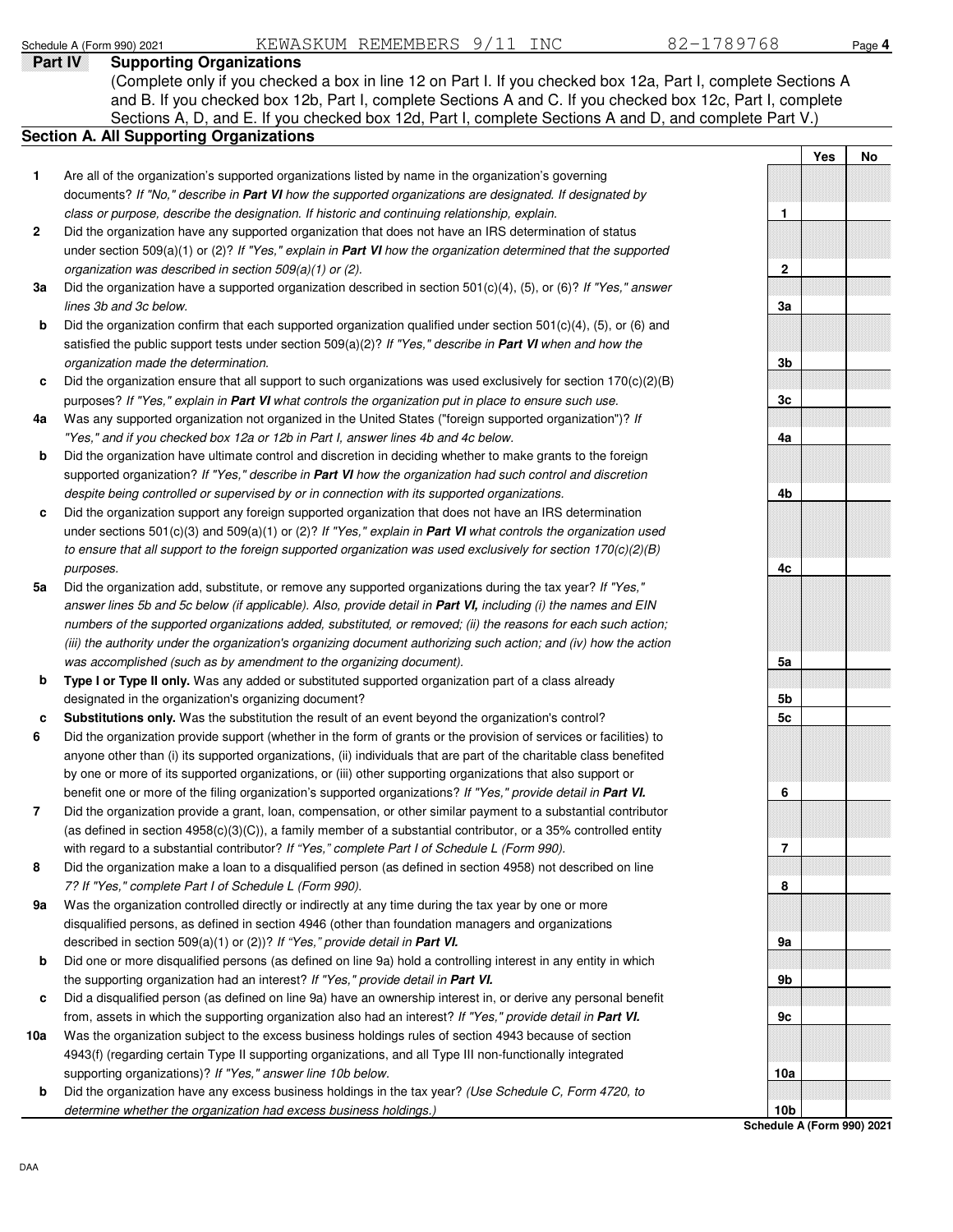**2**

|--|--|

|    | Part IV<br><b>Supporting Organizations (continued)</b>                                                                         |                 |            |     |  |  |
|----|--------------------------------------------------------------------------------------------------------------------------------|-----------------|------------|-----|--|--|
|    |                                                                                                                                |                 | Yes        | No. |  |  |
| 11 | Has the organization accepted a gift or contribution from any of the following persons?                                        |                 |            |     |  |  |
| a  | A person who directly or indirectly controls, either alone or together with persons described on lines 11b and                 |                 |            |     |  |  |
|    | 11c below, the governing body of a supported organization?                                                                     | 11a             |            |     |  |  |
| b  | A family member of a person described on line 11a above?                                                                       | 11 <sub>b</sub> |            |     |  |  |
| c  | A 35% controlled entity of a person described on line 11a or 11b above? If "Yes" to line 11a, 11b, or 11c,                     |                 |            |     |  |  |
|    | provide detail in <b>Part VI.</b>                                                                                              | 11c             |            |     |  |  |
|    | <b>Section B. Type I Supporting Organizations</b>                                                                              |                 |            |     |  |  |
|    |                                                                                                                                |                 | <b>Yes</b> | No  |  |  |
|    | Did the governing body, members of the governing body, officers acting in their official capacity, or membership of one or     |                 |            |     |  |  |
|    | more supported organizations have the power to regularly appoint or elect at least a majority of the organization's officers,  |                 |            |     |  |  |
|    | directors, or trustees at all times during the tax year? If "No," describe in <b>Part VI</b> how the supported organization(s) |                 |            |     |  |  |
|    | effectively operated, supervised, or controlled the organization's activities. If the organization had more than one supported |                 |            |     |  |  |
|    | organization, describe how the powers to appoint and/or remove officers, directors, or trustees were allocated among the       |                 |            |     |  |  |
|    | supported organizations and what conditions or restrictions, if any, applied to such powers during the tax year.               |                 |            |     |  |  |

**2** Did the organization operate for the benefit of any supported organization other than the supported organization(s) that operated, supervised, or controlled the supporting organization? If "Yes," explain in **Part VI** how providing such benefit carried out the purposes of the supported organization(s) that operated, supervised, or controlled the supporting organization.

### **Section C. Type II Supporting Organizations**

|                                                                                                                      | Yes |  |
|----------------------------------------------------------------------------------------------------------------------|-----|--|
| Were a majority of the organization's directors or trustees during the tax year also a majority of the directors     |     |  |
| or trustees of each of the organization's supported organization(s)? If "No," describe in <b>Part VI</b> how control |     |  |
| or management of the supporting organization was vested in the same persons that controlled or managed               |     |  |
| the supported organization(s).                                                                                       |     |  |

### **Section D. All Type III Supporting Organizations**

|                |                                                                                                                           |   | Yes | No |
|----------------|---------------------------------------------------------------------------------------------------------------------------|---|-----|----|
|                | Did the organization provide to each of its supported organizations, by the last day of the fifth month of the            |   |     |    |
|                | organization's tax year, (i) a written notice describing the type and amount of support provided during the prior tax     |   |     |    |
|                | year, (ii) a copy of the Form 990 that was most recently filed as of the date of notification, and (iii) copies of the    |   |     |    |
|                | organization's governing documents in effect on the date of notification, to the extent not previously provided?          |   |     |    |
| $\overline{2}$ | Were any of the organization's officers, directors, or trustees either (i) appointed or elected by the supported          |   |     |    |
|                | organization(s) or (ii) serving on the governing body of a supported organization? If "No," explain in <b>Part VI</b> how |   |     |    |
|                | the organization maintained a close and continuous working relationship with the supported organization(s).               | 2 |     |    |
| 3              | By reason of the relationship described on line 2, above, did the organization's supported organizations have             |   |     |    |
|                | a significant voice in the organization's investment policies and in directing the use of the organization's              |   |     |    |
|                | income or assets at all times during the tax year? If "Yes," describe in <b>Part VI</b> the role the organization's       |   |     |    |
|                | supported organizations played in this regard.                                                                            | 3 |     |    |

### **Section E. Type III Functionally Integrated Supporting Organizations**

**1** Check the box next to the method that the organization used to satisfy the Integral Part Test during the year (**see instructions**).

- The organization satisfied the Activities Test. Complete **line 2** below. **a**
- The organization is the parent of each of its supported organizations. Complete **line 3** below. **b**
- The organization supported a governmental entity. Describe in **Part VI** how you supported a governmental entity (see instructions). **c**
- **2** Activities Test. **Answer lines 2a and 2b below.**
- **a** Did substantially all of the organization's activities during the tax year directly further the exempt purposes of the supported organization(s) to which the organization was responsive? If "Yes," then in **Part VI identify those supported organizations and explain** how these activities directly furthered their exempt purposes, how the organization was responsive to those supported organizations, and how the organization determined that these activities constituted substantially all of its activities.
- **b** Did the activities described on line 2a, above, constitute activities that, but for the organization's involvement, one or more of the organization's supported organization(s) would have been engaged in? If "Yes," explain in **Part VI** the reasons for the organization's position that its supported organization(s) would have engaged in these activities but for the organization's involvement.
- **3** Parent of Supported Organizations. **Answer lines 3a and 3b below.**
- **a** Did the organization have the power to regularly appoint or elect a majority of the officers, directors, or trustees of each of the supported organizations? If "Yes" or "No," provide details in **Part VI.**
- **b** Did the organization exercise a substantial degree of direction over the policies, programs, and activities of each of its supported organizations? If "Yes," describe in **Part VI** the role played by the organization in this regard.

**3a 3b**

**2a**

**2b**

**Yes No**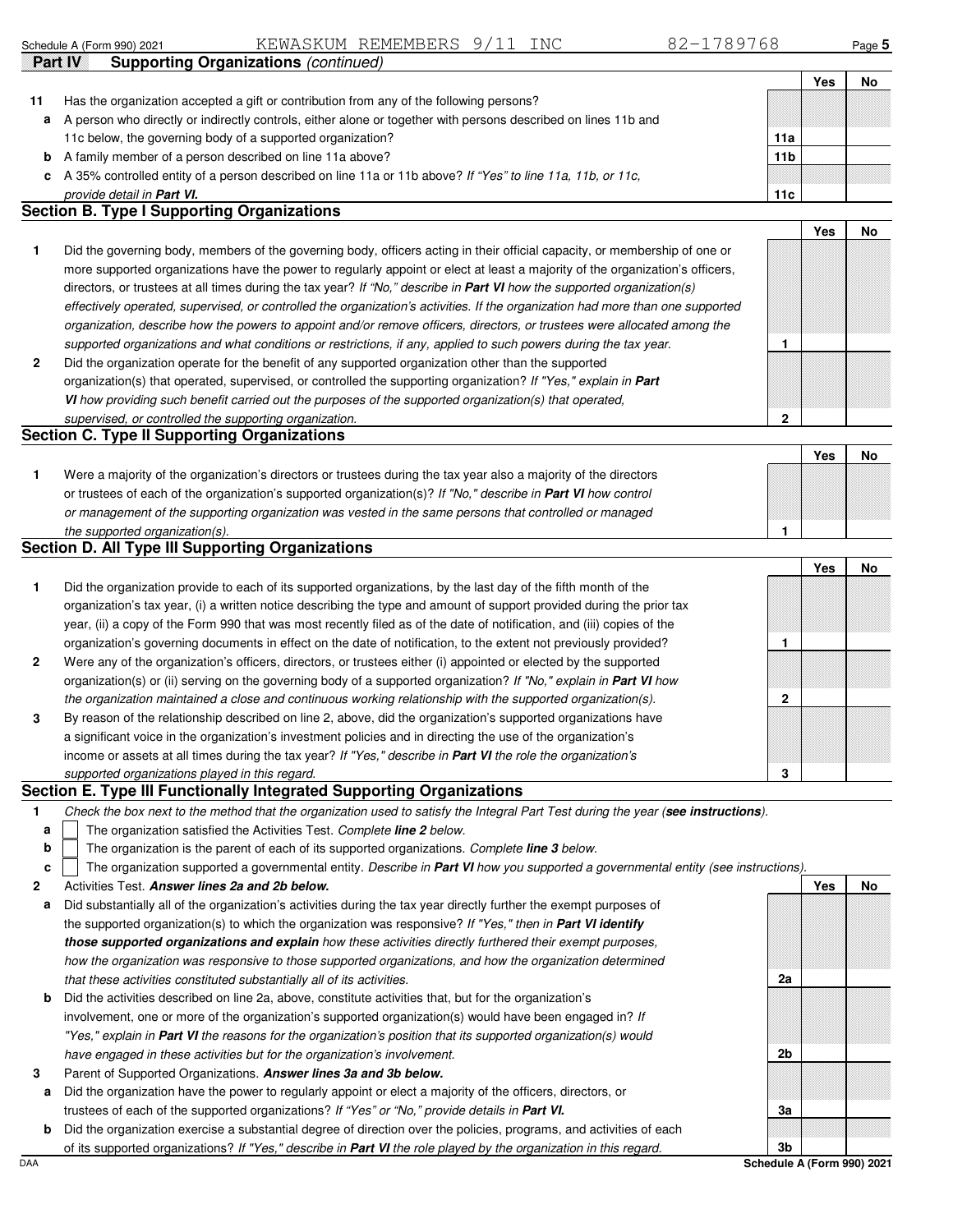|                | KEWASKUM REMEMBERS 9/11 INC<br>Schedule A (Form 990) 2021                                                                        |                | 82-1789768     | Page 6                         |
|----------------|----------------------------------------------------------------------------------------------------------------------------------|----------------|----------------|--------------------------------|
| Part V         | Type III Non-Functionally Integrated 509(a)(3) Supporting Organizations                                                          |                |                |                                |
| 1              | Check here if the organization satisfied the Integral Part Test as a qualifying trust on Nov. 20, 1970 (explain in Part VI). See |                |                |                                |
|                | instructions. All other Type III non-functionally integrated supporting organizations must complete Sections A through E.        |                |                |                                |
|                | Section A - Adjusted Net Income                                                                                                  |                | (A) Prior Year | (B) Current Year<br>(optional) |
| 1              | Net short-term capital gain                                                                                                      | 1              |                |                                |
| 2              | Recoveries of prior-year distributions                                                                                           | $\mathbf 2$    |                |                                |
| 3              | Other gross income (see instructions)                                                                                            | 3              |                |                                |
| 4              | Add lines 1 through 3.                                                                                                           | 4              |                |                                |
| 5              | Depreciation and depletion                                                                                                       | 5              |                |                                |
| 6              | Portion of operating expenses paid or incurred for production or collection                                                      |                |                |                                |
|                | of gross income or for management, conservation, or maintenance of                                                               |                |                |                                |
|                | property held for production of income (see instructions)                                                                        | 6              |                |                                |
| 7              | Other expenses (see instructions)                                                                                                | $\overline{7}$ |                |                                |
| 8              | Adjusted Net Income (subtract lines 5, 6, and 7 from line 4)                                                                     | 8              |                |                                |
|                | <b>Section B - Minimum Asset Amount</b>                                                                                          |                | (A) Prior Year | (B) Current Year<br>(optional) |
| 1              | Aggregate fair market value of all non-exempt-use assets (see                                                                    |                |                |                                |
|                | instructions for short tax year or assets held for part of year):                                                                |                |                |                                |
|                | a Average monthly value of securities                                                                                            | 1a             |                |                                |
|                | <b>b</b> Average monthly cash balances                                                                                           | 1b             |                |                                |
|                | c Fair market value of other non-exempt-use assets                                                                               | 1c             |                |                                |
|                | d Total (add lines 1a, 1b, and 1c)                                                                                               | 1d             |                |                                |
|                | e Discount claimed for blockage or other factors                                                                                 |                |                |                                |
|                | (explain in detail in <b>Part VI</b> ):                                                                                          |                |                |                                |
| $\mathbf{2}$   | Acquisition indebtedness applicable to non-exempt-use assets                                                                     | $\mathbf 2$    |                |                                |
| 3              | Subtract line 2 from line 1d.                                                                                                    | 3              |                |                                |
| 4              | Cash deemed held for exempt use. Enter 0.015 of line 3 (for greater amount,                                                      |                |                |                                |
|                | see instructions)                                                                                                                | 4              |                |                                |
| 5              | Net value of non-exempt-use assets (subtract line 4 from line 3)                                                                 | 5              |                |                                |
| 6              | Multiply line 5 by 0.035.                                                                                                        | 6              |                |                                |
| 7              | Recoveries of prior-year distributions                                                                                           | $\overline{7}$ |                |                                |
| 8              | Minimum Asset Amount (add line 7 to line 6)                                                                                      | 8              |                |                                |
|                | Section C - Distributable Amount                                                                                                 |                |                | <b>Current Year</b>            |
| 1              | Adjusted net income for prior year (from Section A, line 8, column A)                                                            | 1              |                |                                |
| 2              | Enter $0.85$ of line 1.                                                                                                          | 2              |                |                                |
| 3              | Minimum asset amount for prior year (from Section B, line 8, column A)                                                           | 3              |                |                                |
| 4              | Enter greater of line 2 or line 3.                                                                                               | 4              |                |                                |
| 5              | Income tax imposed in prior year                                                                                                 | 5              |                |                                |
| 6              | Distributable Amount. Subtract line 5 from line 4, unless subject to                                                             |                |                |                                |
|                | emergency temporary reduction (see instructions).                                                                                | 6              |                |                                |
| $\overline{7}$ | Check here if the current year is the organization's first as a non-functionally integrated Type III supporting organization     |                |                |                                |
|                | (see instructions).                                                                                                              |                |                |                                |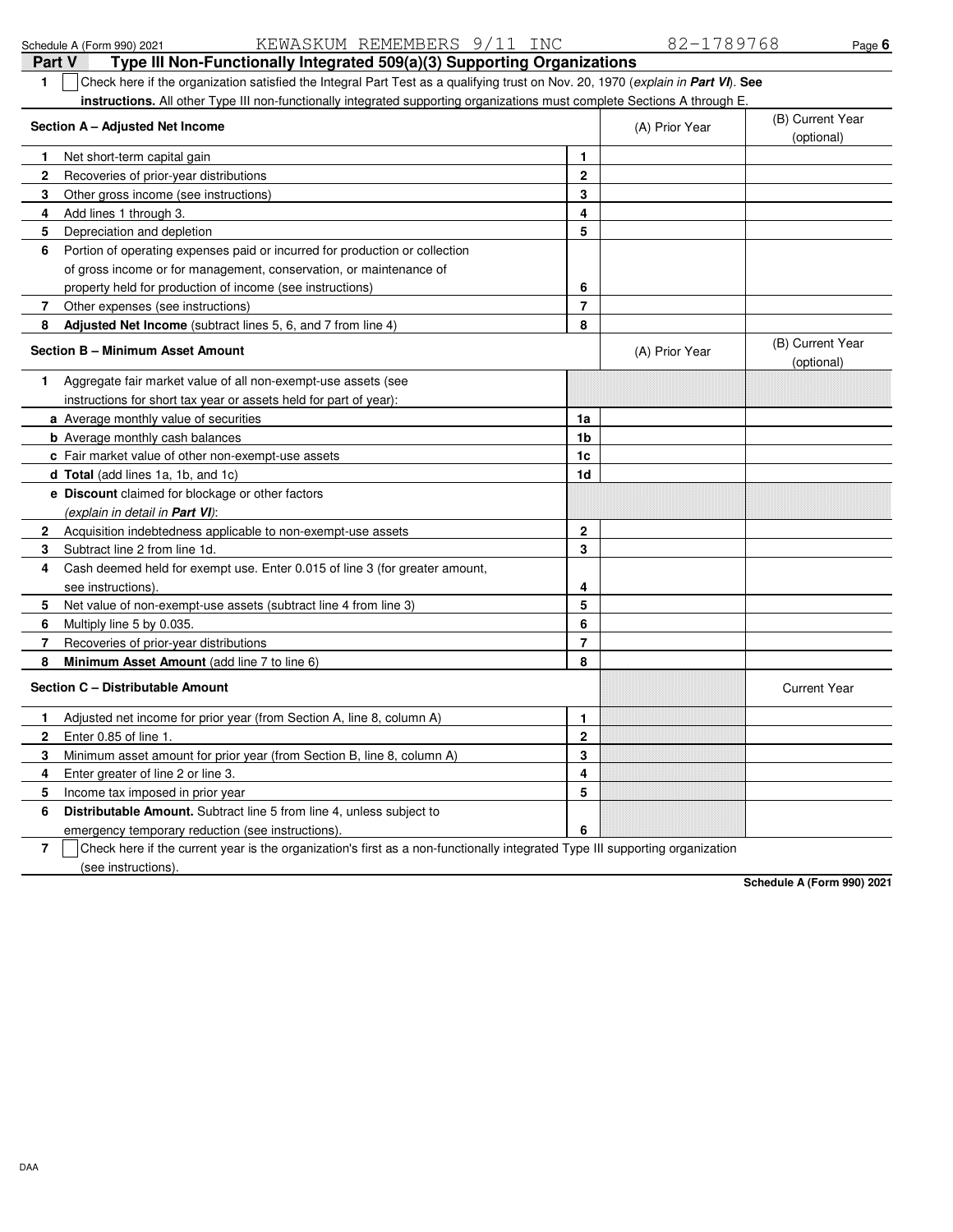| Part V       | Type III Non-Functionally Integrated 509(a)(3) Supporting Organizations (continued)           |                             |                           |                      |  |  |
|--------------|-----------------------------------------------------------------------------------------------|-----------------------------|---------------------------|----------------------|--|--|
|              | <b>Section D - Distributions</b>                                                              |                             |                           | <b>Current Year</b>  |  |  |
| $\mathbf 1$  | Amounts paid to supported organizations to accomplish exempt purposes                         |                             |                           |                      |  |  |
| $\mathbf{2}$ | Amounts paid to perform activity that directly furthers exempt purposes of supported          |                             |                           |                      |  |  |
|              | organizations, in excess of income from activity                                              |                             |                           |                      |  |  |
| 3            | Administrative expenses paid to accomplish exempt purposes of supported organizations         |                             |                           |                      |  |  |
| 4            | Amounts paid to acquire exempt-use assets                                                     |                             |                           |                      |  |  |
| 5            | Qualified set-aside amounts (prior IRS approval required— <i>provide details in Part VI</i> ) |                             |                           |                      |  |  |
| 6            | Other distributions (describe in Part VI). See instructions.                                  |                             |                           |                      |  |  |
| 7            | Total annual distributions. Add lines 1 through 6.                                            |                             |                           |                      |  |  |
| 8            | Distributions to attentive supported organizations to which the organization is responsive    |                             |                           |                      |  |  |
|              | (provide details in Part VI). See instructions.                                               |                             |                           |                      |  |  |
| 9            | Distributable amount for 2021 from Section C, line 6                                          |                             |                           |                      |  |  |
| 10           | Line 8 amount divided by line 9 amount                                                        |                             |                           |                      |  |  |
|              |                                                                                               | (i)                         | (ii)                      | (iii)                |  |  |
|              | <b>Section E - Distribution Allocations</b> (see instructions)                                | <b>Excess Distributions</b> | <b>Underdistributions</b> | <b>Distributable</b> |  |  |
|              |                                                                                               |                             | Pre-2021                  | Amount for 2021      |  |  |
| 1.           | Distributable amount for 2021 from Section C. line 6                                          |                             |                           |                      |  |  |
| $\mathbf{2}$ | Underdistributions, if any, for years prior to 2021                                           |                             |                           |                      |  |  |
|              | (reasonable cause required-explain in Part VI). See<br>instructions.                          |                             |                           |                      |  |  |
| 3            | Excess distributions carryover, if any, to 2021                                               |                             |                           |                      |  |  |
|              |                                                                                               |                             |                           |                      |  |  |
|              |                                                                                               |                             |                           |                      |  |  |
|              |                                                                                               |                             |                           |                      |  |  |
|              |                                                                                               |                             |                           |                      |  |  |
|              |                                                                                               |                             |                           |                      |  |  |
|              | f Total of lines 3a through 3e                                                                |                             |                           |                      |  |  |
|              | g Applied to underdistributions of prior years                                                |                             |                           |                      |  |  |
|              | h Applied to 2021 distributable amount                                                        |                             |                           |                      |  |  |
| Ī.           | Carryover from 2016 not applied (see instructions)                                            |                             |                           |                      |  |  |
|              | Remainder. Subtract lines 3g, 3h, and 3i from line 3f.                                        |                             |                           |                      |  |  |
| 4            | Distributions for 2021 from                                                                   |                             |                           |                      |  |  |
|              | Section D, line 7:<br>\$                                                                      |                             |                           |                      |  |  |
|              | a Applied to underdistributions of prior years                                                |                             |                           |                      |  |  |
|              | <b>b</b> Applied to 2021 distributable amount                                                 |                             |                           |                      |  |  |
|              | <b>c</b> Remainder. Subtract lines 4a and 4b from line 4.                                     |                             |                           |                      |  |  |
| 5            | Remaining underdistributions for years prior to 2021, if                                      |                             |                           |                      |  |  |
|              | any. Subtract lines 3g and 4a from line 2. For result                                         |                             |                           |                      |  |  |
|              | greater than zero, explain in Part VI. See instructions.                                      |                             |                           |                      |  |  |
| 6            | Remaining underdistributions for 2021 Subtract lines 3h                                       |                             |                           |                      |  |  |
|              | and 4b from line 1. For result greater than zero, explain in                                  |                             |                           |                      |  |  |
|              | Part VI. See instructions.                                                                    |                             |                           |                      |  |  |
| 7            | Excess distributions carryover to 2022. Add lines 3j                                          |                             |                           |                      |  |  |
|              | and 4c.                                                                                       |                             |                           |                      |  |  |
| 8            | Breakdown of line 7:                                                                          |                             |                           |                      |  |  |
|              |                                                                                               |                             |                           |                      |  |  |
|              |                                                                                               |                             |                           |                      |  |  |
|              |                                                                                               |                             |                           |                      |  |  |
|              |                                                                                               |                             |                           |                      |  |  |
|              | e Excess from 2021                                                                            |                             |                           |                      |  |  |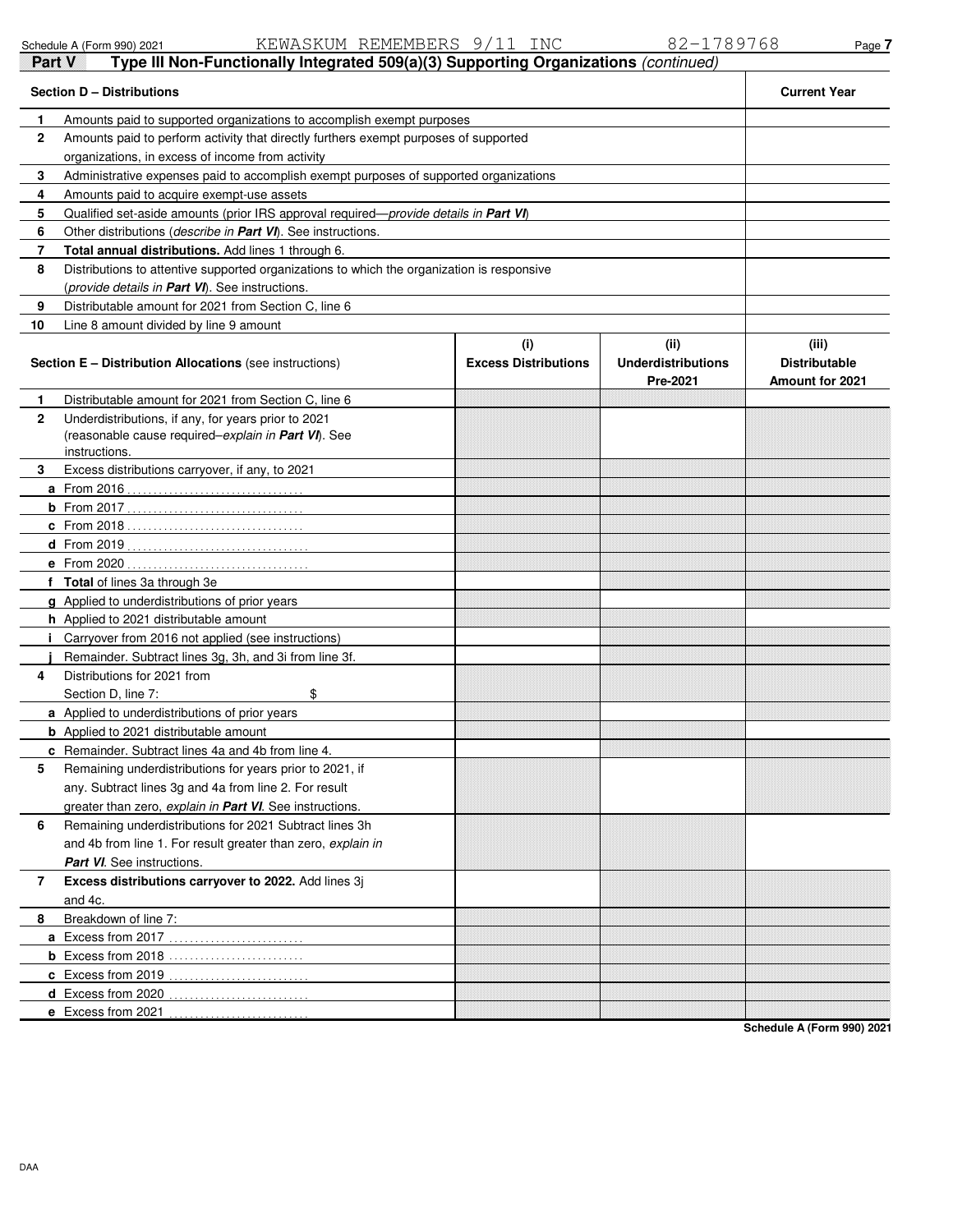| Schedule A (Form 990) 2021 |  |
|----------------------------|--|
|                            |  |

VEWACKIM DEMEMBERC 0/11 TNC

 $82 - 1789768$ 

 $\ddot{\phantom{0}}$ 

| Schedule A (Form 990) 2021<br>Part VI | KEWASKUM REMEMBERS 9/11 INC<br>$02 - 1109100$<br>Page <b>ö</b><br>Supplemental Information. Provide the explanations required by Part II, line 10; Part II, line 17a or 17b; Part<br>III, line 12; Part IV, Section A, lines 1, 2, 3b, 3c, 4b, 4c, 5a, 6, 9a, 9b, 9c, 11a, 11b, and 11c; Part IV, Section<br>B, lines 1 and 2; Part IV, Section C, line 1; Part IV, Section D, lines 2 and 3; Part IV, Section E, lines 1c, 2a, 2b,<br>3a, and 3b; Part V, line 1; Part V, Section B, line 1e; Part V, Section D, lines 5, 6, and 8; and Part V, Section E,<br>lines 2, 5, and 6. Also complete this part for any additional information. (See instructions.) |
|---------------------------------------|---------------------------------------------------------------------------------------------------------------------------------------------------------------------------------------------------------------------------------------------------------------------------------------------------------------------------------------------------------------------------------------------------------------------------------------------------------------------------------------------------------------------------------------------------------------------------------------------------------------------------------------------------------------|
|                                       |                                                                                                                                                                                                                                                                                                                                                                                                                                                                                                                                                                                                                                                               |
|                                       |                                                                                                                                                                                                                                                                                                                                                                                                                                                                                                                                                                                                                                                               |
|                                       |                                                                                                                                                                                                                                                                                                                                                                                                                                                                                                                                                                                                                                                               |
|                                       |                                                                                                                                                                                                                                                                                                                                                                                                                                                                                                                                                                                                                                                               |
|                                       |                                                                                                                                                                                                                                                                                                                                                                                                                                                                                                                                                                                                                                                               |
|                                       |                                                                                                                                                                                                                                                                                                                                                                                                                                                                                                                                                                                                                                                               |
|                                       |                                                                                                                                                                                                                                                                                                                                                                                                                                                                                                                                                                                                                                                               |
|                                       |                                                                                                                                                                                                                                                                                                                                                                                                                                                                                                                                                                                                                                                               |
|                                       |                                                                                                                                                                                                                                                                                                                                                                                                                                                                                                                                                                                                                                                               |
|                                       |                                                                                                                                                                                                                                                                                                                                                                                                                                                                                                                                                                                                                                                               |
|                                       |                                                                                                                                                                                                                                                                                                                                                                                                                                                                                                                                                                                                                                                               |
|                                       |                                                                                                                                                                                                                                                                                                                                                                                                                                                                                                                                                                                                                                                               |
|                                       |                                                                                                                                                                                                                                                                                                                                                                                                                                                                                                                                                                                                                                                               |
|                                       |                                                                                                                                                                                                                                                                                                                                                                                                                                                                                                                                                                                                                                                               |
|                                       |                                                                                                                                                                                                                                                                                                                                                                                                                                                                                                                                                                                                                                                               |
|                                       |                                                                                                                                                                                                                                                                                                                                                                                                                                                                                                                                                                                                                                                               |
|                                       |                                                                                                                                                                                                                                                                                                                                                                                                                                                                                                                                                                                                                                                               |
|                                       |                                                                                                                                                                                                                                                                                                                                                                                                                                                                                                                                                                                                                                                               |
|                                       |                                                                                                                                                                                                                                                                                                                                                                                                                                                                                                                                                                                                                                                               |
|                                       |                                                                                                                                                                                                                                                                                                                                                                                                                                                                                                                                                                                                                                                               |
|                                       |                                                                                                                                                                                                                                                                                                                                                                                                                                                                                                                                                                                                                                                               |
|                                       |                                                                                                                                                                                                                                                                                                                                                                                                                                                                                                                                                                                                                                                               |
|                                       |                                                                                                                                                                                                                                                                                                                                                                                                                                                                                                                                                                                                                                                               |
|                                       |                                                                                                                                                                                                                                                                                                                                                                                                                                                                                                                                                                                                                                                               |
|                                       |                                                                                                                                                                                                                                                                                                                                                                                                                                                                                                                                                                                                                                                               |
|                                       |                                                                                                                                                                                                                                                                                                                                                                                                                                                                                                                                                                                                                                                               |
|                                       |                                                                                                                                                                                                                                                                                                                                                                                                                                                                                                                                                                                                                                                               |
|                                       |                                                                                                                                                                                                                                                                                                                                                                                                                                                                                                                                                                                                                                                               |
|                                       |                                                                                                                                                                                                                                                                                                                                                                                                                                                                                                                                                                                                                                                               |
|                                       |                                                                                                                                                                                                                                                                                                                                                                                                                                                                                                                                                                                                                                                               |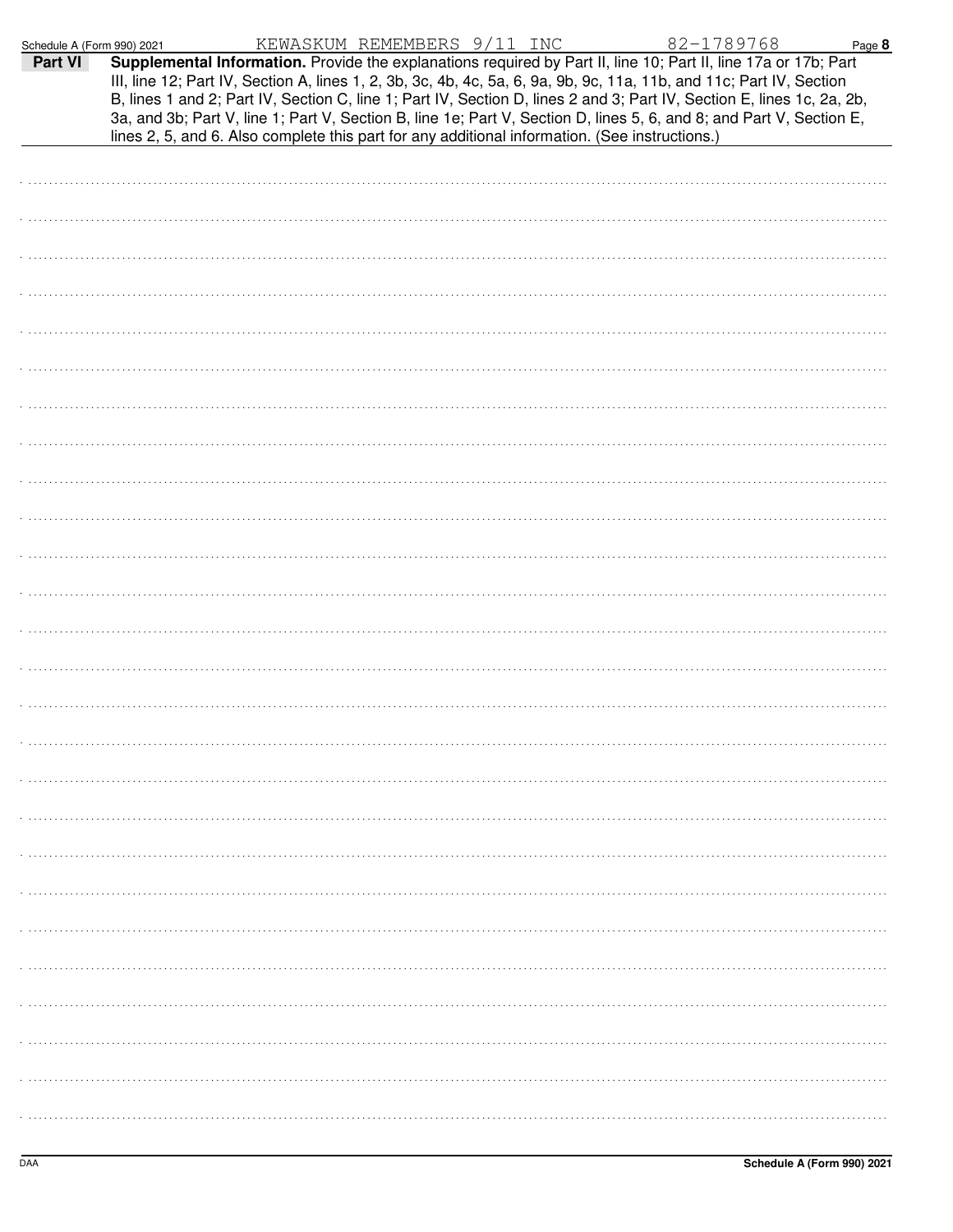## **(Form 990)**

## **Schedule of Contributors Schedule B**

 **Attach to Form 990 or Form 990-PF. Go to www.irs.gov/Form990 for the latest information.** OMB No. 1545-0047

**2021**

Department of the Treasury Internal Revenue Service Name of the organization

### KEWASKUM REMEMBERS 9/11 INC 82-1789768

**Employer identification number**

### **Organization type** (check one):

| Filers of:         | Section:                                                                           |
|--------------------|------------------------------------------------------------------------------------|
| Form 990 or 990-EZ | ΙX<br>501(c)(<br>) (enter number) organization<br>3                                |
|                    | $4947(a)(1)$ nonexempt charitable trust <b>not</b> treated as a private foundation |
|                    | 527 political organization                                                         |
| Form 990-PF        | $501(c)(3)$ exempt private foundation                                              |
|                    | 4947(a)(1) nonexempt charitable trust treated as a private foundation              |
|                    | $501(c)(3)$ taxable private foundation                                             |

Check if your organization is covered by the **General Rule** or a **Special Rule. Note:** Only a section 501(c)(7), (8), or (10) organization can check boxes for both the General Rule and a Special Rule. See instructions.

#### **General Rule**

For an organization filing Form 990, 990-EZ, or 990-PF that received, during the year, contributions totaling \$5,000 or more (in money or property) from any one contributor. Complete Parts I and II. See instructions for determining a contributor's total contributions.

#### **Special Rules**

| $X$ For an organization described in section 501(c)(3) filing Form 990 or 990-EZ that met the 33 <sup>1</sup> /3% support test of the |
|---------------------------------------------------------------------------------------------------------------------------------------|
| regulations under sections 509(a)(1) and 170(b)(1)(A)(vi), that checked Schedule A (Form 990), Part II, line 13, 16a, or              |
| 16b, and that received from any one contributor, during the year, total contributions of the greater of (1) \$5,000; or               |
| (2) 2% of the amount on (i) Form 990, Part VIII, line 1h; or (ii) Form 990-EZ, line 1. Complete Parts I and II.                       |

literary, or educational purposes, or for the prevention of cruelty to children or animals. Complete Parts I (entering For an organization described in section 501(c)(7), (8), or (10) filing Form 990 or 990-EZ that received from any one contributor, during the year, total contributions of more than \$1,000 exclusively for religious, charitable, scientific, "N/A" in column (b) instead of the contributor name and address), II, and III.

For an organization described in section 501(c)(7), (8), or (10) filing Form 990 or 990-EZ that received from any one contributor, during the year, contributions exclusively for religious, charitable, etc., purposes, but no such contributions totaled more than \$1,000. If this box is checked, enter here the total contributions that were received during the year for an exclusively religious, charitable, etc., purpose. Don't complete any of the parts unless the **General Rule** applies to this organization because it received nonexclusively religious, charitable, etc., contributions totaling \$5,000 or more during the year . . . . . . . . . . . . . . . . . . . . . . . . . . . . . . . . . . . . . . . . . . . . . . . . . . . . . . . . . . . . . . . . . . . . . . . . . . . . . . . .

**must** answer "No" on Part IV, line 2, of its Form 990; or check the box on line H of its Form 990-EZ or on its Form 990-PF, Part I, line 2, to certify that it doesn't meet the filing requirements of Schedule B (Form 990). **Caution:** An organization that isn't covered by the General Rule and/or the Special Rules doesn't file Schedule B (Form 990), but it

**For Paperwork Reduction Act Notice, see the instructions for Form 990, 990-EZ, or 990-PF.**

\$ . . . . . . . . . . . . . . . . . . . . . . . . . . .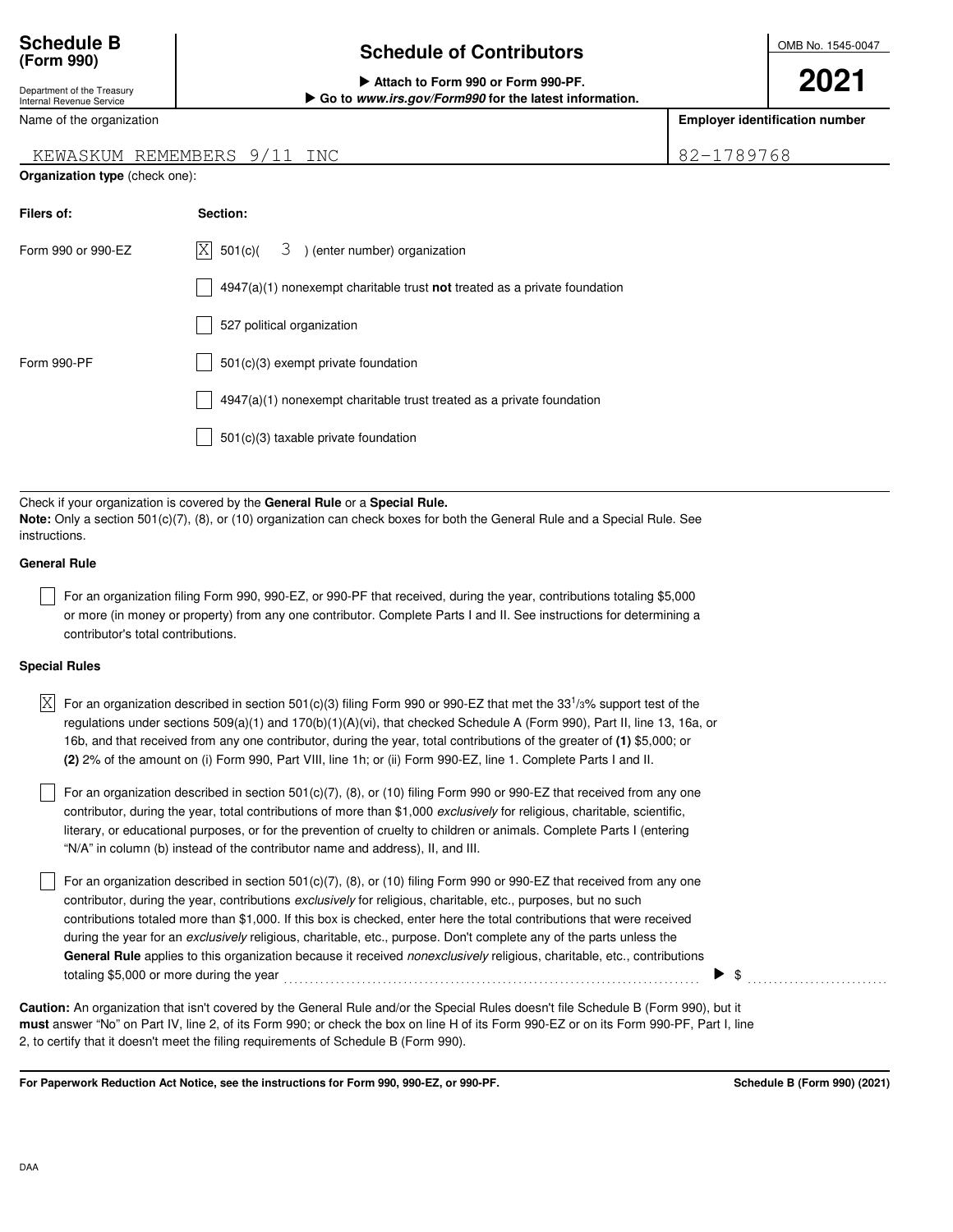| Name of organization | Schedule B (Form 990) (2021)<br>KEWASKUM REMEMBERS 9/11 INC                                           |                                   | PAGE 1 OF<br>- 1<br>Page 2<br><b>Employer identification number</b><br>82-1789768                                  |
|----------------------|-------------------------------------------------------------------------------------------------------|-----------------------------------|--------------------------------------------------------------------------------------------------------------------|
| Part I               | <b>Contributors</b> (see instructions). Use duplicate copies of Part I if additional space is needed. |                                   |                                                                                                                    |
| (a)<br>No.           | (b)<br>Name, address, and ZIP + 4                                                                     | (c)<br><b>Total contributions</b> | (d)<br>Type of contribution                                                                                        |
| $1$                  | NEIL & SHELLEY CASEY<br>7857 N. REGENT COURT<br>WI 53217<br>MILWAUKEE                                 | 14,000<br>$\frac{1}{2}$           | $\overline{X}$<br>Person<br>Payroll<br><b>Noncash</b><br>(Complete Part II for<br>noncash contributions.)          |
| (a)<br>No.           | (b)<br>Name, address, and ZIP + 4                                                                     | (c)<br><b>Total contributions</b> | (d)<br>Type of contribution                                                                                        |
| $\ddot{a}$ .         | PIEPER POWER<br>5477 S. WESTRIDGE CT.<br>WI 53151<br>NEW BERLIN                                       | 46,359<br>\$                      | $\overline{X}$<br>Person<br>Payroll<br><b>Noncash</b><br>(Complete Part II for<br>noncash contributions.)          |
| (a)<br>No.           | (b)<br>Name, address, and ZIP + 4                                                                     | (c)<br><b>Total contributions</b> | (d)<br>Type of contribution                                                                                        |
| $\overline{3}$ .     | RANDY GUST AMERICAN FAMILY<br>1224 FOND DU LAC AVE.<br>WI 53040<br>KEWASKUM                           | 5,500<br>\$                       | $\overline{\mathrm{X}}$<br>Person<br>Payroll<br><b>Noncash</b><br>(Complete Part II for<br>noncash contributions.) |
| (a)<br>No.           | (b)<br>Name, address, and ZIP + 4                                                                     | (c)<br><b>Total contributions</b> | (d)<br>Type of contribution                                                                                        |
| $4$                  | KATHY HABERMAN<br>GORDON &<br>7465 LAKEHAVEN DRIVE<br>53090<br>WEST BEND<br>WΙ                        | 7,375<br>\$                       | Person<br>Payroll<br>$ \mathrm{X} $<br>Noncash<br>(Complete Part II for<br>noncash contributions.)                 |
| (a)<br>No.           | (b)<br>Name, address, and ZIP + 4                                                                     | (c)<br><b>Total contributions</b> | (d)<br>Type of contribution                                                                                        |
|                      |                                                                                                       | \$                                | Person<br>Payroll<br>Noncash<br>(Complete Part II for<br>noncash contributions.)                                   |
| (a)<br>No.           | (b)<br>Name, address, and ZIP + 4                                                                     | (c)<br><b>Total contributions</b> | (d)<br>Type of contribution                                                                                        |
|                      |                                                                                                       | \$                                | Person<br>Payroll<br>Noncash<br>(Complete Part II for<br>noncash contributions.)                                   |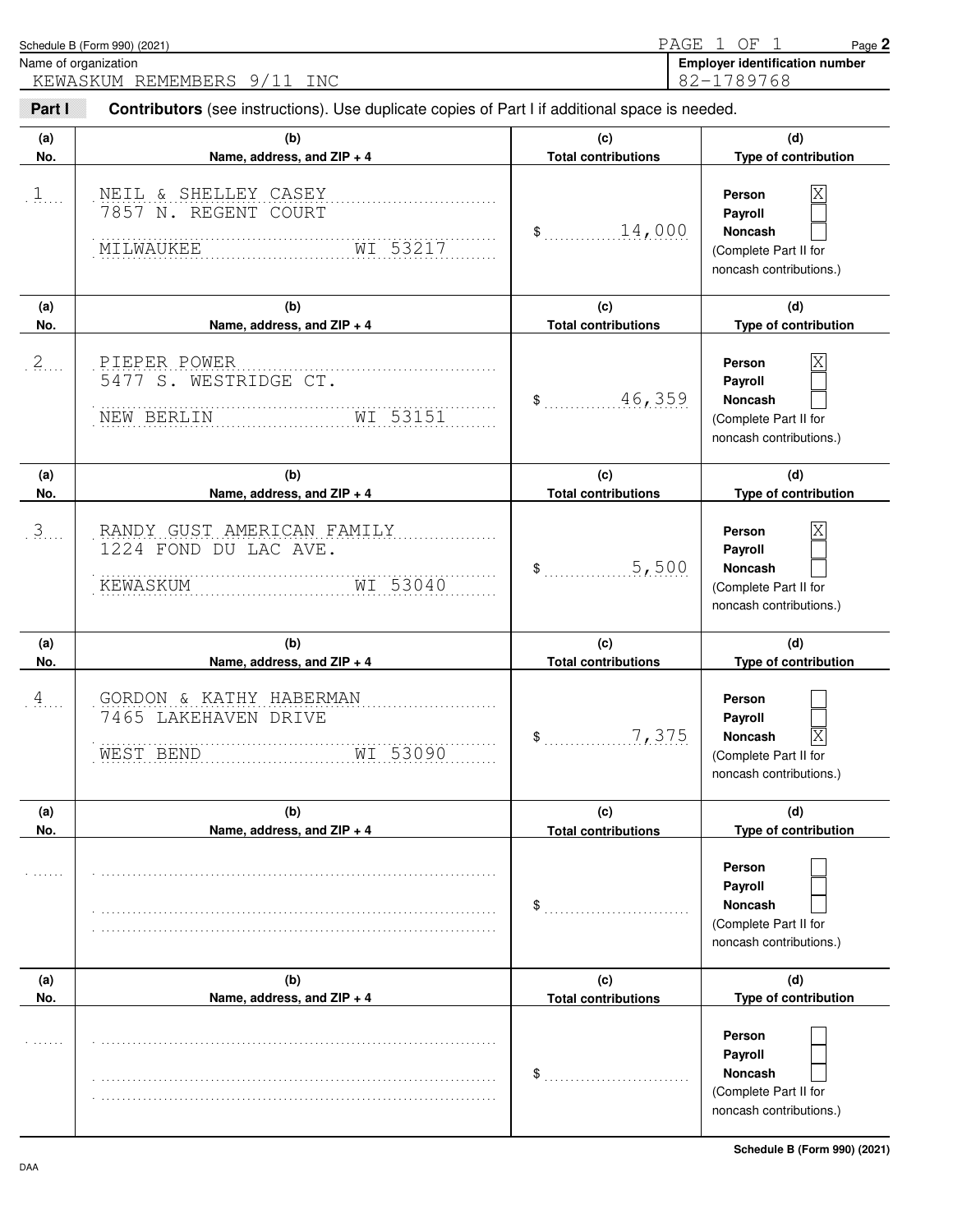|                           | Schedule B (Form 990) (2021)<br>Name of organization<br>KEWASKUM REMEMBERS 9/11 INC                 |                                                 | PAGE 1 OF 1<br>Page 3<br><b>Employer identification number</b><br>82-1789768 |
|---------------------------|-----------------------------------------------------------------------------------------------------|-------------------------------------------------|------------------------------------------------------------------------------|
| Part II                   | Noncash Property (see instructions). Use duplicate copies of Part II if additional space is needed. |                                                 |                                                                              |
| (a) No.<br>from<br>Part I | (b)<br>Description of noncash property given                                                        | (c)<br>FMV (or estimate)<br>(See instructions.) | (d)<br>Date received                                                         |
| $\frac{4}{1}$             | STOCK                                                                                               | $$$ $7,375$                                     | 12/17/21                                                                     |
| (a) No.<br>from<br>Part I | (b)<br>Description of noncash property given                                                        | (c)<br>FMV (or estimate)<br>(See instructions.) | (d)<br>Date received                                                         |
| .                         |                                                                                                     | \$                                              |                                                                              |
| (a) No.<br>from<br>Part I | (b)<br>Description of noncash property given                                                        | (c)<br>FMV (or estimate)<br>(See instructions.) | (d)<br>Date received                                                         |
| .                         |                                                                                                     | \$                                              |                                                                              |
| (a) No.<br>from<br>Part I | (b)<br>Description of noncash property given                                                        | (c)<br>FMV (or estimate)<br>(See instructions.) | (d)<br>Date received                                                         |
| .                         |                                                                                                     | \$                                              |                                                                              |
| (a) No.<br>from<br>Part I | (b)<br>Description of noncash property given                                                        | (c)<br>FMV (or estimate)<br>(See instructions.) | (d)<br>Date received                                                         |
| .                         |                                                                                                     | \$                                              |                                                                              |
| (a) No.<br>from<br>Part I | (b)<br>Description of noncash property given                                                        | (c)<br>FMV (or estimate)<br>(See instructions.) | (d)<br>Date received                                                         |
| .                         |                                                                                                     | \$                                              |                                                                              |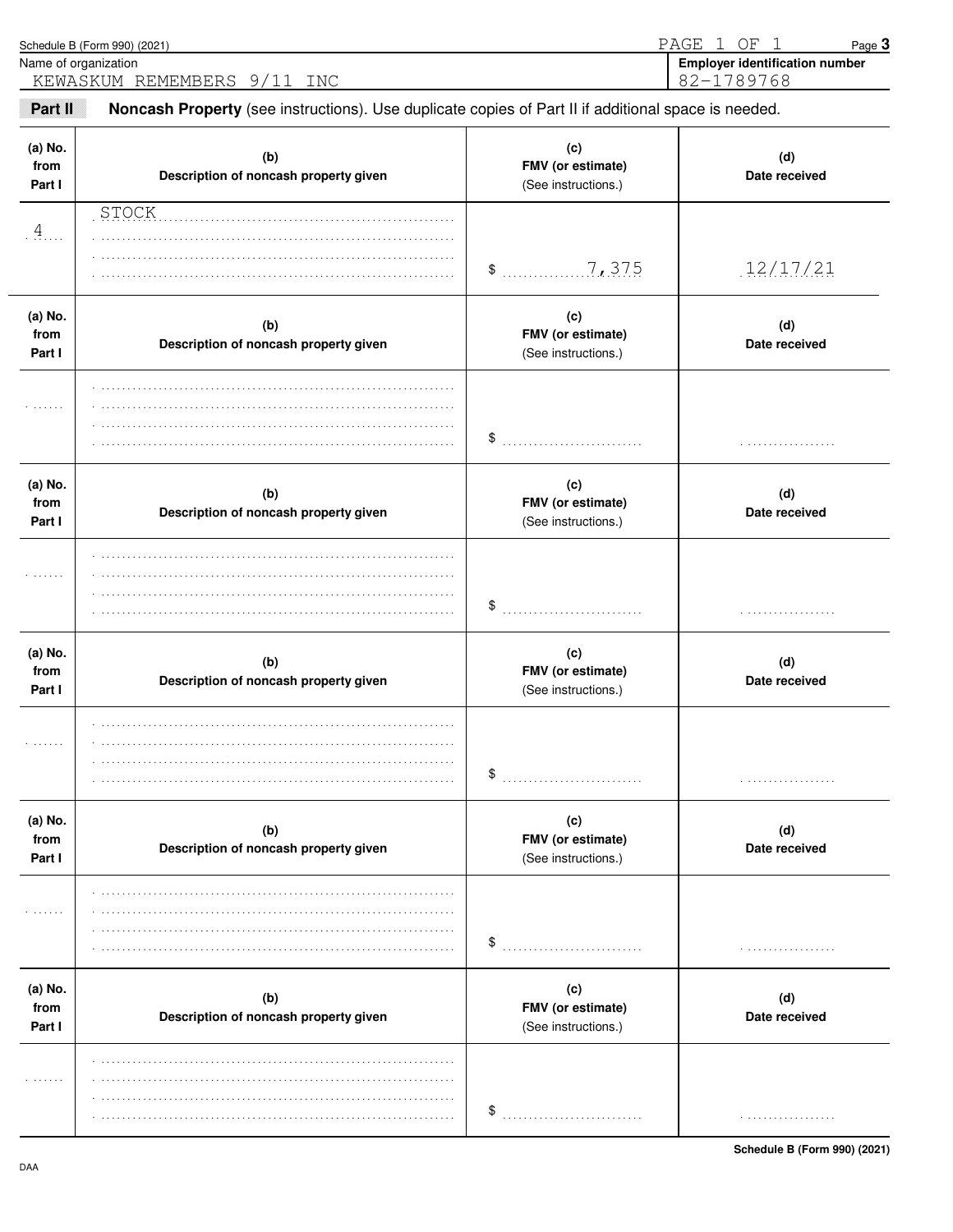| <b>SCHEDULE D</b> |  |
|-------------------|--|
| (Form 990)        |  |

### Department of the Treasury Internal Revenue Service

### **SCHEDULE D Supplemental Financial Statements**

 **Attach to Form 990. Part IV, line 6, 7, 8, 9, 10, 11a, 11b, 11c, 11d, 11e, 11f, 12a, or 12b. Complete if the organization answered "Yes" on Form 990,**

 **Go to www.irs.gov/Form990 for instructions and the latest information.**

**Name of the organization**

**Employer identification number**

**2021**

**Open to Public Inspection**

OMB No. 1545-0047

| KEWASKUM REMEMBERS 9/11 INC                                                                                                                                                                                                                                      |                                                | 82-1789768                                         |
|------------------------------------------------------------------------------------------------------------------------------------------------------------------------------------------------------------------------------------------------------------------|------------------------------------------------|----------------------------------------------------|
| Organizations Maintaining Donor Advised Funds or Other Similar Funds or Accounts.<br>Partii<br>Complete if the organization answered "Yes" on Form 990, Part IV, line 6.                                                                                         |                                                |                                                    |
|                                                                                                                                                                                                                                                                  |                                                |                                                    |
|                                                                                                                                                                                                                                                                  | (a) Donor advised funds                        | (b) Funds and other accounts                       |
| 1.                                                                                                                                                                                                                                                               |                                                |                                                    |
| 2                                                                                                                                                                                                                                                                |                                                |                                                    |
| 3                                                                                                                                                                                                                                                                |                                                |                                                    |
| 4                                                                                                                                                                                                                                                                |                                                |                                                    |
| Did the organization inform all donors and donor advisors in writing that the assets held in donor advised<br>5                                                                                                                                                  |                                                |                                                    |
|                                                                                                                                                                                                                                                                  |                                                | Yes<br>No                                          |
| Did the organization inform all grantees, donors, and donor advisors in writing that grant funds can be used<br>6                                                                                                                                                |                                                |                                                    |
| only for charitable purposes and not for the benefit of the donor or donor advisor, or for any other purpose                                                                                                                                                     |                                                |                                                    |
| conferring impermissible private benefit?                                                                                                                                                                                                                        |                                                | Yes<br>No                                          |
| Partill<br><b>Conservation Easements.</b>                                                                                                                                                                                                                        |                                                |                                                    |
| Complete if the organization answered "Yes" on Form 990, Part IV, line 7.                                                                                                                                                                                        |                                                |                                                    |
| Purpose(s) of conservation easements held by the organization (check all that apply).<br>1.                                                                                                                                                                      |                                                |                                                    |
| Preservation of land for public use (for example, recreation or education)                                                                                                                                                                                       |                                                | Preservation of a historically important land area |
| Protection of natural habitat                                                                                                                                                                                                                                    | Preservation of a certified historic structure |                                                    |
| Preservation of open space                                                                                                                                                                                                                                       |                                                |                                                    |
| Complete lines 2a through 2d if the organization held a qualified conservation contribution in the form of a conservation<br>2                                                                                                                                   |                                                |                                                    |
| easement on the last day of the tax year.                                                                                                                                                                                                                        |                                                | Held at the End of the Tax Year                    |
| a                                                                                                                                                                                                                                                                |                                                | 2a                                                 |
| b                                                                                                                                                                                                                                                                |                                                | 2 <sub>b</sub>                                     |
| Number of conservation easements on a certified historic structure included in (a) [11] [21] Number of conservation easements on a certified historic entrancements of all modern conservations of the Number of Augustal meta<br>c                              |                                                | 2c                                                 |
| d Number of conservation easements included in (c) acquired after 7/25/06, and not on a                                                                                                                                                                          |                                                |                                                    |
|                                                                                                                                                                                                                                                                  |                                                | 2d                                                 |
| Number of conservation easements modified, transferred, released, extinguished, or terminated by the organization during the<br>3                                                                                                                                |                                                |                                                    |
| tax year $\blacktriangleright$<br>an an Dùbhlachd a bhaile an Aonaichte an Aonaichte an Aonaichte an Aonaichte an Aonaichte an Aonaichte an Aonaichte an Aonaichte an Aonaichte an Aonaichte an Aonaichte an Aonaichte an Aonaichte an Aonaichte an Aonaichte an |                                                |                                                    |
| Number of states where property subject to conservation easement is located ><br>4                                                                                                                                                                               |                                                |                                                    |
| Does the organization have a written policy regarding the periodic monitoring, inspection, handling of<br>5                                                                                                                                                      |                                                |                                                    |
|                                                                                                                                                                                                                                                                  |                                                | Yes<br>No                                          |
| Staff and volunteer hours devoted to monitoring, inspecting, handling of violations, and enforcing conservation easements during the year<br>6                                                                                                                   |                                                |                                                    |
|                                                                                                                                                                                                                                                                  |                                                |                                                    |
| .<br>Amount of expenses incurred in monitoring, inspecting, handling of violations, and enforcing conservation easements during the year                                                                                                                         |                                                |                                                    |
| 7                                                                                                                                                                                                                                                                |                                                |                                                    |
|                                                                                                                                                                                                                                                                  |                                                |                                                    |
| Does each conservation easement reported on line 2(d) above satisfy the requirements of section 170(h)(4)(B)(i)<br>8                                                                                                                                             |                                                |                                                    |
|                                                                                                                                                                                                                                                                  |                                                | Yes<br>No                                          |
| In Part XIII, describe how the organization reports conservation easements in its revenue and expense statement and<br>9                                                                                                                                         |                                                |                                                    |
| balance sheet, and include, if applicable, the text of the footnote to the organization's financial statements that describes the                                                                                                                                |                                                |                                                    |
| organization's accounting for conservation easements.                                                                                                                                                                                                            |                                                |                                                    |
| Organizations Maintaining Collections of Art, Historical Treasures, or Other Similar Assets.<br>Part III<br>Complete if the organization answered "Yes" on Form 990, Part IV, line 8.                                                                            |                                                |                                                    |
| 1a If the organization elected, as permitted under FASB ASC 958, not to report in its revenue statement and balance sheet works                                                                                                                                  |                                                |                                                    |
| of art, historical treasures, or other similar assets held for public exhibition, education, or research in furtherance of public                                                                                                                                |                                                |                                                    |
| service, provide in Part XIII the text of the footnote to its financial statements that describes these items.                                                                                                                                                   |                                                |                                                    |
|                                                                                                                                                                                                                                                                  |                                                |                                                    |
| <b>b</b> If the organization elected, as permitted under FASB ASC 958, to report in its revenue statement and balance sheet works of                                                                                                                             |                                                |                                                    |
| art, historical treasures, or other similar assets held for public exhibition, education, or research in furtherance of public service,                                                                                                                          |                                                |                                                    |
| provide the following amounts relating to these items:                                                                                                                                                                                                           |                                                |                                                    |
| (i)                                                                                                                                                                                                                                                              |                                                |                                                    |
| (ii) Assets included in Form 990, Part X                                                                                                                                                                                                                         |                                                | $\frac{1}{2}$                                      |
| If the organization received or held works of art, historical treasures, or other similar assets for financial gain, provide the<br>2                                                                                                                            |                                                |                                                    |
| following amounts required to be reported under FASB ASC 958 relating to these items:                                                                                                                                                                            |                                                |                                                    |
| а                                                                                                                                                                                                                                                                |                                                |                                                    |
|                                                                                                                                                                                                                                                                  |                                                |                                                    |
| For Paperwork Reduction Act Notice, see the Instructions for Form 990.                                                                                                                                                                                           |                                                | Schedule D (Form 990) 2021                         |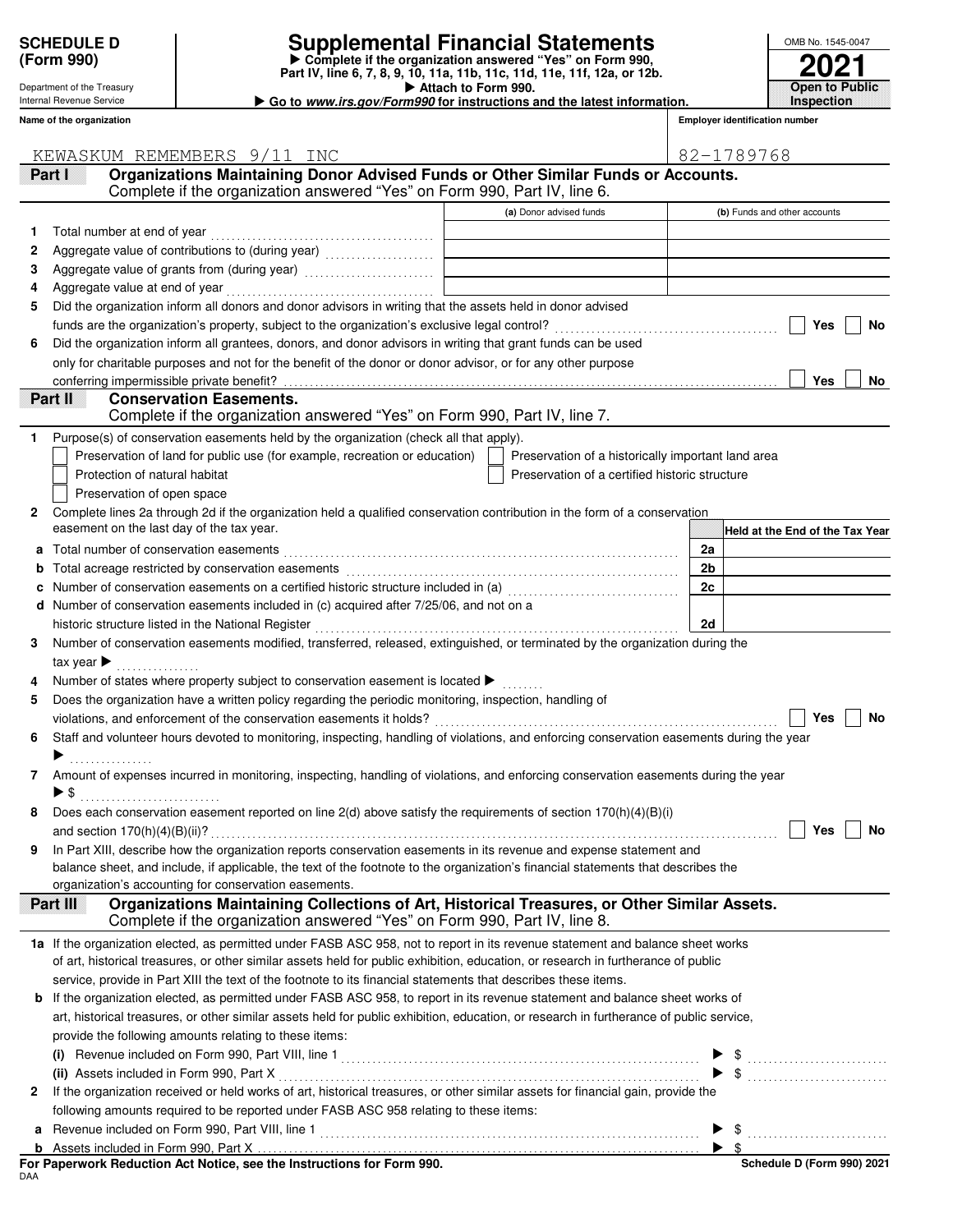|   | Schedule D (Form 990) 2021    KEWASKUM REMEMBERS 9/11 INC                                                                                                                                                                            |                         |                          |                         | 82-1789768      |                      | Page 2              |
|---|--------------------------------------------------------------------------------------------------------------------------------------------------------------------------------------------------------------------------------------|-------------------------|--------------------------|-------------------------|-----------------|----------------------|---------------------|
|   | Organizations Maintaining Collections of Art, Historical Treasures, or Other Similar Assets (continued)<br>Part III                                                                                                                  |                         |                          |                         |                 |                      |                     |
|   | 3 Using the organization's acquisition, accession, and other records, check any of the following that make significant use of its<br>collection items (check all that apply):                                                        |                         |                          |                         |                 |                      |                     |
| a | Public exhibition                                                                                                                                                                                                                    | d                       | Loan or exchange program |                         |                 |                      |                     |
| b | Scholarly research                                                                                                                                                                                                                   | е                       |                          |                         |                 |                      |                     |
| c | Preservation for future generations                                                                                                                                                                                                  |                         |                          |                         |                 |                      |                     |
|   | Provide a description of the organization's collections and explain how they further the organization's exempt purpose in Part                                                                                                       |                         |                          |                         |                 |                      |                     |
|   | XIII.                                                                                                                                                                                                                                |                         |                          |                         |                 |                      |                     |
| 5 | During the year, did the organization solicit or receive donations of art, historical treasures, or other similar                                                                                                                    |                         |                          |                         |                 |                      |                     |
|   |                                                                                                                                                                                                                                      |                         |                          |                         |                 |                      | Yes<br>No           |
|   | <b>Escrow and Custodial Arrangements.</b><br>Part IV                                                                                                                                                                                 |                         |                          |                         |                 |                      |                     |
|   | Complete if the organization answered "Yes" on Form 990, Part IV, line 9, or reported an amount on Form                                                                                                                              |                         |                          |                         |                 |                      |                     |
|   | 990, Part X, line 21.                                                                                                                                                                                                                |                         |                          |                         |                 |                      |                     |
|   | 1a Is the organization an agent, trustee, custodian or other intermediary for contributions or other assets not                                                                                                                      |                         |                          |                         |                 |                      |                     |
|   | included on Form 990, Part X?                                                                                                                                                                                                        |                         |                          |                         |                 |                      | Yes<br>No           |
|   | <b>b</b> If "Yes," explain the arrangement in Part XIII and complete the following table:                                                                                                                                            |                         |                          |                         |                 |                      |                     |
|   |                                                                                                                                                                                                                                      |                         |                          |                         |                 |                      | Amount              |
|   |                                                                                                                                                                                                                                      |                         |                          |                         |                 |                      |                     |
|   | c Beginning balance <b>contract the contract of the contract of the contract of the contract of the contract of the contract of the contract of the contract of the contract of the contract of the contract of the contract of </b> |                         |                          |                         |                 | 1с<br>1 <sub>d</sub> |                     |
|   |                                                                                                                                                                                                                                      |                         |                          |                         |                 |                      |                     |
|   |                                                                                                                                                                                                                                      |                         |                          |                         |                 | 1e                   |                     |
|   | Ending balance                                                                                                                                                                                                                       |                         |                          |                         |                 | 1f                   |                     |
|   |                                                                                                                                                                                                                                      |                         |                          |                         |                 |                      | Yes<br>No           |
|   |                                                                                                                                                                                                                                      |                         |                          |                         |                 |                      |                     |
|   | Part V<br><b>Endowment Funds.</b>                                                                                                                                                                                                    |                         |                          |                         |                 |                      |                     |
|   | Complete if the organization answered "Yes" on Form 990, Part IV, line 10.                                                                                                                                                           |                         |                          |                         |                 |                      |                     |
|   |                                                                                                                                                                                                                                      | (a) Current year        | (b) Prior year           | (c) Two years back      |                 | (d) Three years back | (e) Four years back |
|   | 1a Beginning of year balance                                                                                                                                                                                                         |                         |                          |                         |                 |                      |                     |
|   | <b>b</b> Contributions                                                                                                                                                                                                               |                         |                          |                         |                 |                      |                     |
|   | c Net investment earnings, gains, and                                                                                                                                                                                                |                         |                          |                         |                 |                      |                     |
|   |                                                                                                                                                                                                                                      |                         |                          |                         |                 |                      |                     |
|   | d Grants or scholarships                                                                                                                                                                                                             |                         |                          |                         |                 |                      |                     |
|   | e Other expenditures for facilities and                                                                                                                                                                                              |                         |                          |                         |                 |                      |                     |
|   |                                                                                                                                                                                                                                      |                         |                          |                         |                 |                      |                     |
|   | f Administrative expenses                                                                                                                                                                                                            |                         |                          |                         |                 |                      |                     |
|   |                                                                                                                                                                                                                                      |                         |                          |                         |                 |                      |                     |
|   | 2 Provide the estimated percentage of the current year end balance (line 1g, column (a)) held as:                                                                                                                                    |                         |                          |                         |                 |                      |                     |
|   | Board designated or quasi-endowment                                                                                                                                                                                                  |                         |                          |                         |                 |                      |                     |
|   | b Permanent endowment > %                                                                                                                                                                                                            |                         |                          |                         |                 |                      |                     |
|   | c Term endowment $\blacktriangleright$<br>. %                                                                                                                                                                                        |                         |                          |                         |                 |                      |                     |
|   | The percentages on lines 2a, 2b, and 2c should equal 100%.                                                                                                                                                                           |                         |                          |                         |                 |                      |                     |
|   | 3a Are there endowment funds not in the possession of the organization that are held and administered for the                                                                                                                        |                         |                          |                         |                 |                      |                     |
|   | organization by:                                                                                                                                                                                                                     |                         |                          |                         |                 |                      | <b>Yes</b><br>No    |
|   |                                                                                                                                                                                                                                      |                         |                          |                         |                 |                      | 3a(i)               |
|   |                                                                                                                                                                                                                                      |                         |                          |                         |                 |                      | 3a(ii)              |
|   |                                                                                                                                                                                                                                      |                         |                          |                         |                 |                      | 3b                  |
|   | Describe in Part XIII the intended uses of the organization's endowment funds.                                                                                                                                                       |                         |                          |                         |                 |                      |                     |
|   | Land, Buildings, and Equipment.<br>Part VI                                                                                                                                                                                           |                         |                          |                         |                 |                      |                     |
|   | Complete if the organization answered "Yes" on Form 990, Part IV, line 11a. See Form 990, Part X, line 10.                                                                                                                           |                         |                          |                         |                 |                      |                     |
|   | Description of property                                                                                                                                                                                                              | (a) Cost or other basis |                          | (b) Cost or other basis | (c) Accumulated |                      | (d) Book value      |
|   |                                                                                                                                                                                                                                      | (investment)            |                          | (other)                 | depreciation    |                      |                     |
|   |                                                                                                                                                                                                                                      |                         |                          |                         |                 |                      |                     |
|   |                                                                                                                                                                                                                                      |                         |                          |                         |                 |                      |                     |
|   | c Leasehold improvements                                                                                                                                                                                                             |                         |                          |                         |                 |                      |                     |
|   |                                                                                                                                                                                                                                      |                         |                          |                         |                 |                      |                     |
|   | e Other                                                                                                                                                                                                                              |                         |                          | 625,822                 |                 | 24,338               | 601,<br>484         |
|   | Total. Add lines 1a through 1e. (Column (d) must equal Form 990, Part X, column (B), line 10c.)                                                                                                                                      |                         |                          |                         |                 |                      | 601                 |

| Schedule D (Form 990) 2021 |  |  |
|----------------------------|--|--|
|                            |  |  |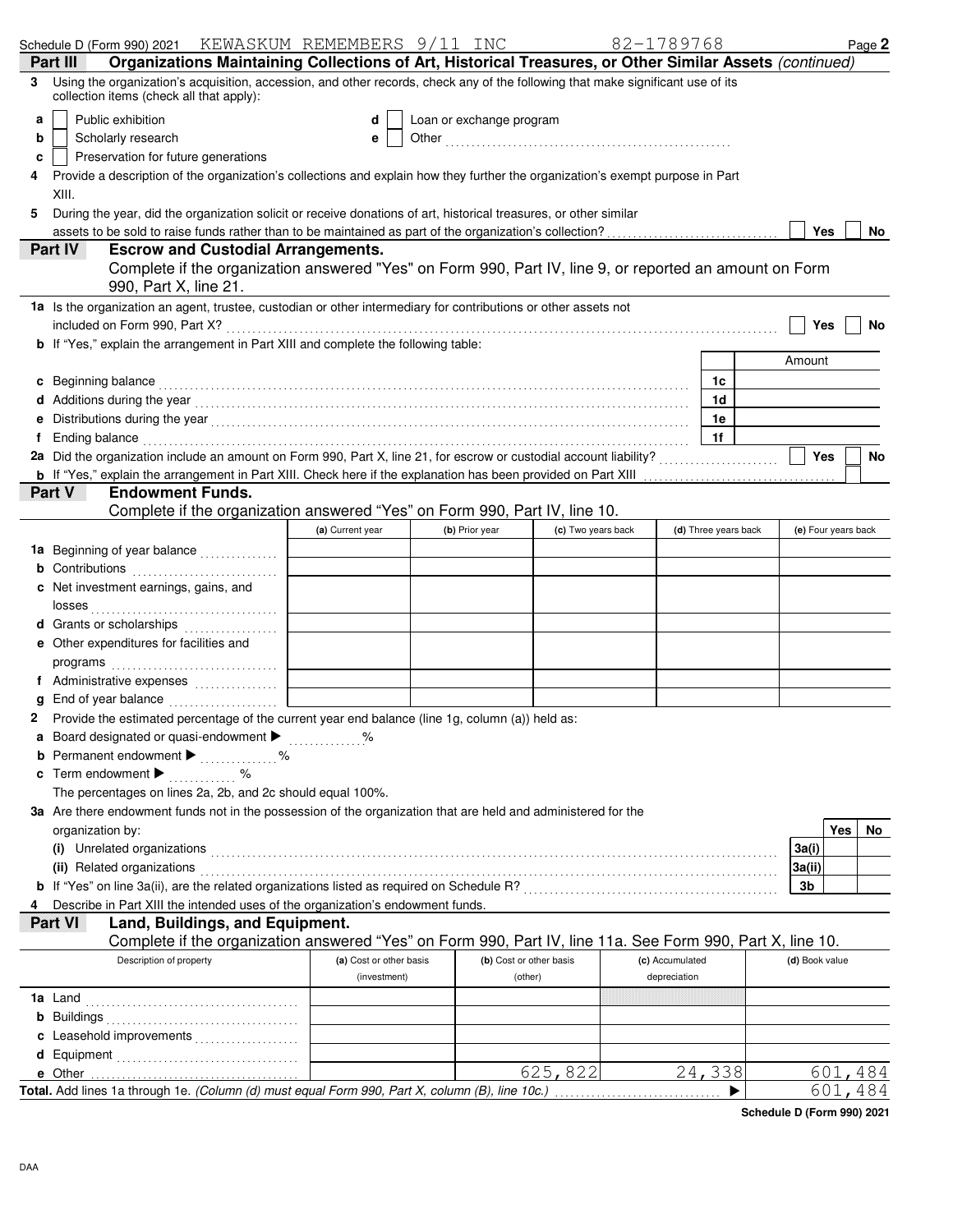| Part VII   | <b>Investments - Other Securities.</b><br>Complete if the organization answered "Yes" on Form 990, Part IV, line 11b. See Form 990, Part X, line 12. |                |                                  |                |
|------------|------------------------------------------------------------------------------------------------------------------------------------------------------|----------------|----------------------------------|----------------|
|            | (a) Description of security or category                                                                                                              | (b) Book value | (c) Method of valuation:         |                |
|            | (including name of security)                                                                                                                         |                | Cost or end-of-year market value |                |
|            |                                                                                                                                                      |                |                                  |                |
|            |                                                                                                                                                      |                |                                  |                |
| (3) Other  |                                                                                                                                                      |                |                                  |                |
|            |                                                                                                                                                      |                |                                  |                |
|            | (B)                                                                                                                                                  |                |                                  |                |
| (C)<br>(D) |                                                                                                                                                      |                |                                  |                |
|            |                                                                                                                                                      |                |                                  |                |
| (F)        |                                                                                                                                                      |                |                                  |                |
| (G)        |                                                                                                                                                      |                |                                  |                |
| (H)        |                                                                                                                                                      |                |                                  |                |
|            | Total. (Column (b) must equal Form 990, Part X, col. (B) line 12.)                                                                                   |                |                                  |                |
| Part VIII  | <b>Investments - Program Related.</b>                                                                                                                |                |                                  |                |
|            | Complete if the organization answered "Yes" on Form 990, Part IV, line 11c. See Form 990, Part X, line 13.                                           |                |                                  |                |
|            | (a) Description of investment                                                                                                                        | (b) Book value | (c) Method of valuation:         |                |
|            |                                                                                                                                                      |                | Cost or end-of-year market value |                |
| (1)        |                                                                                                                                                      |                |                                  |                |
| (2)        |                                                                                                                                                      |                |                                  |                |
| (3)        |                                                                                                                                                      |                |                                  |                |
| (4)<br>(5) |                                                                                                                                                      |                |                                  |                |
| (6)        |                                                                                                                                                      |                |                                  |                |
| (7)        |                                                                                                                                                      |                |                                  |                |
| (8)        |                                                                                                                                                      |                |                                  |                |
| (9)        |                                                                                                                                                      |                |                                  |                |
|            | Total. (Column (b) must equal Form 990, Part X, col. (B) line 13.)<br>▶                                                                              |                |                                  |                |
| Part IX    | <b>Other Assets.</b>                                                                                                                                 |                |                                  |                |
|            | Complete if the organization answered "Yes" on Form 990, Part IV, line 11d. See Form 990, Part X, line 15.                                           |                |                                  |                |
|            | (a) Description                                                                                                                                      |                |                                  | (b) Book value |
| (1)        |                                                                                                                                                      |                |                                  |                |
| (2)        |                                                                                                                                                      |                |                                  |                |
| (3)        |                                                                                                                                                      |                |                                  |                |
| (4)        |                                                                                                                                                      |                |                                  |                |
| (5)<br>(6) |                                                                                                                                                      |                |                                  |                |
| (7)        |                                                                                                                                                      |                |                                  |                |
| (8)        |                                                                                                                                                      |                |                                  |                |
| (9)        |                                                                                                                                                      |                |                                  |                |
|            | Total. (Column (b) must equal Form 990, Part X, col. (B) line 15.)                                                                                   |                |                                  |                |
| Part X     | <b>Other Liabilities.</b>                                                                                                                            |                |                                  |                |
|            | Complete if the organization answered "Yes" on Form 990, Part IV, line 11e or 11f. See Form 990, Part X,<br>line 25.                                 |                |                                  |                |
| 1.         | (a) Description of liability                                                                                                                         |                |                                  | (b) Book value |
| (1)        | Federal income taxes                                                                                                                                 |                |                                  |                |
| (2)        |                                                                                                                                                      |                |                                  |                |
| (3)        |                                                                                                                                                      |                |                                  |                |
| (4)        |                                                                                                                                                      |                |                                  |                |
| (5)        |                                                                                                                                                      |                |                                  |                |
| (6)        |                                                                                                                                                      |                |                                  |                |
| (7)        |                                                                                                                                                      |                |                                  |                |
| (8)        |                                                                                                                                                      |                |                                  |                |
| (9)        | Total. (Column (b) must equal Form 990, Part X, col. (B) line 25.)                                                                                   |                |                                  |                |
|            | 2. Liability for uncertain tax positions. In Part XIII, provide the text of the footnote to the organization's financial statements that reports the |                |                                  |                |

organization's liability for uncertain tax positions under FASB ASC 740. Check here if the text of the footnote has been provided in Part XIII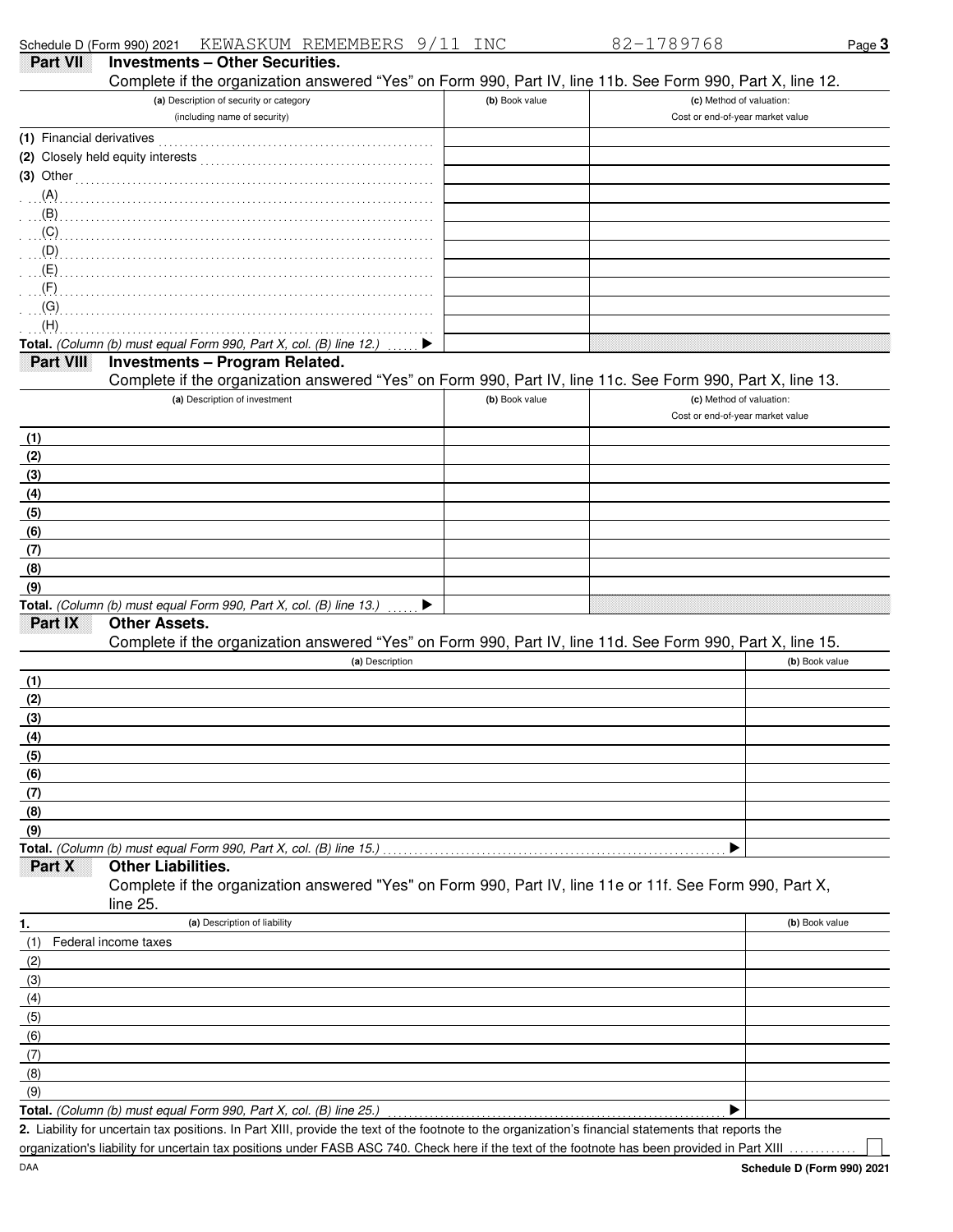|--|

|                                                                                                                                                                                                                                     |                | 87-189108      | Page 4 |
|-------------------------------------------------------------------------------------------------------------------------------------------------------------------------------------------------------------------------------------|----------------|----------------|--------|
| Reconciliation of Revenue per Audited Financial Statements With Revenue per Return.<br>Part XI                                                                                                                                      |                |                |        |
| Complete if the organization answered "Yes" on Form 990, Part IV, line 12a.                                                                                                                                                         |                |                |        |
| 1.                                                                                                                                                                                                                                  |                | $\blacksquare$ |        |
| Amounts included on line 1 but not on Form 990, Part VIII, line 12:<br>2                                                                                                                                                            |                |                |        |
|                                                                                                                                                                                                                                     | 2a             |                |        |
|                                                                                                                                                                                                                                     | 2 <sub>b</sub> |                |        |
| c                                                                                                                                                                                                                                   | 2c             |                |        |
|                                                                                                                                                                                                                                     | 2d             |                |        |
| Add lines 2a through 2d [11] March 20 [11] March 20 [12] March 20 [12] March 20 [12] March 20 [12] March 20 [12] March 20 [12] March 20 [12] March 20 [12] March 20 [12] March 20 [12] March 20 [12] March 20 [12] March 20 [1<br>е |                | 2e             |        |
| З                                                                                                                                                                                                                                   |                | 3              |        |
| Amounts included on Form 990, Part VIII, line 12, but not on line 1:<br>4                                                                                                                                                           |                |                |        |
| Investment expenses not included on Form 990, Part VIII, line 7b [100] [100] [100] [100] [100] [100] [100] [100] [100] [100] [100] [100] [100] [100] [100] [100] [100] [100] [100] [100] [100] [100] [100] [100] [100] [100] [<br>а | 4a             |                |        |
|                                                                                                                                                                                                                                     | 4b             |                |        |
| c Add lines 4a and 4b                                                                                                                                                                                                               |                | 4c<br>5        |        |
| 5.<br>Reconciliation of Expenses per Audited Financial Statements With Expenses per Return.                                                                                                                                         |                |                |        |
| Part XII<br>Complete if the organization answered "Yes" on Form 990, Part IV, line 12a.                                                                                                                                             |                |                |        |
| $\mathbf{1}$                                                                                                                                                                                                                        |                | 1.             |        |
| Amounts included on line 1 but not on Form 990, Part IX, line 25:<br>2                                                                                                                                                              |                |                |        |
|                                                                                                                                                                                                                                     | 2a             |                |        |
| a                                                                                                                                                                                                                                   | 2 <sub>b</sub> |                |        |
| b                                                                                                                                                                                                                                   | 2с             |                |        |
| c<br>d                                                                                                                                                                                                                              | 2d             |                |        |
| е                                                                                                                                                                                                                                   |                | 2e             |        |
| Add lines 2a through 2d [11] March 2014 [12] March 2014 [12] March 2014 [12] March 2014 [12] March 2014 [12] March 2014 [12] March 2014 [12] March 2014 [12] March 2014 [12] March 2014 [12] March 2014 [12] March 2014 [12] M<br>3 |                | 3              |        |
| Amounts included on Form 990, Part IX, line 25, but not on line 1:<br>4                                                                                                                                                             |                |                |        |
| Investment expenses not included on Form 990, Part VIII, line 7b [100] [100] [100] [100] [100] [100] [100] [100] [100] [100] [100] [100] [100] [100] [100] [100] [100] [100] [100] [100] [100] [100] [100] [100] [100] [100] [<br>a | 4a             |                |        |
|                                                                                                                                                                                                                                     | 4 <sub>b</sub> |                |        |
| c Add lines 4a and 4b                                                                                                                                                                                                               |                | 4с             |        |
| 5.                                                                                                                                                                                                                                  |                | 5              |        |
| Part XIII Supplemental Information.                                                                                                                                                                                                 |                |                |        |
| Provide the descriptions required for Part II, lines 3, 5, and 9; Part III, lines 1a and 4; Part IV, lines 1b and 2b; Part V, line 4; Part X, line                                                                                  |                |                |        |
| 2; Part XI, lines 2d and 4b; and Part XII, lines 2d and 4b. Also complete this part to provide any additional information.                                                                                                          |                |                |        |
|                                                                                                                                                                                                                                     |                |                |        |
|                                                                                                                                                                                                                                     |                |                |        |
|                                                                                                                                                                                                                                     |                |                |        |
|                                                                                                                                                                                                                                     |                |                |        |
|                                                                                                                                                                                                                                     |                |                |        |
|                                                                                                                                                                                                                                     |                |                |        |
|                                                                                                                                                                                                                                     |                |                |        |
|                                                                                                                                                                                                                                     |                |                |        |
|                                                                                                                                                                                                                                     |                |                |        |
|                                                                                                                                                                                                                                     |                |                |        |
|                                                                                                                                                                                                                                     |                |                |        |
|                                                                                                                                                                                                                                     |                |                |        |
|                                                                                                                                                                                                                                     |                |                |        |
|                                                                                                                                                                                                                                     |                |                |        |
|                                                                                                                                                                                                                                     |                |                |        |
|                                                                                                                                                                                                                                     |                |                |        |
|                                                                                                                                                                                                                                     |                |                |        |
|                                                                                                                                                                                                                                     |                |                |        |
|                                                                                                                                                                                                                                     |                |                |        |
|                                                                                                                                                                                                                                     |                |                |        |
|                                                                                                                                                                                                                                     |                |                |        |
|                                                                                                                                                                                                                                     |                |                |        |
|                                                                                                                                                                                                                                     |                |                |        |
|                                                                                                                                                                                                                                     |                |                |        |